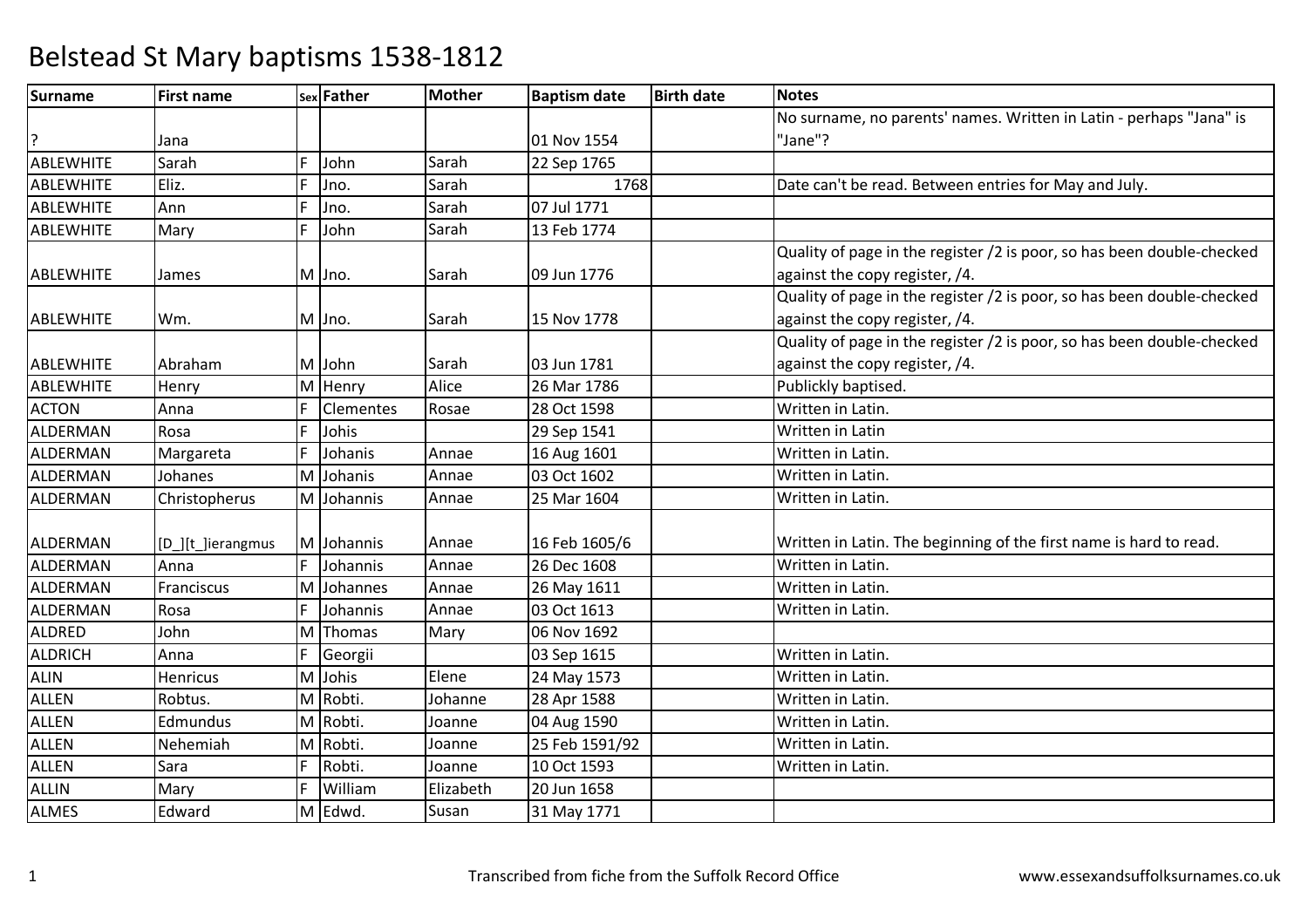| <b>Surname</b> | <b>First name</b> |   | <b>Sex Father</b> | <b>Mother</b> | <b>Baptism date</b> | <b>Birth date</b> | <b>Notes</b>                                                      |
|----------------|-------------------|---|-------------------|---------------|---------------------|-------------------|-------------------------------------------------------------------|
| <b>ALMS</b>    | John              |   | M Edward          | Susan         | 31 Dec 1775         |                   |                                                                   |
| AMIS           | Johanna           | F | Johis             | Anne          | 23 Apr 1577         |                   | Written in Latin.                                                 |
| AMYS           | Jocesa            |   | Johis             | Anne          | 13 Sep 1573         |                   | Written in Latin.                                                 |
| AMYS           | Maria             | F | Johis             |               | 19 Mar 1578/79      |                   | Written in Latin.                                                 |
| <b>ANNIS</b>   | John              |   | M John            | Susan         | 19 May 1672         |                   |                                                                   |
| <b>ANNIS</b>   | Thomas            |   | M John            | Susan         | 10 Mar 1677/78      |                   |                                                                   |
| <b>ANNIS</b>   | Samuell           |   | M John            | Susan         | 10 Oct 1680         |                   |                                                                   |
| ANNISE         | Martha            | F | Thomas            | Elizabeth     | 29 Mar 1713         |                   |                                                                   |
| <b>ARCHER</b>  | George            |   | M John            | Martha        | 15 Sep 1799         |                   |                                                                   |
|                |                   |   |                   |               |                     |                   | Mother's previous surname: White (she was a widow before marrying |
| <b>ARCHER</b>  | Joshua            |   | M John            | Martha        | 31 Jan 1802         | 19 Dec 1801       | John).                                                            |
| <b>ARNOLD</b>  | Anna              |   | Adam              | Margerie      | 04 Sep 1571         |                   | Written in Latin.                                                 |
| ARNOLD         | Elizabeth         | F | Adam              | Margerie      | 17 Jan 1573/74      |                   | Written in Latin.                                                 |
| <b>ARNOLD</b>  | Adam              |   | M Adam            |               | 24 Jun 1576         |                   | Written in Latin.                                                 |
| <b>ARNOLD</b>  | Johanna           |   | Adam              |               | 03 May 1578         |                   | Written in Latin.                                                 |
| ARNOLD         | Margeria          | F | Adam              |               | 24 May 1579         |                   | Written in Latin.                                                 |
| <b>ARNOLD</b>  | Adamus            |   | M Adami           | Margerie      | 23 Mar 1581/82      |                   | Written in Latin.                                                 |
| ARNOLD         | Thom.             |   | M Adam            |               | 27 Dec 1584         |                   | Written in Latin.                                                 |
| ARNOLD         | Edwardus          |   | M Adami           | Edene         | 05 Feb 1586/87      |                   | Written in Latin.                                                 |
| ARNOLD         | Jacobus           |   | M Adam            | Eden          | 02 Nov 1589         |                   | Written in Latin.                                                 |
| ARNOLD         | Robtus.           |   | M Adami           | Edene         | 04 May 1592         |                   | Written in Latin.                                                 |
| ARNOLD         | Willmus.          |   | M Adam            | Edene         | 10 Nov 1594         |                   | Written in Latin.                                                 |
| <b>ARNOLD</b>  | Maria             | F | Adam              | Edene         | 24 Sep 1598         |                   | Written in Latin.                                                 |
| ARNOLD         | Johanes           |   | M Adami           | Edene         | 19 Apr 1601         |                   | Written in Latin.                                                 |
| <b>ARNOLD</b>  | Rodulphus         |   | M Adami           | Edene         | 15 Apr 1604         |                   | Written in Latin.                                                 |
| <b>ARNOLD</b>  | Elizabetha        | F | Thomae            | Judithae      | 02 Aug 1607         |                   | Written in Latin.                                                 |
| ARNOLD         | Thomas            |   | M Thomae          | Judithae      | 11 Nov 1610         |                   | Written in Latin.                                                 |
| ARNOLD         | Juditha           |   | Thomae            | Judithae      | 15 Mar 1611/12      |                   | Written in Latin.                                                 |
| ARNOLD         | Peter             |   | M Robert          |               | 22 Dec 1616         |                   |                                                                   |
| ARNOLD         | Elizabeth         | F | Robt.             |               | 04 Jul 1619         |                   |                                                                   |
| <b>ARNOLD</b>  | Anne              | F | Robt.             |               | 24 Feb 1621/22      |                   |                                                                   |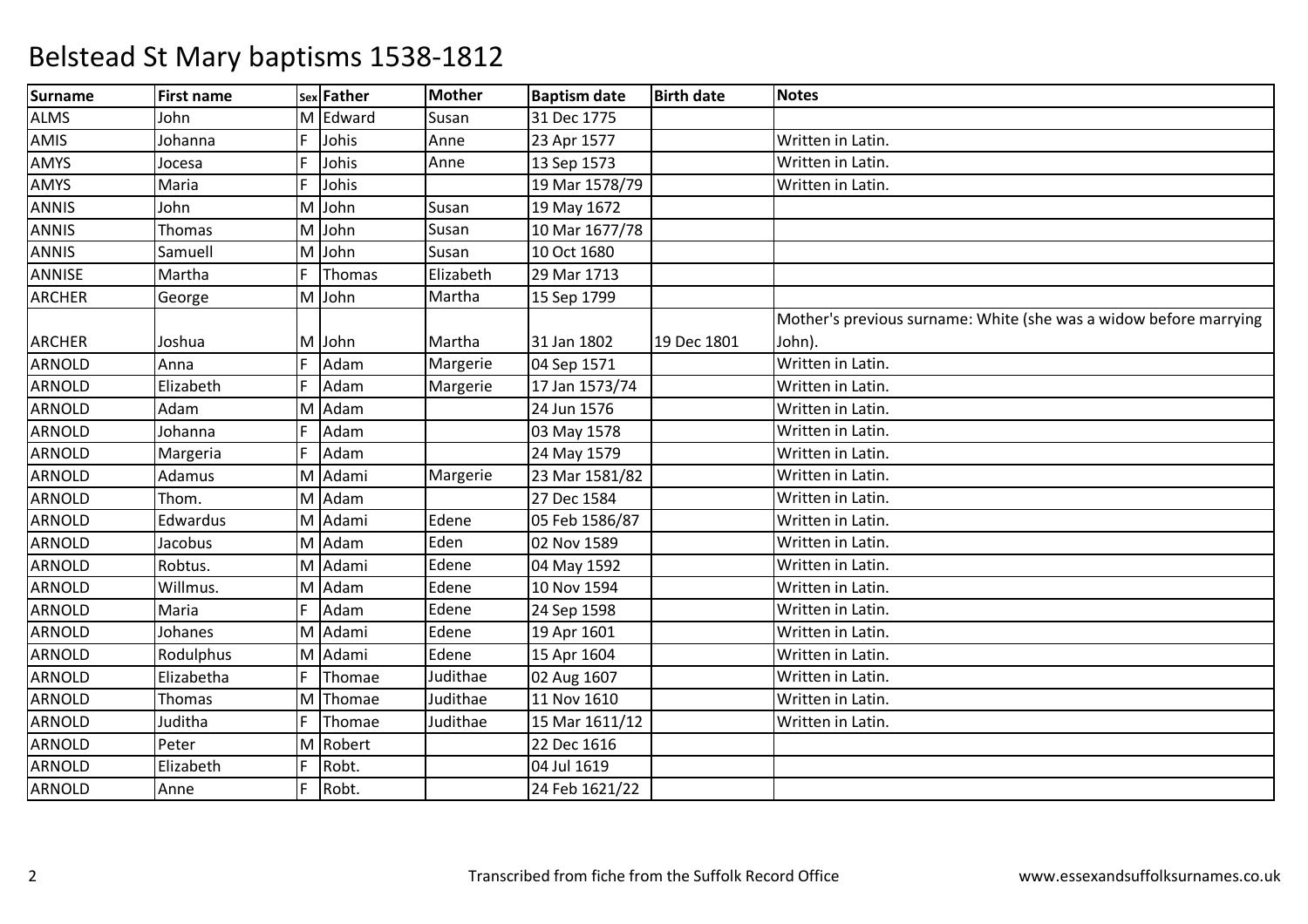| Surname         | <b>First name</b> |    | sex Father    | <b>Mother</b> | <b>Baptism date</b> | <b>Birth date</b> | <b>Notes</b>                                                             |
|-----------------|-------------------|----|---------------|---------------|---------------------|-------------------|--------------------------------------------------------------------------|
|                 |                   |    |               |               |                     |                   | Parents' names not in register. Unclear if surname is that of mother or  |
| ARNOULD         | Elizabeth         | F  | Ricd.         |               | 04 Jul 1561         |                   | father. Written in Latin.                                                |
|                 |                   |    |               |               |                     |                   | Ricus. Hill filius reputatus Rici. Arnoulde (Richard Hill reputed son of |
|                 |                   |    |               |               |                     |                   | Richard Arnoulde. Hill is presumably the mother's surname. Written in    |
| ARNOULDE        | Ricus.            |    | M Rici.       |               | 15 May 1564         |                   | Latin).                                                                  |
| <b>ASHLY</b>    | Mary              | F  | Wm.           | Martha        | 13 Oct 1723         |                   |                                                                          |
| <b>ASHLY</b>    | Wm.               |    | M Wm.         | Martha        | 15 May 1726         |                   |                                                                          |
| AYRAYE          | Elizabeth         | F  | Anthonii      | Alicie        | 09 Jun 1590         |                   | Written in Latin.                                                        |
|                 |                   |    |               |               |                     |                   | Son of Elizabeth Lovel base born childe laid to Christopher Bardwell.    |
| <b>BARDWELL</b> | William           |    | M Christopher | Elizabeth     | Feb 1691            |                   | (Day of month unclear.)                                                  |
| <b>BARKER</b>   | Samuel            |    | M John        | Elizabeth     | 04 May 1718         |                   |                                                                          |
| <b>BEARD</b>    | Elizabeth         | F  | Edmundi       | Johanne       | 06 Apr 1577         |                   | Written in Latin.                                                        |
|                 |                   |    |               |               |                     |                   | Parents' names not in register. Unclear if surname is that of mother or  |
| <b>BECHAM</b>   | Ursela            |    |               |               | 04 May 1550         |                   | father. Written in Latin.                                                |
| <b>BELCHAM</b>  | Alicia            |    | Johis         |               | 18 Mar 1539/40      |                   | Written in Latin                                                         |
| <b>BELCHAM</b>  | Robtus.           |    | M Johis       |               | 27 Apr 1542         |                   | Written in Latin                                                         |
| <b>BELCHAM</b>  | Johis             |    | M Johis       |               | 15 May 1545         |                   | Written in Latin                                                         |
| <b>BELCHAM</b>  | Cristopher        |    | M Johis       |               | 25 Nov 1548         |                   | Written in Latin                                                         |
| <b>BELCHER</b>  | Samuelus          |    | M Johis       |               | 04 Aug 1552         |                   | Written in Latin                                                         |
| <b>BELSHAM</b>  | Elizabeth         | F. | Robt.         | Mary          | 11 Apr 1661         |                   |                                                                          |
| <b>BELSHAM</b>  | John              |    | M Robert      | Mary          | 01 Mar 1662/63      |                   |                                                                          |
| <b>BELSHAM</b>  | Robert            |    | M Robert      | Mary          | 29 Mar 1667         |                   |                                                                          |
| <b>BENDLEY</b>  | Johis.            |    | M Simonus     | Marthe        | 23 Jul 1587         |                   | Written in Latin.                                                        |
| <b>BENDLEY</b>  | Elizabeth         | F  | Simonis       | Marthe        | 17 Nov 1590         |                   | Written in Latin.                                                        |
| <b>BENDLYE</b>  | Anthonias         |    | M Simonis     | Marthe        | 15 Dec 1588         |                   | Written in Latin.                                                        |
| <b>BIRD</b>     | Robertus          |    | M Johannis    | Emmae         | 07 May 1615         |                   | Written in Latin.                                                        |
| <b>BIRD</b>     | John              |    | M John        |               | 14 Apr 1622         |                   |                                                                          |
| <b>BLAGE</b>    | Edmundus          |    | M Thom.       | Francisce     | 20 Oct 1594         |                   | Written in Latin.                                                        |
| <b>BLAKE</b>    | Elizabeth         |    | Thom.         | Francisce     | 19 Dec 1588         |                   | Written in Latin.                                                        |
| <b>BLOSS</b>    | Thomas            |    | M Tho.        | Cecilia       | 12 Dec 1695         | 05 Dec 1695       | Son of Tho. Bloss Gent                                                   |
| <b>BLOSSE</b>   | Elizabeth         | F  | Thomas        | Elizabeth     | 03 Aug 1704         |                   | Daughter of Thomas Blosse, Gent.                                         |
| <b>BLOSSE</b>   | Francis           |    | M Robt. Lynch | Eliz.         | 26 Mar 1751         | 16 Feb 1750/51    |                                                                          |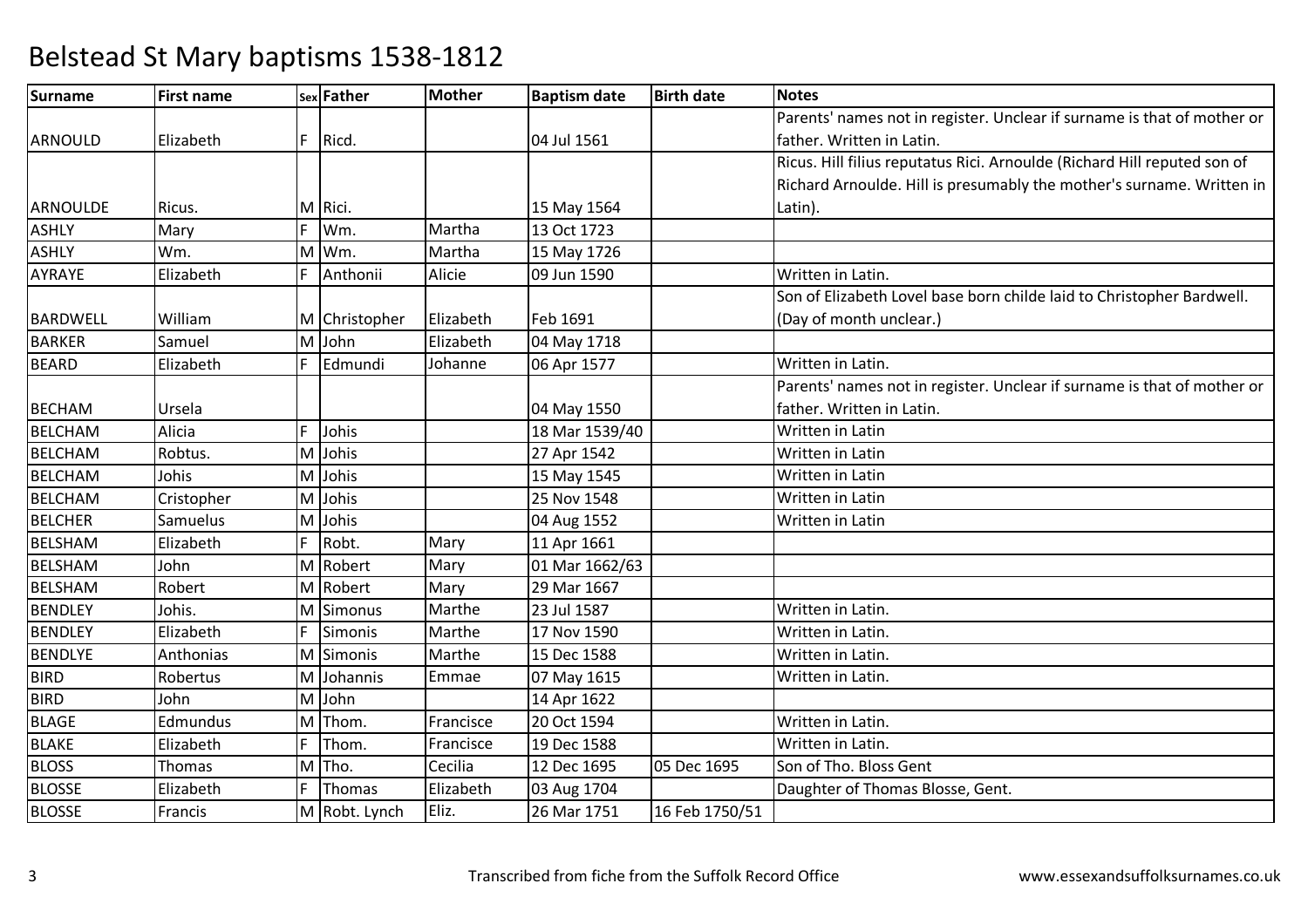| <b>Surname</b>    | <b>First name</b> |     | sex Father | <b>Mother</b> | <b>Baptism date</b> | <b>Birth date</b> | <b>Notes</b>                                                           |
|-------------------|-------------------|-----|------------|---------------|---------------------|-------------------|------------------------------------------------------------------------|
| <b>BLOSSE</b>     | Cristoferus       |     | M Simonis  | Rose          | 02 May 1568         |                   | Written in Latin.                                                      |
| <b>BLOSSE</b>     | Mary              | F   | William    | Tomisen       |                     | 30 Mar 1656       | Birth only, not a baptism.                                             |
| <b>BLOSSE</b>     | Thomas            |     | M Tobias   | Mary          | 14 Mar 1657/58      | 28 Feb 1657/58    |                                                                        |
| <b>BLOSSE</b>     | Mary              |     | Tobias     | Mary          | 20 Nov 1662         |                   |                                                                        |
| <b>BLOSSE</b>     | Charles           |     | M Thomas   | Frances       | 15 Feb 1662/63      |                   | Thomas Blosse of Belstead Esquier                                      |
| <b>BLOSSE</b>     | Robt.             |     | M Tobias   | Mary          | 10 Jan 1664/65      |                   |                                                                        |
| <b>BLOSSE</b>     | <b>Tobias</b>     |     | M Tobias   | Mary          | 26 Apr 1667         |                   |                                                                        |
| <b>BLOSSE</b>     | Robert            | M   | Thomas     | Francis       | 15 Dec 1667         |                   |                                                                        |
| <b>BLOSSE</b>     | <b>Tobias</b>     |     | M Thomas   | Cecilia       | 06 Apr 1697         |                   |                                                                        |
| <b>BLOSSE</b>     | Cecilia           | F   | Thomas     | Cecilia       | 10 Apr 1698         | 24 Mar 1697/98    | Daughter of Thomas Blosse, Gent                                        |
| <b>BLOWERS</b>    | John              | M   |            | Jane          | 22 May 1785         |                   | A bastard. Publickly baptised.                                         |
| <b>BORE</b>       | Philippus         |     | M Philippi | Ellene        | 09 Jun 1583         |                   | Written in Latin.                                                      |
| <b>BORE</b>       | Johis.            |     | M Philippi | Ellene        | 11 May 1589         |                   | Written in Latin.                                                      |
| <b>BOUGHTON</b>   | John              |     | M Joseph   | Mary          | 04 Nov 1666         |                   |                                                                        |
| <b>BRABIE</b>     | Johanes           |     | M Johanis  | Margreta      | 15 Dec 1611         |                   | Written in Latin.                                                      |
| <b>BRAME</b>      | Thomas            |     | M Thom.    |               | 09 Aug 1547         |                   | <b>Written in Latin</b>                                                |
|                   |                   |     |            |               |                     |                   | Quality of page in the register /2 is poor, so has been double-checked |
| <b>BRETT</b>      | John              |     | M John     | Mary          | 03 Sep 1780         |                   | against the copy register, /4.                                         |
| <b>BRIDGES</b>    | John              |     | M George   | Mary          | 30 Aug 1663         |                   |                                                                        |
| <b>BRIGHTWELL</b> | Mary              | F.  | Joshua     | Sarah         | 03 Dec 1704         |                   |                                                                        |
| <b>BRIGHTWELL</b> | Sarah             | F   | Joshua     | Sarah         | * Jan 1699/00       |                   |                                                                        |
| <b>BROOKE</b>     | Robtus.           |     | M Georgii  | Elizabethe    | 24 May 1590         |                   | Written in Latin.                                                      |
|                   |                   |     |            |               |                     |                   | Written in Latin. An abbreviated word after the father's name is       |
| <b>BROOKE</b>     | Edmundus          |     | M Georgii  | Elizabeth     | 06 Aug 1592         |                   | possibly armigeri.                                                     |
| <b>BROOKE</b>     | Willm.            |     | M Georgii  | Elizabeth     | 27 Jun 1594         |                   | Written in Latin. Georgii Brooke, armigeri.                            |
| <b>BROOKE</b>     | Robert            |     | M John     | Katherine     | 13 Feb 1666/67      |                   | Son of John Brooke Esquier                                             |
| <b>BROOKE</b>     | Mary              | F   | John       | Katherine     | 11 Jun 1668         |                   | Daughter of John Brooke Esquier                                        |
| <b>BROOKE</b>     | Anna              | F   | John       | Katherine     | 28 Sep 1669         |                   | Daughter of John Brooke Esquier                                        |
|                   |                   |     |            |               |                     |                   | Also appears right at the end of the register with marriages for this  |
| <b>BROOM</b>      | Mary              | IF. | Ricd.      | Alice         | 24 May 1747         |                   | period.                                                                |
| <b>BROWN</b>      | Eliz.             |     | Richard    | Alice         | 20 Jan 1744/45      | 22 Dec 1744       |                                                                        |
| <b>BROWNE</b>     | Mary              | F   | Nathaniel  | Mary          | 26 Sep 1673         |                   |                                                                        |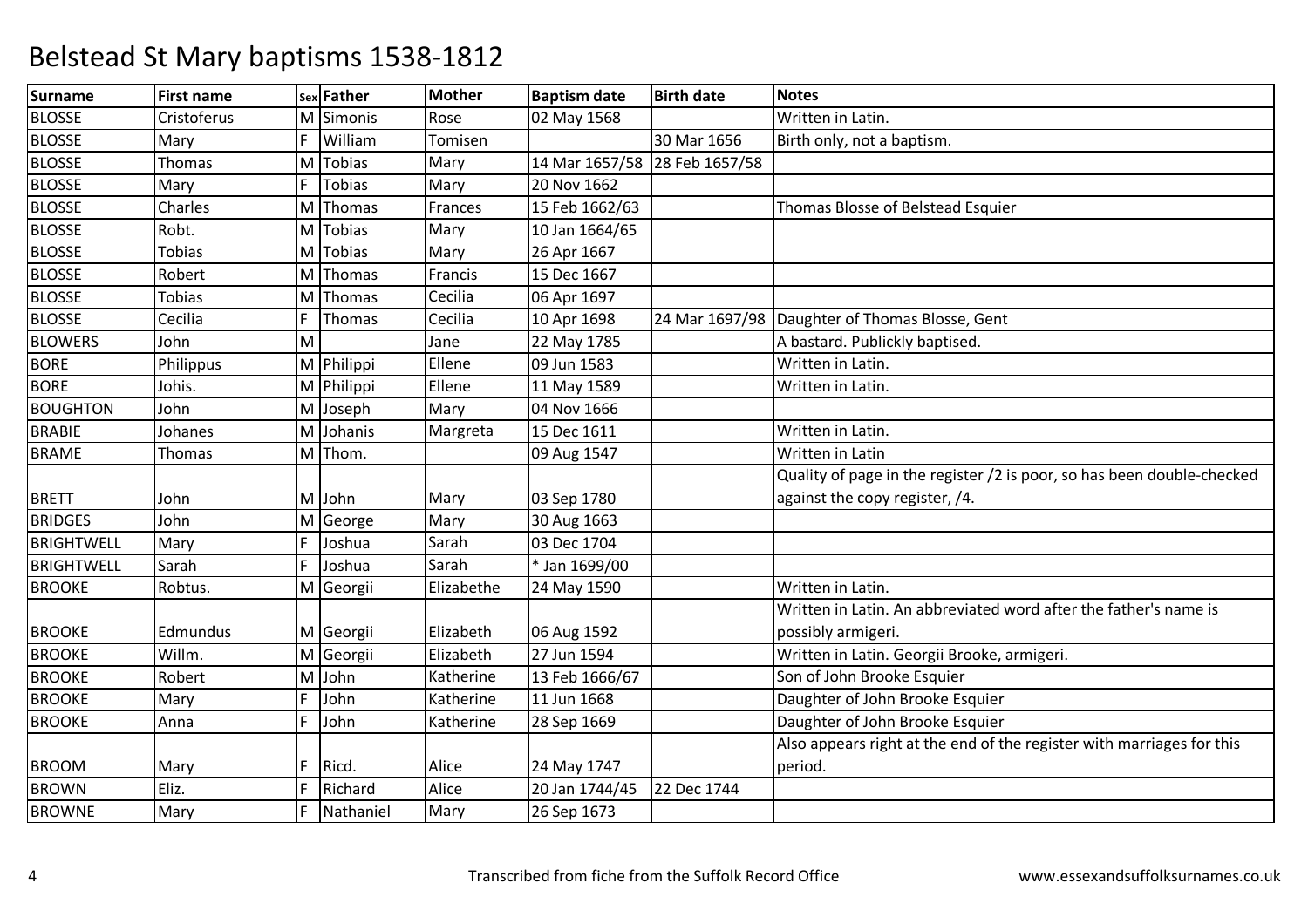| <b>Surname</b>   | <b>First name</b> |   | sex Father  | <b>Mother</b> | <b>Baptism date</b> | <b>Birth date</b> | <b>Notes</b>                                                            |
|------------------|-------------------|---|-------------|---------------|---------------------|-------------------|-------------------------------------------------------------------------|
| <b>BROWNE</b>    | Elizabeth         | F | John        | Elizabeth     | 13 Jun 1678         |                   |                                                                         |
| <b>BROWNE</b>    | Margaret          | F | John        |               | 15 Mar 1679/80      |                   | Father's occupation: smith                                              |
| <b>BRUNDELL</b>  | Sarah             | F |             | Eliz.         | 10 Jul 1775         |                   | <b>Base born</b>                                                        |
| <b>BUCKLEY</b>   | Jonathan          | M | Jonathan    | Susan         | 11 Sep 1672         |                   |                                                                         |
| <b>BUG</b>       | Johis             |   | M Michaelis |               | 21 Jan 1553/54      |                   | <b>Written in Latin</b>                                                 |
| <b>BUG</b>       | Christopherus     |   | M Michaelis |               | 30 Apr 1556         |                   | <b>Written in Latin</b>                                                 |
| <b>BUG</b>       | Thomas            |   | M Michaelis |               | 26 Oct 1559         |                   | <b>Written in Latin</b>                                                 |
| <b>BUG</b>       | Anna              | F | Michaelli   | Joanne        | 10 Sep 1562         |                   | Written in Latin                                                        |
|                  |                   |   |             |               |                     |                   | Quality of page in the register /2 is poor, so has been double-checked  |
| <b>BUGG</b>      | Mary Ann          | F | William     | Ann           | 22 Aug 1779         |                   | against the copy register, /4.                                          |
| <b>BUGG</b>      | Maria             | F | Michaeli    | Johanne       | 10 Aug 1571         |                   | Written in Latin.                                                       |
|                  |                   |   |             |               |                     |                   | Susanna Bugg daughter of Susanne Renould (father's name not given       |
|                  |                   |   |             |               |                     |                   | but as the child's surname is different fron the mother's, perhaps the  |
| BUGG?            | Susanna           | F | 12          | Susanne       | 16 Mar 1549/50      |                   | father's surname was Bugg. Written in Latin.)                           |
| <b>BUGGE</b>     | Michaeli          |   | M Michaell  | Johanne       | 26 Aug 1565         |                   | Written in Latin.                                                       |
| <b>BUGGE</b>     | Ricus.            |   | M Michaeli  | Johanne       | 09 Feb 1566/67      |                   | Written in Latin.                                                       |
| <b>BUGGE</b>     | Maria             | F | Michaeli    | Johanne       | 22 Jul 1569         |                   | Written in Latin.                                                       |
| <b>BULL</b>      | Johis             |   |             |               | 20 Oct 1561         |                   | Written in Latin                                                        |
| <b>BULTITUDE</b> | John              |   | M James     | Esther        | 06 Sep 1812         | 12 Aug 1812       |                                                                         |
|                  |                   |   |             | Elizabeth     |                     |                   |                                                                         |
| <b>BUMPSTEAD</b> | Naomi             | F | Joseph      | Finch         | 31 Jan 1802         | 11 Dec 1801       | Mother's maiden name: Grainger.                                         |
|                  |                   |   |             | Elizabeth     |                     |                   |                                                                         |
| <b>BUMPSTEAD</b> | James             |   | M Joseph    | Finch         | 12 Feb 1804         | 06 Jan 1804       | Mother's maiden name: Grainger                                          |
| <b>BUMSTEAD</b>  | Stephen           |   | M Joseph    | Elisabeth     | 02 Apr 1797         |                   |                                                                         |
|                  |                   |   |             | Elizabeth     |                     |                   |                                                                         |
| <b>BUMSTEAD</b>  | Eliza             | F | Joseph      | Finch         | 27 Dec 1807         | 24 Nov 1807       | Mother's maiden name: Grainger.                                         |
|                  |                   |   |             |               |                     |                   |                                                                         |
|                  |                   |   |             |               |                     |                   | Privately baptized. First name hard to read - quite faded and the first |
| <b>BUMSTED</b>   | Maria?            | F | Joseph      | Elizabeth     | 10 Mar 1799         |                   | letter looks like it might've been an S and corrected to an M.          |
| <b>BURGESS</b>   | John              |   | M Henry     | Susan         | 20 Feb 1791         |                   |                                                                         |
| <b>BURTON</b>    | Edward            | M | Edward      | Mary          | 01 Feb 1679/80      |                   |                                                                         |
| <b>BURTON</b>    | Maudlin           | F | Edward      | Mary          | 11 Sep 1681         |                   |                                                                         |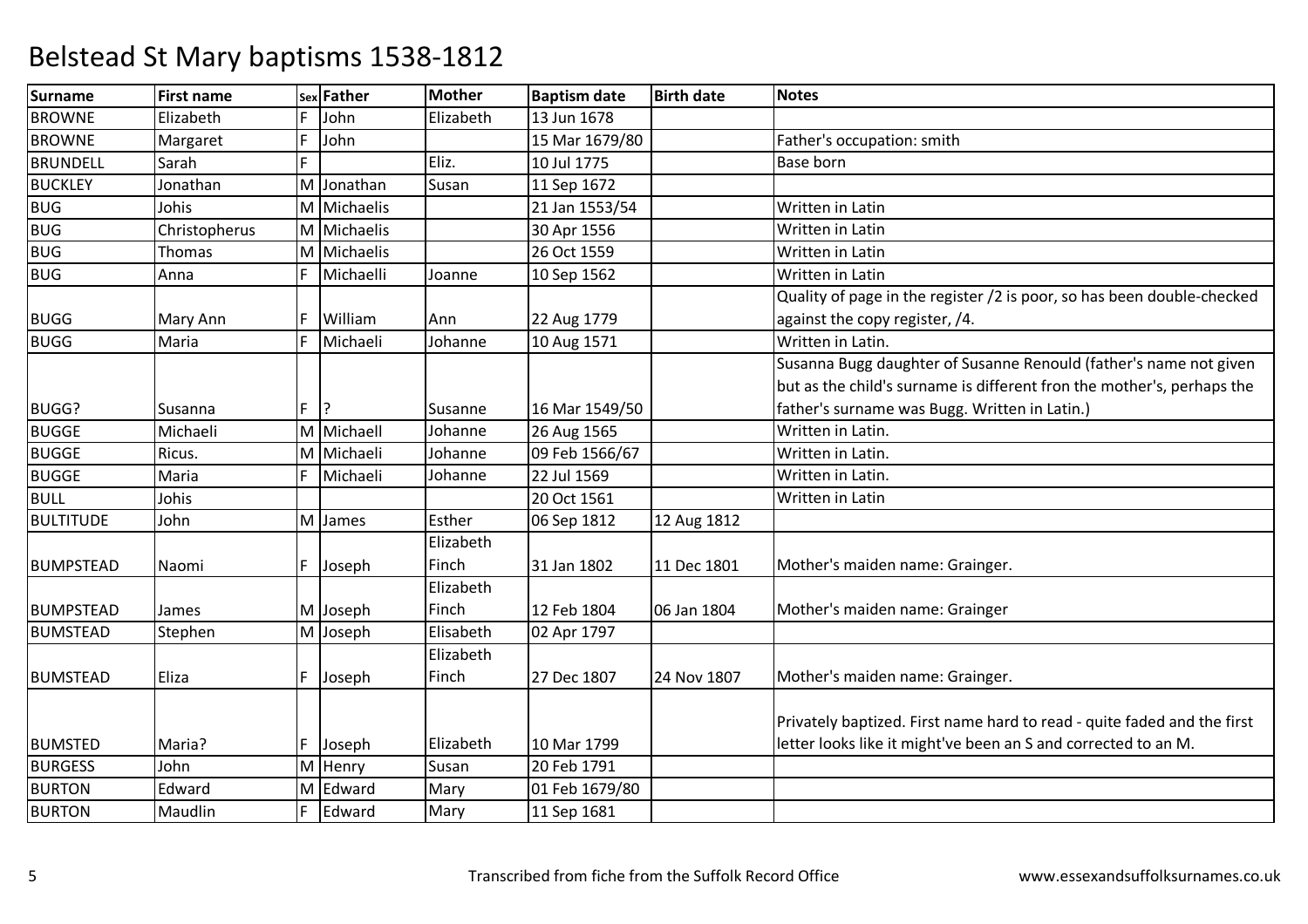| <b>Surname</b>    | <b>First name</b>    |    | sex Father | <b>Mother</b>   | <b>Baptism date</b> | <b>Birth date</b> | <b>Notes</b>                                                                                                                               |
|-------------------|----------------------|----|------------|-----------------|---------------------|-------------------|--------------------------------------------------------------------------------------------------------------------------------------------|
| <b>BURTON</b>     | Mary                 | F  | Edmd.      | Mary            | 10 Mar 1682/83      |                   |                                                                                                                                            |
| <b>BURTON</b>     | Frances              | F  | Edmd.      | Mary            | 15 Mar 1684/85      |                   |                                                                                                                                            |
| <b>BYAM</b>       | Mary                 | F  |            | Mary            | 20 Dec 1748         |                   | <b>Base born</b>                                                                                                                           |
| <b>CARTER</b>     | William              | M  |            | Elizabeth       | 27 Jan 1805         | 20 Nov 1804       | Illegitimate son of Elizabeth Carter, supposed widow.                                                                                      |
| <b>CARTER</b>     | Elizabeth            | F  | Robert     | Elizabeth       | 01 Nov 1795         |                   |                                                                                                                                            |
| <b>CARTER</b>     | Jemima               | F  | Robert     | Elizabeth       | 11 Jun 1797         |                   | Privately baptized 11th June. Publicly baptized 6th Aug.                                                                                   |
| <b>CARTER</b>     | Anne                 | F  | Robert     | Elizabeth       | 31 Mar 1799         |                   |                                                                                                                                            |
|                   |                      |    |            |                 |                     |                   | Father's occ: minister. Entered twice - once as a baptism under a<br>heading saying when the register started (1654) then again in 1655 as |
| <b>CARTER</b>     | Elizabeth            | F. | Roger      | Mary            | 26 Apr 1655         | 17 Apr 1655       | a birth. It seems this should be a record for 1655 rather than 1654.                                                                       |
| <b>CASEN</b>      | Ursula               | F  | Nichi.     | Johanne         | 25 Mar 1571         |                   | Written in Latin.                                                                                                                          |
| <b>CASTON</b>     | Willm.               | M  | Thom.      |                 | 16 Feb 1538/39      |                   | Son of Thom. Caston junior. Written in Latin                                                                                               |
| <b>CASTON</b>     | Robertus             |    | M Robti.   |                 | 12 Jan 1556/57      |                   | Written in Latin                                                                                                                           |
| <b>CASTON</b>     | Maria                | F  | Nichi.     | Johanne         | 01 Nov 1567         |                   | Written in Latin.                                                                                                                          |
| <b>CHAMBERLEN</b> | Anna                 | F  | Roberti    | Annae           | 31 Aug 1600         |                   | Written in Latin.                                                                                                                          |
| <b>CHAPLIN</b>    | John                 |    | M John     | Ann             | 11 Jun 1795         |                   |                                                                                                                                            |
| <b>CHAPLIN</b>    |                      | F. | Henry      | Ann             |                     | 04 Mar 1655/56    | Henry Chaplin and Ann his wife had a daughter borne the 4th March<br>which is not baptized.                                                |
| <b>CHAPLIN</b>    | Mary                 | F  | Henry      | Ann             | 27 Sep 1662         |                   |                                                                                                                                            |
| <b>CHAPLIN</b>    | Ann                  | F  | Henry      | Ann             | 28 Oct 1662         |                   | There is a word in brackets next to the entry which is very hard to read.<br>Might say "adult" but isn't very certain.                     |
| <b>CHAPLIN</b>    | Alice                | F  | Henry      | Anna            | 17 May 1666         |                   |                                                                                                                                            |
| <b>CHAPMAN</b>    | Charles              |    | M John     | Ann             | 29 Mar 1798         | 31 Aug 1796       |                                                                                                                                            |
| <b>CHAPMAN</b>    | John                 |    | M John     | Ann             | 29 Mar 1798         | 04 Nov 1797       |                                                                                                                                            |
| <b>CHAPMAN</b>    | John                 |    | M John     | Ann             | 18 Jul 1800         | 23 Feb 1799       | Mother's previous surname: Tydeman                                                                                                         |
| <b>CHAPMAN</b>    | <b>William Henry</b> |    | M John     | Ann             | 18 Jul 1800         | 21 May 1800       | Mother's previous surname: Tydeman                                                                                                         |
| <b>CHAPMAN</b>    | Charlotte            | F  | John       | Anne            | 20 Aug 1802         | 31 Jan 1802       | Mother's maiden name: Tydeman                                                                                                              |
| <b>CHAPMAN</b>    | Susan                | F  | Henry      | Anne            | 26 Dec 1656         |                   |                                                                                                                                            |
| <b>CHESNALL</b>   | <b>Bartholomeus</b>  |    | M Richi.   | <b>Barbarie</b> | 28 Apr 1583         |                   | Written in Latin.                                                                                                                          |
| <b>CHESNALL</b>   | Thom.                |    | M Ricd.    | <b>Barbarie</b> | 26 Mar 1587         |                   | Written in Latin.                                                                                                                          |
| <b>CHISNALL</b>   | Elizabeth            | F. | Ricd.      | <b>Barbarie</b> | 14 Mar 1595/96      |                   | Written in Latin.                                                                                                                          |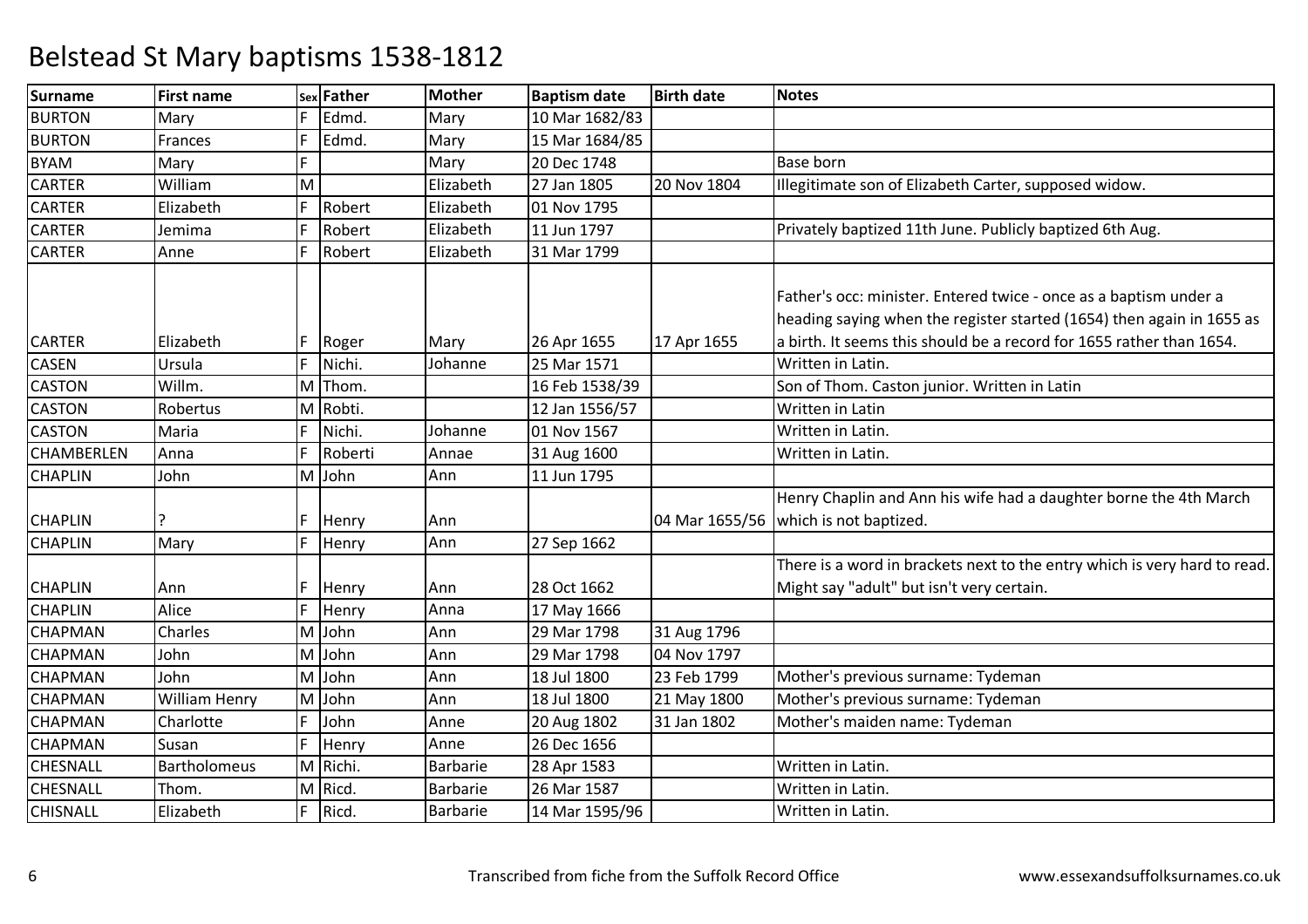| <b>Surname</b>  | <b>First name</b> |    | sex Father | <b>Mother</b>   | <b>Baptism date</b> | <b>Birth date</b> | <b>Notes</b>                                                           |
|-----------------|-------------------|----|------------|-----------------|---------------------|-------------------|------------------------------------------------------------------------|
| <b>CHISNALL</b> | Henricus          |    | M Richarde | Barbarae        | 04 Mar 1598/99      |                   | Written in Latin.                                                      |
| <b>CHISNOLL</b> | Ricus.            |    | M Ricd.    | <b>Barbarie</b> | 05 Oct 1589         |                   | Written in Latin.                                                      |
| <b>CHISNOLL</b> | Shiphra           | F  | Ricd.      | <b>Barbarie</b> | 05 Dec 1591         |                   | Written in Latin.                                                      |
| <b>CHISNOLL</b> | Rogerus           | M  | Ricd.      | <b>Barbarie</b> | 01 Jan 1593/94      |                   | Written in Latin.                                                      |
| <b>CLAIDEN</b>  | Elizabeth         | F. | Thom.      | Blanch          | 20 Mar 1585/86      |                   | Written in Latin.                                                      |
| <b>CLAIDEN</b>  | Maria             | F  | Thom.      | Blanche         | 03 Mar 1587/88      |                   | Written in Latin.                                                      |
| <b>CLARK</b>    | Sarah             | F  | Willm.     | Alice           | 13 Jan 1705/6       |                   |                                                                        |
| <b>CLARK</b>    | Elizabeth         | F  | John       | Ann             | 01 May 1785         |                   | Privately baptised.                                                    |
| <b>CLARK</b>    | Mary              | F  | John       | Ann             | 12 Oct 1786         |                   | Privately baptised.                                                    |
|                 |                   |    |            |                 |                     |                   | Publicly baptised. (Quality of page in the register /2 is poor, so has |
| <b>CLARK</b>    | Charlotte         | F  | John       | Ann             | 29 May 1788         |                   | been double-checked against the copy register, /4.)                    |
|                 |                   |    |            |                 |                     |                   | The date is of him being received into the church rather than his      |
| <b>CLARK</b>    | John              |    | M Nathl.   | Elizabeth       | 25 Sep 1812         | 03 May 1812       | baptism (which was presumably earlier, and private).                   |
| <b>CLARKE</b>   | John              |    | M James    | Ann             | 01 Jul 1746         |                   |                                                                        |
| <b>CLARKE</b>   | Robt.             |    | M James    | Ann             | 11 May 1748         |                   |                                                                        |
| <b>CLARKE</b>   | Jonathan          | M  | Jonathan   | Mary            | 29 Oct 1749         |                   |                                                                        |
| <b>CLARKE</b>   | Mary              | F  | James      | Ann             | 05 Nov 1750         |                   |                                                                        |
| <b>CLARKE</b>   | John              | M  | Jonathan   | Mary            | 04 May 1751         |                   |                                                                        |
| <b>CLARKE</b>   | Peter             | M  | James      | Ann             | 01 Mar 1753         |                   |                                                                        |
| <b>CLARKE</b>   | George            |    | M Jonathan | Mary            | 03 Nov 1754         |                   |                                                                        |
| <b>CLARKE</b>   | Sarah             | F  | James      | Ann             | 08 May 1755         |                   |                                                                        |
| <b>CLARKE</b>   | Wm.               | M  | Jonathan   | Mary            | 16 Apr 1756         |                   |                                                                        |
| <b>CLARKE</b>   | Sarah             | F  | Joseph     | Sarah           | 24 May 1756         |                   |                                                                        |
| <b>CLARKE</b>   | Eliz.             | F  | James      | Ann             | 24 Mar 1757         |                   |                                                                        |
| <b>CLARKE</b>   | Deborah           | F  | Jon.       | Sarah           | 10 Jan 1759         |                   |                                                                        |
| <b>CLARKE</b>   | Sarah             | F  | Joseph     | Eliz.           | 27 May 1759         |                   |                                                                        |
| <b>CLARKE</b>   | Nathaniel         | M  | James      | Ann             | 31 Jan 1762         |                   |                                                                        |
| <b>CLARKE</b>   | Charles           | M  | James      | Ann             | 17 Jul 1763         |                   |                                                                        |
| <b>CLARKE</b>   | Robt.             |    | M Robt.    | Sarah           | 10 Sep 1775         |                   |                                                                        |
|                 |                   |    |            |                 |                     |                   | Quality of page in the register /2 is poor, so has been double-checked |
| <b>CLARKE</b>   | Ann Maria         | F. | John       | Ann             | 11 Nov 1777         |                   | against the copy register, /4.                                         |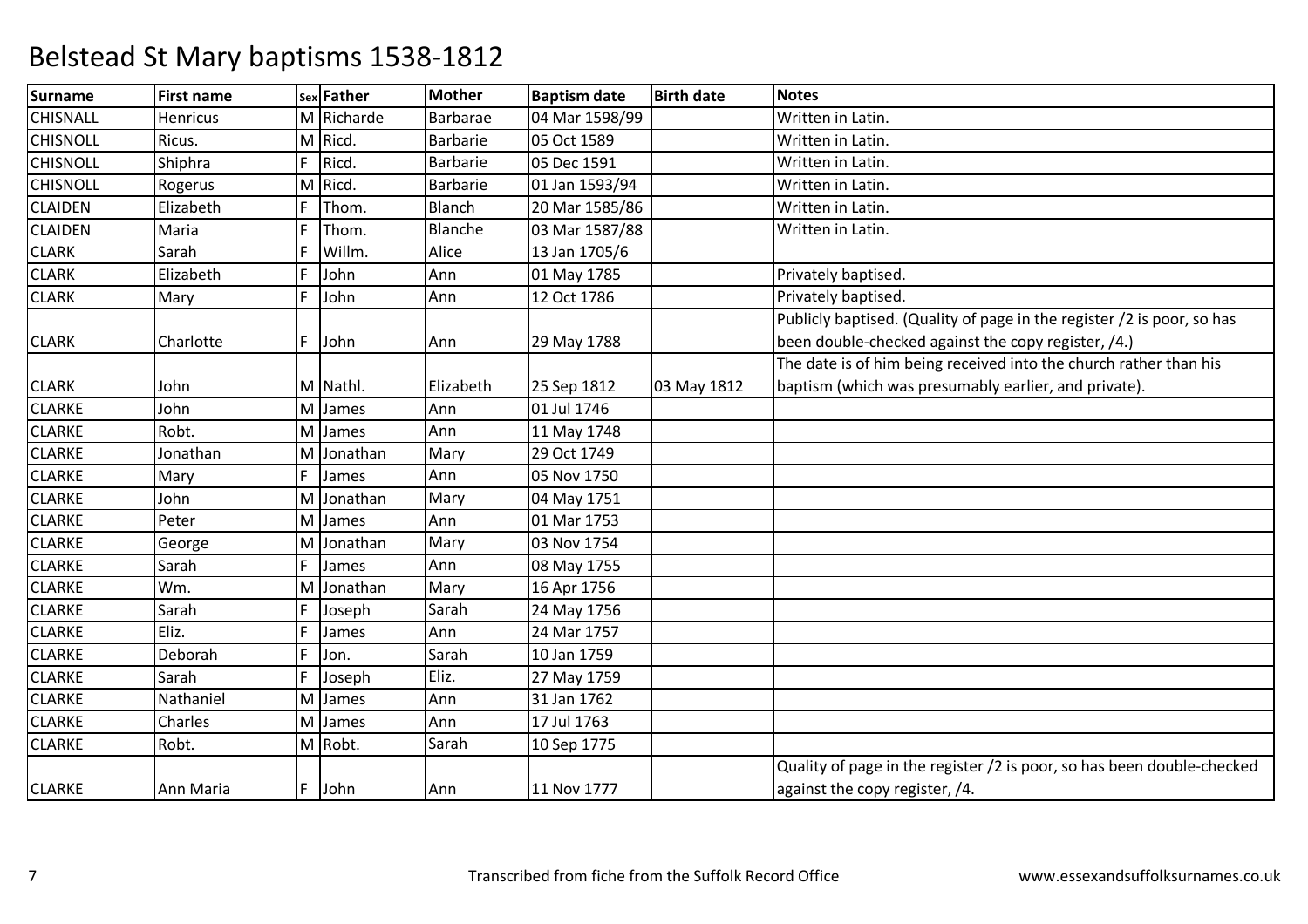| Surname        | <b>First name</b> |    | sex Father  | Mother     | <b>Baptism date</b> | <b>Birth date</b> | <b>Notes</b>                                                           |
|----------------|-------------------|----|-------------|------------|---------------------|-------------------|------------------------------------------------------------------------|
|                |                   |    |             |            |                     |                   | Quality of page in the register /2 is poor, so has been double-checked |
| <b>CLARKE</b>  | Ann               | F. | John        | Ann        | 19 Jan 1781         |                   | against the copy register, /4.                                         |
| <b>CLARKE</b>  | John              |    | M John      | Ann        | 09 Sep 1783         |                   |                                                                        |
|                |                   |    |             |            |                     |                   | Quality of page in the register /2 is poor, so has been double-checked |
| <b>CLARKE</b>  | John              |    | M John      | Ann        | 14 Jun 1789         |                   | against the copy register, /4.                                         |
| <b>CLARKE</b>  | Charles           |    | M John      | Ann        | 29 Aug 1790         |                   |                                                                        |
| <b>CLARKE</b>  | James             |    | M John      | Ann        | 08 Jan 1792         |                   |                                                                        |
| <b>CLARKE</b>  | John              |    | M Nathaniel | Elizabeth  | 16 Aug 1795         |                   |                                                                        |
| <b>CLARKE</b>  | Nathaniel         |    | M Nathaniel | Elizabeth  | 06 Aug 1797         |                   |                                                                        |
| <b>CLARKE</b>  | James             |    | M Nathanael | Elizabeth  | 14 Apr 1799         |                   |                                                                        |
| <b>CLARKE</b>  | Elizabeth         | F  | Narthanael  | Elizabeth  | 24 May 1801         | 13 Apr 1801       | Mother's previous surname: Goodwin                                     |
| <b>CLARKE</b>  | Mary              | F  | Nathanael   | Elizabeth  | 01 Dec 1805         | 26 Oct 1805       | Mother's maiden name: Goodwin                                          |
| <b>CLARKE</b>  | Robert            |    | M Nathanael | Elizabeth  | 28 Jun 1807         | 20 May 1807       | Mother's maiden name: Goodwin                                          |
| <b>CLARKE</b>  | Ricardus          |    | M Ricardi   |            | 13 Oct 1539         |                   | Written in Latin                                                       |
| <b>CLARKE</b>  | Katherina         | F. | Ricardi     |            | 02 Apr 1542         |                   | Written in Latin                                                       |
| <b>CLARKE</b>  | Michael           |    | M Ricd.     |            | 30 Jun 1542         |                   | Written in Latin                                                       |
| <b>CLARKE</b>  | Johis             |    | M Ricd.     |            | 02 Apr 1547         |                   | Written in Latin                                                       |
| <b>CLARKE</b>  | Martha            | F  | Ricd.       |            | 31 Mar 1550         |                   | Written in Latin                                                       |
| <b>CLARKE</b>  | Maria             | F  | Ricd.       |            | 04 Feb 1552/53      |                   | Written in Latin                                                       |
| <b>CLARKE</b>  | Johis             |    | M Robte.    | Margarete  | 23 Jun 1564         |                   | Written in Latin.                                                      |
| <b>CLARKE</b>  | Margareta         | F  | Robti.      | Margarete  | 09 Nov 1567         |                   | Written in Latin. The father is "clerici"                              |
| <b>CLARKE</b>  | Willm.            |    | M Robti.    | Margarete  | 16 Dec 1569         |                   | Written in Latin. The father is "clerici"                              |
| <b>CLARKE</b>  | Francisca         | F  | Robti.      | Margarete  | 19 Oct 1572         |                   | Written in Latin. The father is "clerici"                              |
| <b>CLARKE</b>  | Johis.            |    | M Henrici   | Elizabethe | 24 Jan 1584/85      |                   | Written in Latin.                                                      |
| <b>CLUB</b>    | Ann               | F  | John        | Ann        | 18 Jul 1708         |                   |                                                                        |
| <b>CLUB</b>    | John              |    | M John      | Ann        | 28 May 1710         |                   |                                                                        |
| <b>CLUBB</b>   | Mary              | F  | John        | Ann        | 04 Jun 1714         |                   |                                                                        |
| <b>CLUBB</b>   | Ann               | F  | John        | Ann        | 11 Aug 1717         |                   |                                                                        |
| CO[CO]K        | Joseph            |    | M Jno.      | Ann        | 04 Feb 1759         |                   | Surname unclear - Cock or Cook?                                        |
| <b>COBBLE</b>  | Thomas            |    | M Thomas    | Dorothy    | 06 Oct 1709         |                   |                                                                        |
| <b>COBBLE</b>  | Mary              | F  | Thomas      | Dorothy    | 05 Jul 1713         |                   |                                                                        |
| <b>COBBOLD</b> | Priscilla         | F  | Thos.       | Priscilla  | 30 Jan 1736/37      |                   |                                                                        |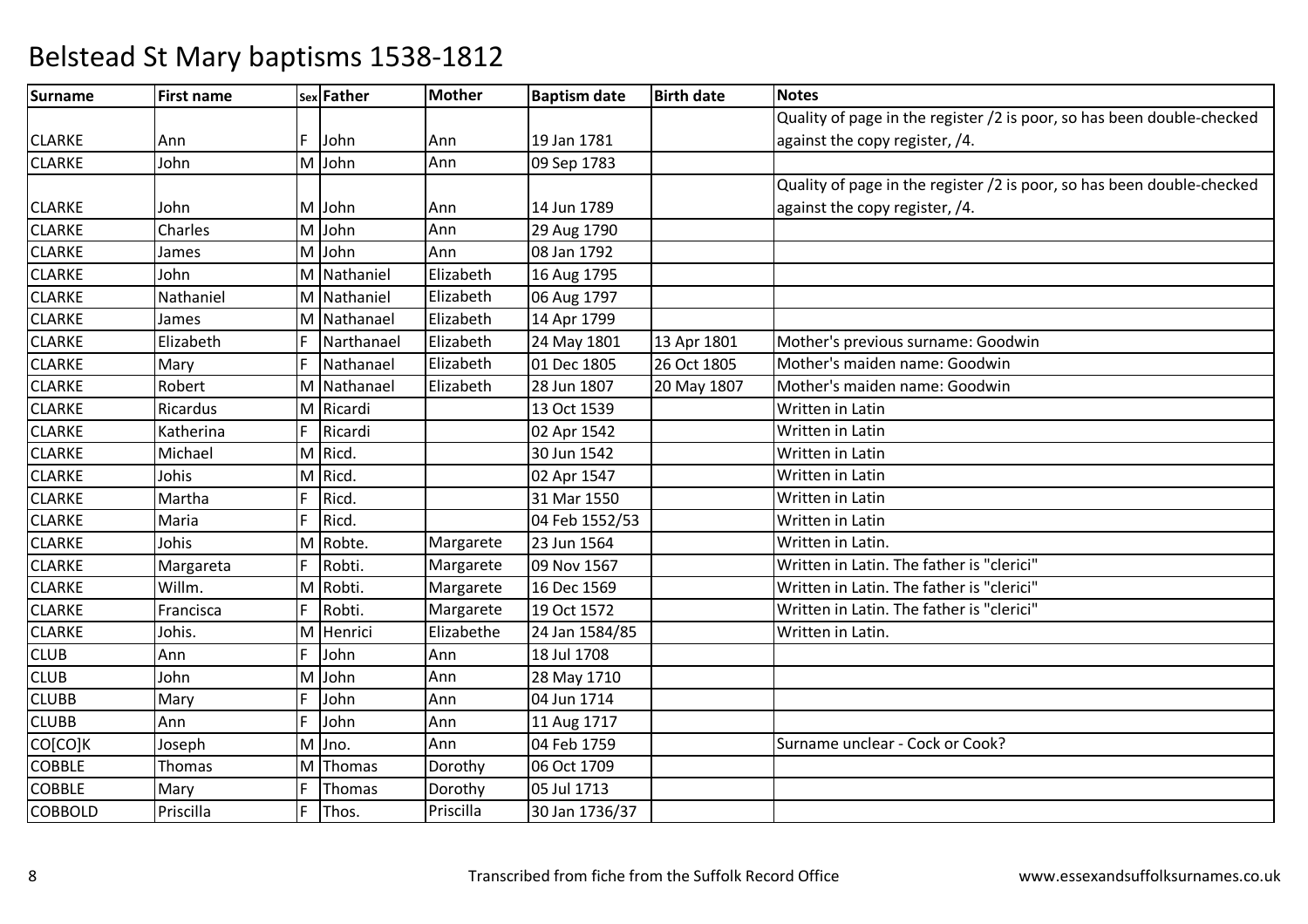| <b>Surname</b> | <b>First name</b> |    | sex Father            | <b>Mother</b> | <b>Baptism date</b> | <b>Birth date</b> | <b>Notes</b>                                                            |
|----------------|-------------------|----|-----------------------|---------------|---------------------|-------------------|-------------------------------------------------------------------------|
| <b>COBBOLD</b> | Thos.             |    | M Thos.               | Priscilla     | 01 Jan 1737/38      |                   |                                                                         |
| COBBOLD        | Rich.             |    | M Rich.               | Sarah         | 23 Jul 1738         |                   |                                                                         |
| <b>COBBOLD</b> | James             | M  | Thos.                 | Priscilla     | 17 May 1741         |                   |                                                                         |
| <b>COBBOLD</b> | Mary              | F  | Ricd.                 | Sarah         | 30 Jun 1748         |                   |                                                                         |
| <b>COE</b>     | Thomas            |    | M Thomas              | Elizabeth     | 18 May 1696         |                   |                                                                         |
| <b>COLE</b>    | Elizabeth         |    | Philip                | Elizabeth     | 14 Jul 1706         |                   |                                                                         |
| <b>COLE</b>    | James             |    | M Philip              | Eliz.         | 28 May 1710         |                   |                                                                         |
| <b>COLE</b>    | Philip            |    | M Philip              | Sarah         | 11 Mar 1721/22      |                   |                                                                         |
| COLE           | Jno.              |    | M Phil.               | Sarah         | 07 Jul 1723         |                   |                                                                         |
| <b>COLE</b>    | James             |    | M Philip              | Sarah         | 14 Oct 1725         |                   |                                                                         |
| COLE           | Michael           |    | $\overline{M}$ Philip | Mary          | 18 Jul 1744         |                   |                                                                         |
| <b>COLE</b>    | Samuel            |    | M Philip              | Mary          | 15 Mar 1746/47      |                   |                                                                         |
| <b>COLE</b>    | Thos.             | M  |                       | Mary          | 17 Jul 1748         |                   | <b>Base born</b>                                                        |
| <b>COLE</b>    | Robert            |    | M Philip              | Susan         | 16 Aug 1752         |                   |                                                                         |
| <b>COLE</b>    | Mary              | F  | Wm.                   | Martha        | 01 Jan 1759         |                   |                                                                         |
| <b>COLE</b>    | Wm.               | M  | Wm.                   | Martha        | 02 Mar 1761         |                   |                                                                         |
| <b>COLE</b>    | Mary              | F. |                       | Rachael       | 05 May 1761         |                   | Illegitimate                                                            |
| <b>COLE</b>    | Wm.               |    | M Wm.                 | Martha        | 01 Nov 1763         |                   | Not clear if this is a baptism or a burial.                             |
| <b>COLE</b>    | Wm.               |    | M Wm.                 | Martha        | 09 May 1771         |                   |                                                                         |
|                |                   |    |                       |               |                     |                   | Parents' names not in register. Unclear if surname is that of mother or |
| <b>COLE</b>    | Margareta         |    |                       |               | 21 Feb 1556/57      |                   | father. Written in Latin.                                               |
| <b>COLE</b>    | Philip            |    | M Philip              | Elizabeth     | 15 Dec 1698         |                   |                                                                         |
| COOK           | Wm.               |    | M John                | Ann           | 25 Jan 1761         |                   |                                                                         |
| COOK           | Ann               | F  | James                 | Susan         | 12 Mar 1762         |                   |                                                                         |
| COOK           | Anthony           | M  | John                  | Ann           | 03 Jul 1763         |                   |                                                                         |
| <b>COOK</b>    | Mary              | F  | James                 | Susan         | 26 May 1765         |                   |                                                                         |
| COOK           | Lucey             | F  | Jno.                  | Ann           | 05 Apr 1767         |                   |                                                                         |
| COOK           | Thomas            | M  | James                 | Susan         | 05 Nov 1769         |                   | Thomas & Hannah, son and daughter of                                    |
| <b>COOK</b>    | Hannah            | M  | James                 | Susan         | 05 Nov 1769         |                   | Thomas & Hannah, son and daughter of                                    |
| <b>COOK</b>    | James             | M  | James                 | Susan         | 03 Feb 1772         |                   |                                                                         |
| <b>COOK</b>    | Jonathan          |    | M James               | Susan         | 10 Feb 1775         |                   |                                                                         |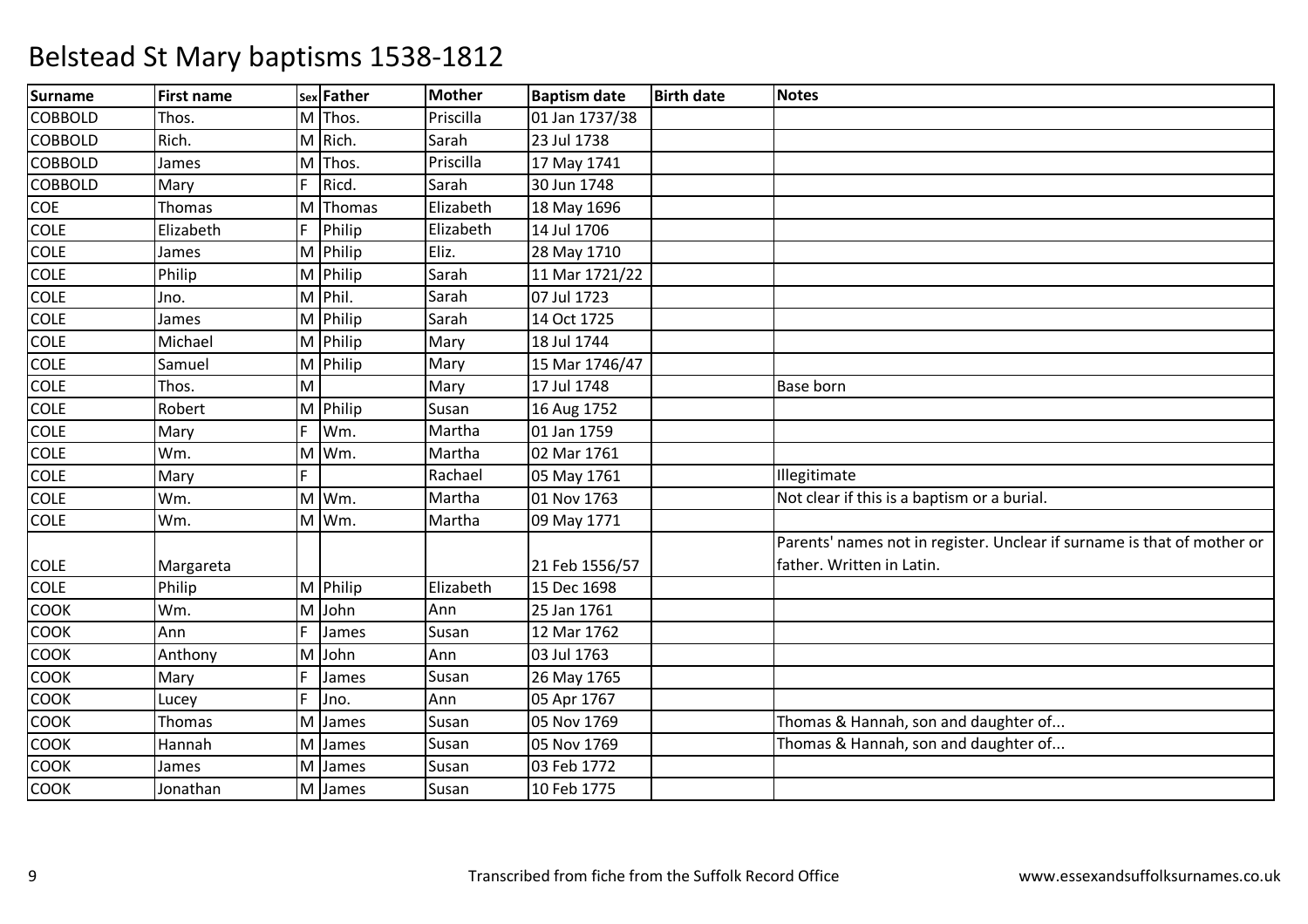| <b>Surname</b>  | <b>First name</b> |    | sex Father | <b>Mother</b> | <b>Baptism date</b> | <b>Birth date</b> | <b>Notes</b>                                                           |
|-----------------|-------------------|----|------------|---------------|---------------------|-------------------|------------------------------------------------------------------------|
|                 |                   |    |            |               |                     |                   | Quality of page in the register /2 is poor, so has been double-checked |
| <b>COOK</b>     | Thos.             |    | M Thos.    | Eliz.         | 17 May 1778         |                   | against the copy register, /4.                                         |
|                 |                   |    |            |               |                     |                   | Quality of page in the register /2 is poor, so has been double-checked |
| <b>COOK</b>     | Alice             | F  | James      | Susan         | 09 Jun 1779         |                   | against the copy register, /4.                                         |
| СООК            | John              |    | M John     | Susan         | 21 Nov 1784         |                   | Publickly baptised.                                                    |
| <b>COOK</b>     | William           |    | M John     | Susan         | 06 May 1787         |                   | Publickly baptised.                                                    |
| <b>COOK</b>     | Thomas            |    | M Thomas   | Mary          | 17 Jun 1787         |                   | Privately baptised.                                                    |
| <b>COOK</b>     | Susan             | F  | John       | Susan         | 06 Feb 1790         |                   |                                                                        |
| COOK            | James             |    | M John     | Susan         | 28 Aug 1791         |                   |                                                                        |
| <b>COOK</b>     | John              |    | M Robert   | Katherine     | 01 Dec 1793         |                   |                                                                        |
| <b>COOK</b>     | Mary              | F  | John       | Susan         | 28 Sep 1794         |                   |                                                                        |
| <b>COOPER</b>   | Elizabeth         | F  | Willm.     | Eliz.         | 29 May 1696         | 26 Mar 1696       |                                                                        |
| <b>COWPER</b>   | Mary              | F  | Wm.        | Elizabeth     | 16 Oct 1687         |                   |                                                                        |
| <b>COWPER</b>   | Elizabeth         | F  | Wm.        | Elizabeth     | 20 Jan 1688/89      |                   |                                                                        |
| <b>COWPER</b>   | Judah             | F  | Wm.        | Eliza.        | 13 Apr 1690         |                   |                                                                        |
| <b>COWPER</b>   | Martha            | E  | Wm.        | Elizabeth     | 21 Feb 1691/92      |                   |                                                                        |
| <b>CROUCH</b>   | Jno.              |    | M John     | Sarah         | 07 Nov 1756         |                   |                                                                        |
| <b>CROUCH</b>   | Oliver            |    | M John     | Sarah         | 17 Oct 1759         |                   |                                                                        |
| <b>CROUCH</b>   | Sarah             | F  | John       | Sarah         | 17 Jan 1762         |                   |                                                                        |
| <b>CROUCH</b>   | Richd.            |    | M John     | Sarah         | 14 Sep 1769         |                   | Richd. & Mary son and daughter of                                      |
| <b>CROUCH</b>   | Mary              | F  | John       | Sarah         | 14 Sep 1769         |                   | Richd. & Mary son and daughter of                                      |
| <b>CROUCH</b>   | Susannah          | F  | Jno.       | Sarah         | 17 Aug 1771         |                   |                                                                        |
| <b>CURTESSE</b> | Josua             |    | M Josua    | Ellenae?      | 17 Dec 1609         |                   | Written in Latin. Squashed in and hard to read.                        |
| <b>CURTESSE</b> | Johannis          |    | M Johannis |               | 26 Apr 1612         |                   | Written in Latin.                                                      |
| <b>CUTBERT</b>  | John              |    | M George   | Alice         | 02 Jan 1697/98      | 01 Jan 1697/98    |                                                                        |
|                 |                   |    |            |               |                     |                   | Mother's first name unclear - looks like it was originally written as  |
| <b>CUTHBERT</b> | Alice             | F. | George     | Mary?         | 12 May 1695         | 09 May 1695       | Alice, and Mary has been written over it.                              |
| <b>DALDRY</b>   | Pilgrim           |    | M Joseph   | Mary          | 14 Sep 1769         |                   |                                                                        |
| <b>DARDRY</b>   | Mary              | F  | William    | Frances       | 13 Feb 1761         |                   |                                                                        |
| <b>DARDRY</b>   | Joseph            |    | M Joseph   | Mary          | 19 Apr 1762         |                   |                                                                        |
| <b>DARDRY</b>   | William           |    | M William  | Frances       | 20 Sep 1762         |                   |                                                                        |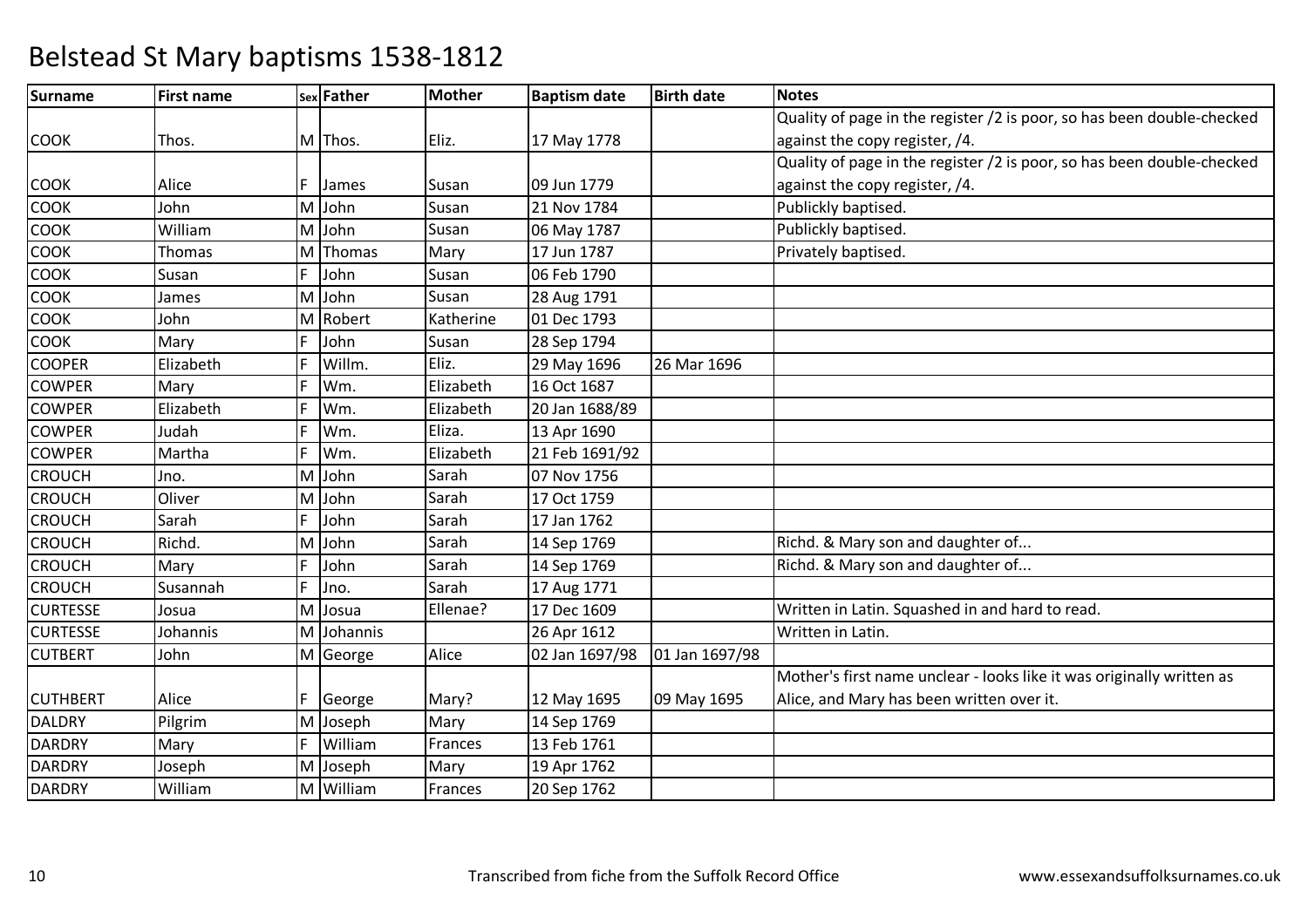| <b>Surname</b>  | <b>First name</b> |       | sex Father | <b>Mother</b> | <b>Baptism date</b> | <b>Birth date</b> | <b>Notes</b>                                                                                                                                                                     |
|-----------------|-------------------|-------|------------|---------------|---------------------|-------------------|----------------------------------------------------------------------------------------------------------------------------------------------------------------------------------|
|                 |                   |       |            |               |                     |                   |                                                                                                                                                                                  |
|                 |                   |       |            |               |                     |                   | It says "Orwell" just above James' name. Not clear if this is a middle                                                                                                           |
| <b>DARDRY</b>   | James             |       | M Jos.     | Mary          | 20 May 1764         |                   | name or something to do with someone signing off burials just above.                                                                                                             |
| <b>DARDRY</b>   | Pilgrim           |       | M Joseph   | Mary          | 23 Feb 1766         |                   |                                                                                                                                                                                  |
| <b>DARDRY</b>   | Nathaniel         |       | M Joseph   | Mary          | 17 Nov 1772         |                   |                                                                                                                                                                                  |
| <b>DAVIS</b>    | James             |       | M James    | Elizabeth     | 08 Aug 1790         |                   |                                                                                                                                                                                  |
| DAVIS           | William           |       | M William  | Elizabeth     | 11 Dec 1795         |                   |                                                                                                                                                                                  |
| <b>DAVIS</b>    | Thomas            |       | M James    | Elizabeth     | 29 Apr 1798         |                   |                                                                                                                                                                                  |
| <b>DAVIS</b>    | Daniel            |       | M James    | Elizabeth     | 16 Feb 1800         | 10 Feb 1800       | Mother's previous surname: Stag.                                                                                                                                                 |
| <b>DAVIS</b>    | Sarah             | F.    | James      | Elizabeth     | 09 May 1802         | 28 Apr 1802       | Mother's maiden name: Stag                                                                                                                                                       |
| <b>DAVIS</b>    | Susanna           | F     | James      | Elizabeth     | 03 Feb 1804         | 25 Jan 1804       | Susanna and Rachael, daughters and twins of Mother's maiden<br>name: Stag. privately baptised. Received into the church 20 May 1804.                                             |
| <b>DAVIS</b>    | Rachael           | F     | James      | Elizabeth     | 03 Feb 1804         | 25 Jan 1804       | Susanna and Rachael, daughters and twins of Mother's maiden<br>name: Stag. privately baptised. Received into the church 20 May 1804.                                             |
|                 |                   |       |            |               |                     |                   | Mother's maiden name: Stag. Privately. Baptized. Received into the                                                                                                               |
| <b>DAVIS</b>    | Thirza            | F     | James      | Elizabeth     | 20 Oct 1805         | 19 Oct 1805       | church (but no date given for when she was received)                                                                                                                             |
| <b>DAVIS</b>    | Hannah            | F     | James      | Elizabeth     | 17 Jul 1808         | 11 Jun 1808       | Mother's maiden name: Stagg                                                                                                                                                      |
| <b>DAVIS</b>    | Robt.             |       | M James    | Elizabeth     | 16 Sep 1810         | 30 Jul 1810       |                                                                                                                                                                                  |
| <b>DAY</b>      | Elizabeth         |       | F Roger    | Mary          | 31 Jul 1808         | 24 Jul 1808       | Privately baptised. Mother's maiden name: Mullens (but note that her<br>maiden name at marriage is Munnings, and also on baptism record for<br>their daughter Mary in Washbrook) |
| <b>DAY</b>      | Richardus         |       | M Richardi | Elizabethe    | 14 Sep 1607         |                   | Written in Latin.                                                                                                                                                                |
| <b>DAY</b>      | Priscilla         | F     | Richardi   | Elizabethae   | 25 Dec 1608         |                   | Written in Latin.                                                                                                                                                                |
| <b>DEARINGE</b> | Cristoferus       | $M$ ? |            | $\mathbf{D}$  | 03 May 1575         |                   | Written in Latin. Parents' first names not in register.                                                                                                                          |
| <b>DEARINGE</b> | Samuel            |       | M Johis    | Anne          | 28 Apr 1577         |                   | Written in Latin.                                                                                                                                                                |
| <b>DEARINGE</b> | Anna              | F     | Johis      |               | 20 Aug 1579         |                   | Written in Latin.                                                                                                                                                                |
| <b>DEARINGE</b> | Robtus.           |       | M Johis    | Anne          | 09 Oct 1580         |                   | Written in Latin.                                                                                                                                                                |
| <b>DEEKE</b>    | Ricus.            |       | M Ricd.    | Johanne       | 30 Apr 1587         |                   | Written in Latin.                                                                                                                                                                |
| <b>DERINGE</b>  | Thom.             |       | M Johis    | Cecilie       | 07 May 1564         |                   | Written in Latin                                                                                                                                                                 |
| <b>DERINGE</b>  | Johis             |       | M Johis    | Cecilie       | 23 Mar 1565/66      |                   | Written in Latin.                                                                                                                                                                |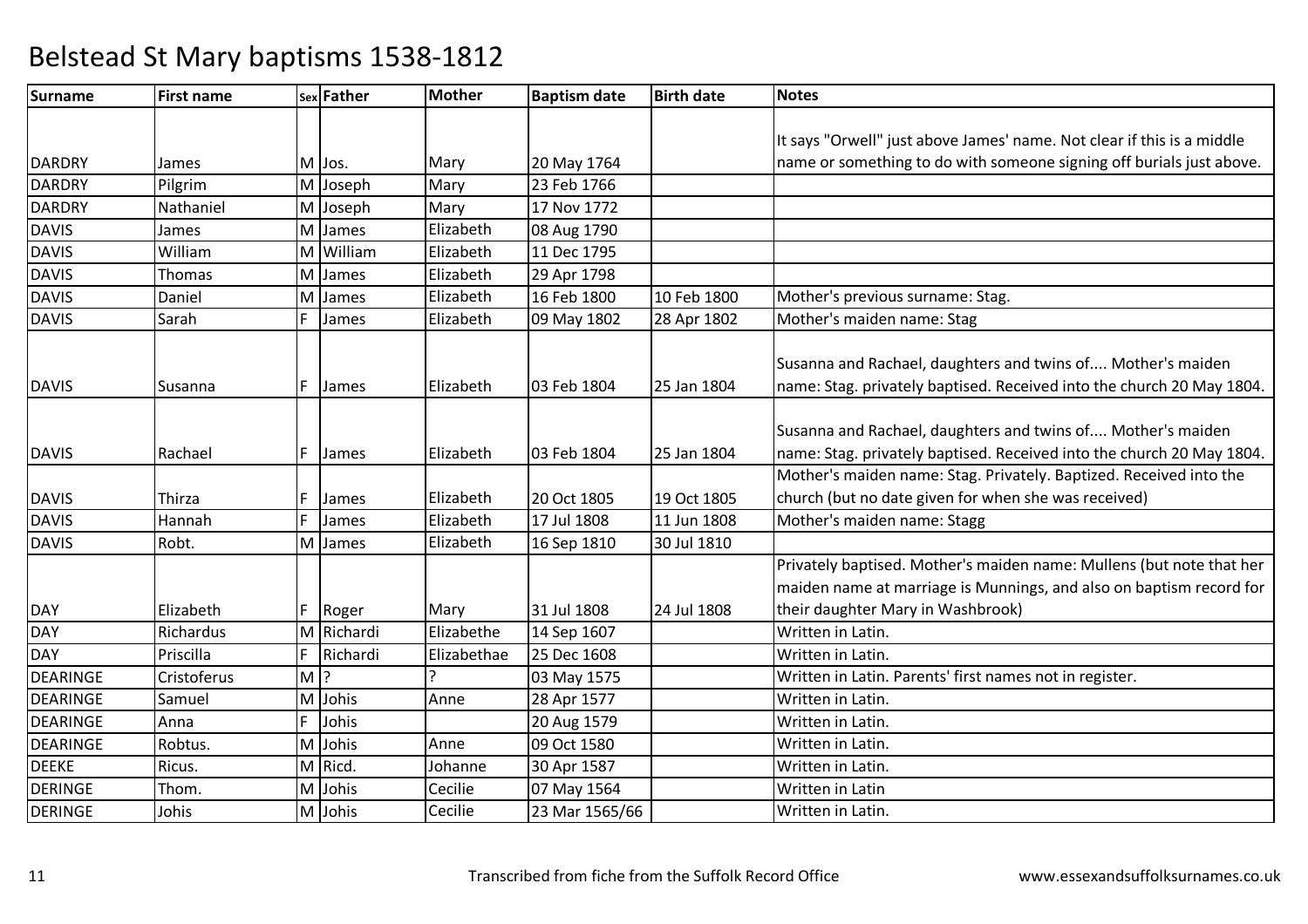| Surname         | <b>First name</b> |    | sex Father | <b>Mother</b> | <b>Baptism date</b> | <b>Birth date</b> | <b>Notes</b>                                                       |
|-----------------|-------------------|----|------------|---------------|---------------------|-------------------|--------------------------------------------------------------------|
| <b>DERINGE</b>  | Johis             |    | M Johis    | Anne          | 15 Jan 1572/73      |                   | Written in Latin.                                                  |
|                 |                   |    |            |               |                     |                   |                                                                    |
| <b>DOUBLE</b>   | Sarah             | F. | Jno.       | Judith        | 1740                |                   | No date except year. Appears between entries for May and June.     |
| <b>DOUBLE</b>   | Henry             |    | M Henry    | Sarah         | 15 Jan 1743/44      |                   |                                                                    |
| <b>DOUBLE</b>   | Susan             | F  | Henry      | Sarah         | 13 Mar 1747/48      |                   |                                                                    |
| <b>DOUBLE</b>   | Mary              | F  | Henry      | Sarah         | 26 Apr 1752         |                   |                                                                    |
| <b>DOUBLE</b>   | Jane              | F  | Henry      | Sarah         | 27 Dec 1756         |                   |                                                                    |
| <b>DOWNING</b>  | Elizabeth         | F  | Joseph     | Eliza.        |                     | 16 Aug 1656       | Birth only, not a baptism.                                         |
| <b>DOWNING</b>  | Mary              | F  | Joseph     | Elizabeth     | 30 Mar 1664         |                   |                                                                    |
| <b>DOWNING</b>  | Nathaniel         |    | M Joseph   | Elizabeth     | 04 Mar 1666/67      |                   |                                                                    |
| <b>DOWNINGE</b> | John              |    | M Joseph   | Elizabeth     | 02 Sep 1659         |                   |                                                                    |
| <b>DOWNINGE</b> | Liddah            | F  | Joseph     | Elizabeth     | 17 Oct 1661         |                   |                                                                    |
| <b>DRANE</b>    | Mary              | F. | Edward     | Ann           | 05 Jan 1753         |                   |                                                                    |
| <b>DRANE</b>    | Edward            |    | M Edward   | Ann           | 02 Jul 1754         |                   |                                                                    |
| <b>DRANE</b>    | Edward            |    | M Edward   | Ann           | Mar 1758            |                   | Day of month unclear - 6th or 16th?                                |
| <b>DRANE</b>    | Ann               | F  | Edwd.      | Ann           | 30 Mar 1759         |                   |                                                                    |
| <b>DRANE</b>    | Tamitham          | F  | Edward     | Ann           | 07 Mar 1762         |                   |                                                                    |
| <b>DRANE</b>    | Edward            |    | M Edward   | Ann           | 22 Apr 1763         |                   |                                                                    |
| <b>DRANE</b>    | Edward            |    | M Edward   | Ann           | 22 Apr 1763         |                   |                                                                    |
| <b>DRANE</b>    | Lucy              | F  | Edwd.      | Ann           | 31 Dec 1764         |                   |                                                                    |
| <b>DRANE</b>    | Sarah             | F  | Edward     | Ann           | 17 Jul 1767         |                   |                                                                    |
| <b>DRIVER</b>   | Nathan            |    | M Nathan   | Judith        | 14 Mar 1786         |                   | Privately baptised.                                                |
| <b>EAMES</b>    | Henricus          |    | M Johis    |               | 02 Dec 1575         |                   | Written in Latin.                                                  |
|                 |                   |    |            |               |                     |                   |                                                                    |
| <b>EASTIE</b>   | Mary              | F. | Frances    |               | 25 Oct 1667         |                   | Daughter of Frances Eastie and his wife. Buried 15th November.     |
|                 |                   |    |            |               |                     |                   | Mother's maiden name: Blomfield. Privately baptised. Received into |
| <b>EASTY</b>    | Sarah             | F. | John       | Martha        | 29 Jan 1804         | 25 Jan 1804       | the church 10 March 1805                                           |
|                 |                   |    |            |               |                     |                   | Mother's maiden name: Blomfield. Privately baptised. Received into |
| <b>EASTY</b>    | Mary Elizabeth    |    | F John     | Martha        | 27 Oct 1805         | 24 Oct 1805       | the church 13 Dec 1807.                                            |
| <b>EDMUNDS</b>  | Johis             |    | M Robti.   |               | 22 Dec 1579         |                   | Written in Latin.                                                  |
| <b>ENGLISH</b>  | Mary              |    |            | Ann           | 13 Nov 1737         |                   | <b>Base born</b>                                                   |
| <b>ESTALL</b>   | Rosa              | F. | Johis.     | Katherine     | 19 Mar 1597/98      |                   | Written in Latin.                                                  |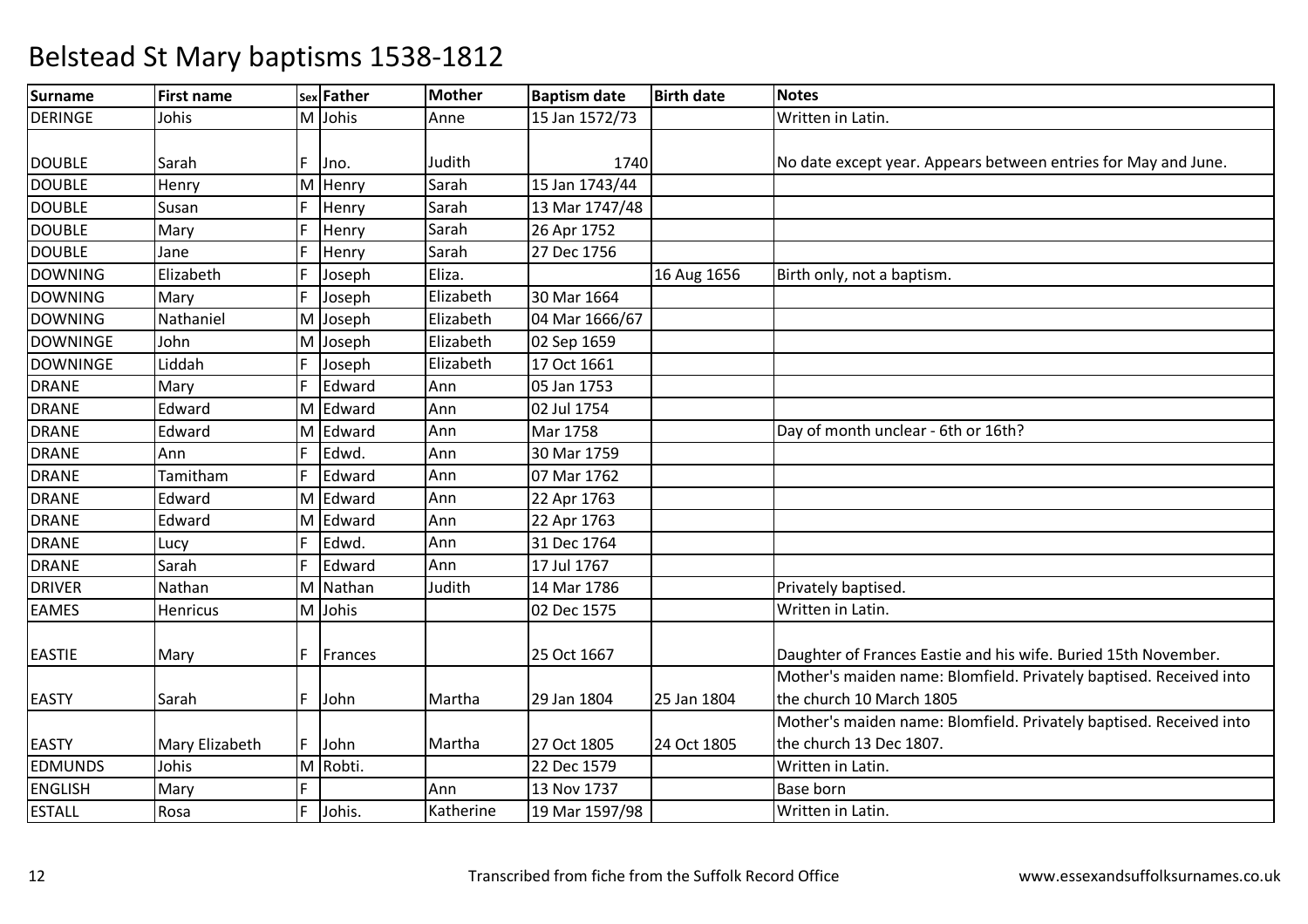| <b>Surname</b>     | <b>First name</b> |   | sex Father | <b>Mother</b> | <b>Baptism date</b> | <b>Birth date</b> | <b>Notes</b>                                        |
|--------------------|-------------------|---|------------|---------------|---------------------|-------------------|-----------------------------------------------------|
| <b>ESTALL</b>      | Johanes           |   | M Johanis  | Katherinae    | 11 Nov 1599         |                   | Written in Latin.                                   |
| <b>ESTALL</b>      | Stephanus         |   | M Johannis | Katherinae    | 22 Aug 1602         |                   | Written in Latin.                                   |
| <b>EVERET</b>      | James             |   | M Jeames   | Mary          | 25 Apr 1658         |                   |                                                     |
| <b>EVERET</b>      | Mary              | F | Richard    | Rose          | 27 Feb 1675/76      |                   | Daughter of Richard Everet junr                     |
| <b>EVERETT</b>     | Sarah             | F | Jeames     | Mary          |                     | 19 Jun 1655       | Birth only, not a baptism.                          |
| <b>EVERETT</b>     | Mary              | F | James      | Mary          |                     | 08 Aug 1655       | Birth only, not a baptism.                          |
| <b>EVERETT</b>     | Elizabeth         | Ë | Jeames     | Mary          | 27 Oct 1661         |                   |                                                     |
| <b>FAIRBROTHER</b> | Thomas            |   | M John     | Mary          | 11 Apr 1708         |                   |                                                     |
| <b>FAIRBROTHER</b> | Saml.             |   | M Jno.     | Frances       | 10 May 1722         |                   |                                                     |
| <b>FAIRBROTHER</b> | Eliza.            | F | Jno.       | Frances       | 03 Jun 1724         |                   |                                                     |
| <b>FAIRBROTHER</b> | Joseph            |   | $M$ Jno.   | Frances       | 13 Mar 1725/26      |                   |                                                     |
| <b>FAIRBROTHER</b> | Henry             |   | M Jno.     | Frances       | 10 Jun 1735         |                   | Henry & Martha, son and daughter of (buried 14 Jun) |
| <b>FAIRBROTHER</b> | Martha            | F | Jno.       | Frances       | 10 Jun 1735         |                   | Henry & Martha, son and daughter of (buried 14 Jun) |
| <b>FAIRBROTHER</b> | Rich.             |   | M Jno      | Frances       | 01 May 1737         |                   |                                                     |
| <b>FAIRS</b>       | Mary              | F | Jno.       | Mary          | 05 Aug 1745         |                   |                                                     |
| <b>FAIRS</b>       | Jno.              |   | M Jno.     | Mary          | 02 Mar 1747/48      |                   |                                                     |
| <b>FAIRS</b>       | Ann               | F | Jno.       | Mary          | 13 Mar 1750/51      |                   |                                                     |
| <b>FAIRS</b>       | Sarah             | F | John       | Mary          | 13 Aug 1758         |                   |                                                     |
| <b>FAIRS</b>       | Wm.               |   | M John     | Mary          | 27 Jan 1762         |                   | Wm. & Susan, son and daughter of                    |
| <b>FAIRS</b>       | Susan             | F | John       | Mary          | 27 Jan 1762         |                   | Wm. & Susan, son and daughter of                    |
| <b>FAIRS</b>       | Lucy              | F | William    | Frances       | 14 Apr 1811         | 15 Nov 1810       | Mother's maiden name: Wayman. Privately baptised.   |
| <b>FARMER</b>      | Jonathan          | M |            | Elizabeth     | 12 Aug 1759         |                   | <b>Base born</b>                                    |
| <b>FARTHING</b>    | Thos.             |   | M Thos.    | Mary          | 01 Dec 1734         |                   |                                                     |
| <b>FEARS</b>       | Willm.            |   | M William  | Frances       | 08 Nov 1812         | 02 Jun 1812       | Mother's maiden name: Wayman                        |
| <b>FELLGETT</b>    | Robert            |   | M John     | Mary          | 27 Mar 1808         | 21 Mar 1808       | Mother's maiden name: Crouch. Privately baptized.   |
| <b>FENN</b>        | Jacobus           |   | M Jacobi   | Marie         | 04 May 1592         |                   | Written in Latin.                                   |
| <b>FISHER</b>      | John              |   | M John     |               | 07 Nov 1619         |                   |                                                     |
| <b>FISHER</b>      | Anne              | F | John       |               | 12 Feb 1620/21      |                   |                                                     |
| <b>FISHER</b>      | Anne              | F | John       |               | 12 May 1622         |                   |                                                     |
| <b>FISHER</b>      | Mary              | F | Robert     | Joane         | 30 Aug 1658         |                   |                                                     |
| <b>FLAT</b>        | William           |   | M Daniel   |               | 27 Dec 1619         |                   |                                                     |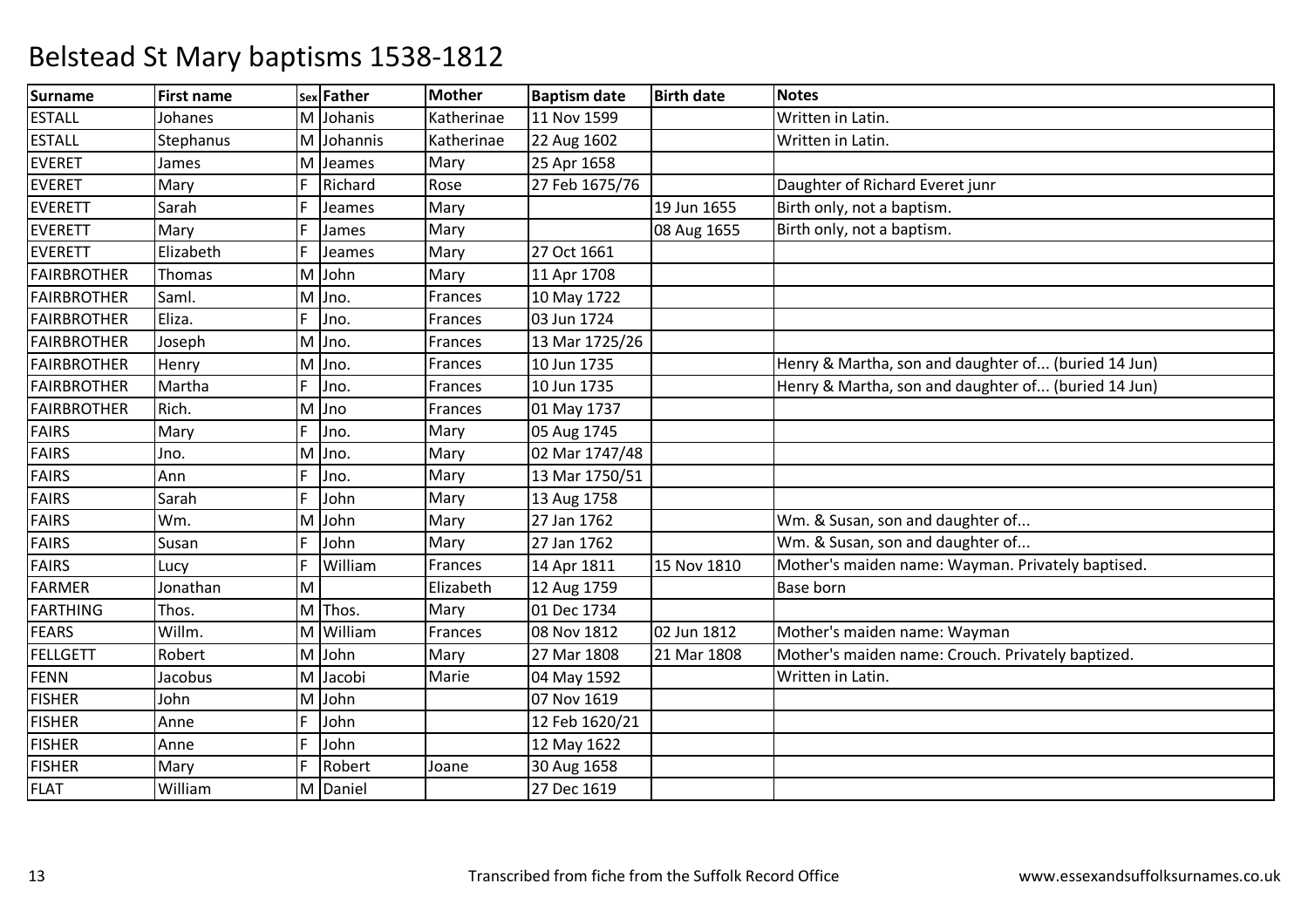| <b>Surname</b> | <b>First name</b> |    | sex Father | <b>Mother</b> | <b>Baptism date</b> | <b>Birth date</b> | <b>Notes</b>                                                            |
|----------------|-------------------|----|------------|---------------|---------------------|-------------------|-------------------------------------------------------------------------|
|                |                   |    |            |               |                     |                   | Parents' names not in register. Unclear if surname is that of mother or |
| <b>FLINT</b>   | Elizabeth         |    |            |               | 06 Mar 1557/58      |                   | father. Written in Latin.                                               |
| <b>FOLGER</b>  | Maria             | F  | William    | Maria         | 22 Apr 1810         | 09 Apr 1810       | Mother's maiden name: Dale                                              |
| <b>FOSDICK</b> | James             | M  | SamII.     | Margaret      | 22 Jul 1733         |                   |                                                                         |
| <b>FOSDICK</b> | Ann               | F  | Saml.      | Margaret      | 15 Aug 1736         |                   |                                                                         |
| <b>FOSDICK</b> | Manser            | F  | Samll.     | Margaret      | 16 Nov 1738         |                   |                                                                         |
| <b>FOSDIKE</b> | Margt.            | F  | Sam.       | Margt.        | 04 Oct 1731         |                   |                                                                         |
| <b>FOSTER</b>  | Willm.            | M  | Johis      |               | 18 Sep 1543         |                   | Written in Latin                                                        |
| <b>FREND</b>   | Elizabeth         | F  | Thomae     | Janae         | 20 Jun 1602         |                   | Written in Latin.                                                       |
| <b>FREND</b>   | Johanes           |    | M Thomae   | Janae         | 04 Mar 1603/4       |                   | Written in Latin.                                                       |
| <b>FROST</b>   | Elizabeth         | F. | Henry      | Elizabeth     | 27 Nov 1672         |                   |                                                                         |
| <b>FROST</b>   | Mary              | F  | Henry      | Elizabeth     | 21 Nov 1675         |                   |                                                                         |
| <b>FROST</b>   | John              |    | M Henry    | Mary          | 03 Jun 1683         |                   |                                                                         |
| <b>FULLER</b>  | Elizabetha        | F. | 12         | Janae         | 22 Aug 1604         |                   | Written in Latin. A gap for the father's name.                          |
| <b>FULLER</b>  | Samuel            |    | M Robert   | Joane         |                     | 24 Mar 1655/56    | Samuel and Mary, son and daughter of                                    |
| <b>FULLER</b>  | Mary              | F  | Robert     | Joane         |                     | 24 Mar 1655/56    | Samuel and Mary, son and daughter of                                    |
| <b>FULLER</b>  | Robert            |    | M Robert   | Mary          | 25 Mar 1669         |                   |                                                                         |
| <b>FULLER</b>  | Samuel            |    | M Sam.     | Elizabeth     | 03 Feb 1677/78      |                   |                                                                         |
|                |                   |    |            |               |                     |                   | The child was buried on 25 Aug, and the burial record says "was buried  |
|                |                   |    |            |               |                     |                   | being first baptized" - but there is no separate baptism record giving  |
|                |                   |    |            |               |                     |                   | the date of her baptism. Note that her baptism would have taken place   |
| <b>FULLER</b>  | Elizabeth         | F. | Sam.       | Elizabeth     | 1679                |                   | before her death.                                                       |
| <b>FULLER</b>  | John              |    | M Sam.     | Eliza.        | 19 Feb 1680/81      |                   |                                                                         |
| <b>FULLER</b>  | Elizabeth         | F  | Samuell    | Elizabeth     | 14 Feb 1685/86      |                   |                                                                         |
| <b>FULLER</b>  | Lidda             |    | Sam.       | Eliza.        | 25 Aug 1687         |                   |                                                                         |
| <b>FULLER</b>  | Joane             | F. | Sam.       | Eliza.        | 16 Feb 1689/90      |                   |                                                                         |
|                |                   |    |            |               |                     |                   | Not with 1747 baptisms but right at the end of the register with        |
| <b>GANT</b>    | Eliz.             | F. | Wm.        | Abigal        | 10 Jul 1747         |                   | marriages for this period in register ref FB 189/D1/2.                  |
| <b>GARDNER</b> | Jno.              |    | $M$ Jno.   | Eliza.        | 15 Jan 1724/25      |                   |                                                                         |
| <b>GARHAM</b>  | James             |    | M Robt.    | Mary          | 08 Mar 1775         |                   | Presumably should be Garnham but the n has been left out.               |
| <b>GARNHAM</b> | Sarah             | F. | Robt.      | Sarah         | 29 Apr 1768         |                   |                                                                         |
| <b>GARNHAM</b> | Robert            |    | M Robt.    | Sarah         | 15 May 1771         |                   |                                                                         |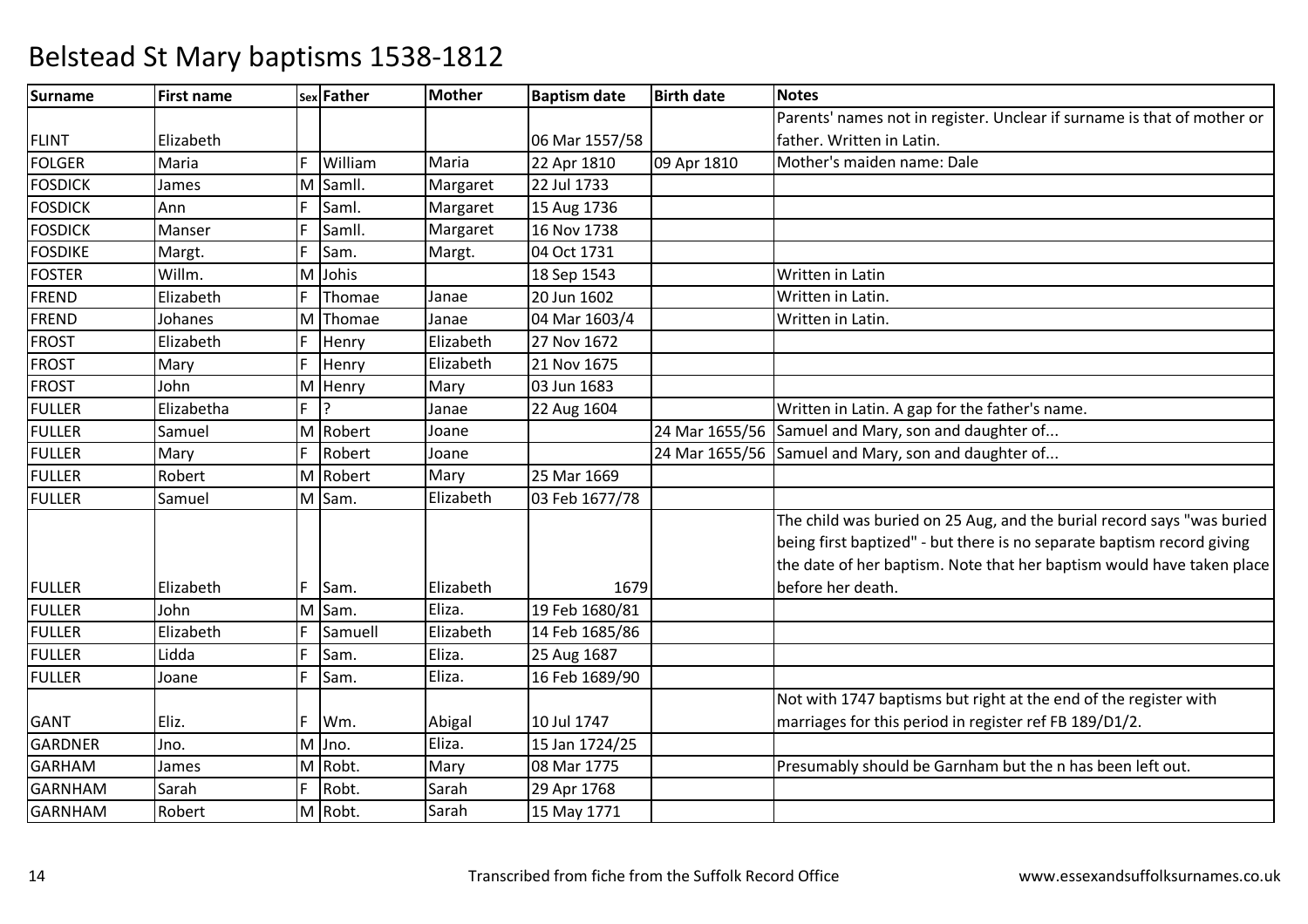| Surname        | <b>First name</b> |    | sex Father  | <b>Mother</b> | <b>Baptism date</b> | <b>Birth date</b> | <b>Notes</b>                                                            |
|----------------|-------------------|----|-------------|---------------|---------------------|-------------------|-------------------------------------------------------------------------|
| <b>GARNHAM</b> | Susan             | F. | Nat.        | Susan         | 21 Nov 1773         |                   |                                                                         |
| <b>GARNHAM</b> | Nathaniel         |    | M Nathaniel | Susannah      | 12 Mar 1775         |                   |                                                                         |
|                |                   |    |             |               |                     |                   | Quality of page in the register /2 is poor, so has been double-checked  |
| <b>GARNHAM</b> | Ephraim           |    | M Robt.     | Mary          | 15 Mar 1776         |                   | against the copy register, /4.                                          |
|                |                   |    |             |               |                     |                   | Quality of page in the register /2 is poor, so has been double-checked  |
| <b>GARNHAM</b> | Amy               | F  | Nathaniel   | Susan         | 10 May 1777         |                   | against the copy register, /4.                                          |
|                |                   |    |             |               |                     |                   | Quality of page in the register /2 is poor, so has been double-checked  |
| <b>GARNHAM</b> | John              |    | M Robt.     | Mary          | 09 Nov 1777         |                   | against the copy register, /4.                                          |
|                |                   |    |             |               |                     |                   | Quality of page in the register /2 is poor, so has been double-checked  |
| <b>GARNHAM</b> | Elizabeth         | F. | Robt.       | Mary          | 22 Aug 1779         |                   | against the copy register, /4.                                          |
|                |                   |    |             |               |                     |                   | Quality of page in the register /2 is poor, so has been double-checked  |
| <b>GARNHAM</b> | James             |    | M Robt.     | Mary          | 19 Aug 1781         |                   | against the copy register, /4.                                          |
| <b>GARNHAM</b> | Ann               | F  | Robert      | Mary          | 21 Mar 1784         |                   | Publickly baptised.                                                     |
| <b>GARNHAM</b> | Nathaniel         |    | M Robert    | Mary          | 23 Oct 1785         |                   | Publickly baptised.                                                     |
| <b>GARNHAM</b> | Peter             |    | M Robert    | Mary          | 16 Oct 1787         |                   | Privately baptised.                                                     |
|                |                   |    |             |               |                     |                   | Publicly baptised. (Quality of page in the register /2 is poor, so has  |
| <b>GARNHAM</b> | Mary              |    | Robert      | Mary          | 15 Feb 1789         |                   | been double-checked against the copy register, /4.)                     |
| GARNHAM        | Louisa            | F  | Robert      | Mary          | 20 Mar 1791         |                   |                                                                         |
| <b>GARNHAM</b> | Samuel            |    | M Robert    | Sarah         | 29 Mar 1795         |                   |                                                                         |
| <b>GARNHAM</b> | Abel              |    | M Robert    | Mary          | 16 Aug 1795         |                   |                                                                         |
| <b>GARNHAM</b> | Caroline          |    |             | Amy           | 12 Apr 1801         | 21 Feb 1801       | Illegitimate.                                                           |
| <b>GARNHAM</b> | Robert Ephraim    |    | M James     | Elizabeth     | 26 Jun 1808         | 29 May 1808       | Mother's maiden name: Dale.                                             |
| <b>GARNHAM</b> | Elizabeth         | F  | James       | Elizabeth     | 22 Apr 1810         | 13 Mar 1810       | Mother's maiden name: Dale.                                             |
| <b>GARNHAM</b> | Mary Ann          | F  | James       | Elizabeth     | 16 Feb 1812         | 31 Oct 1811       | Mother's maiden name: Dale                                              |
| <b>GARRARD</b> | Susan             | F  | Robt.       | Susan         | 31 Jan 1663/64      |                   |                                                                         |
| <b>GARRARD</b> | Mary              | E  | Robert      | Mary          | 01 Oct 1665         |                   |                                                                         |
| GARRARD        | Robt.             |    | M Robt.     | Mary          | 14 Nov 1667         |                   |                                                                         |
| <b>GARRARD</b> | Rose              | F  | Robt.       | Mary          | 25 Dec 1670         |                   |                                                                         |
| <b>GARRARD</b> | Thomas            |    | M Robt.     | Susan         | 10 Nov 1672         |                   |                                                                         |
|                |                   |    |             |               |                     |                   | No first names, no full date. Entry reads "Garrard had a child baptized |
| <b>GARRARD</b> |                   |    |             |               | * Apr 1675          |                   | in April."                                                              |
| <b>GARRARD</b> | John              |    | M Robt.     | Susan         | 09 Dec 1677         |                   |                                                                         |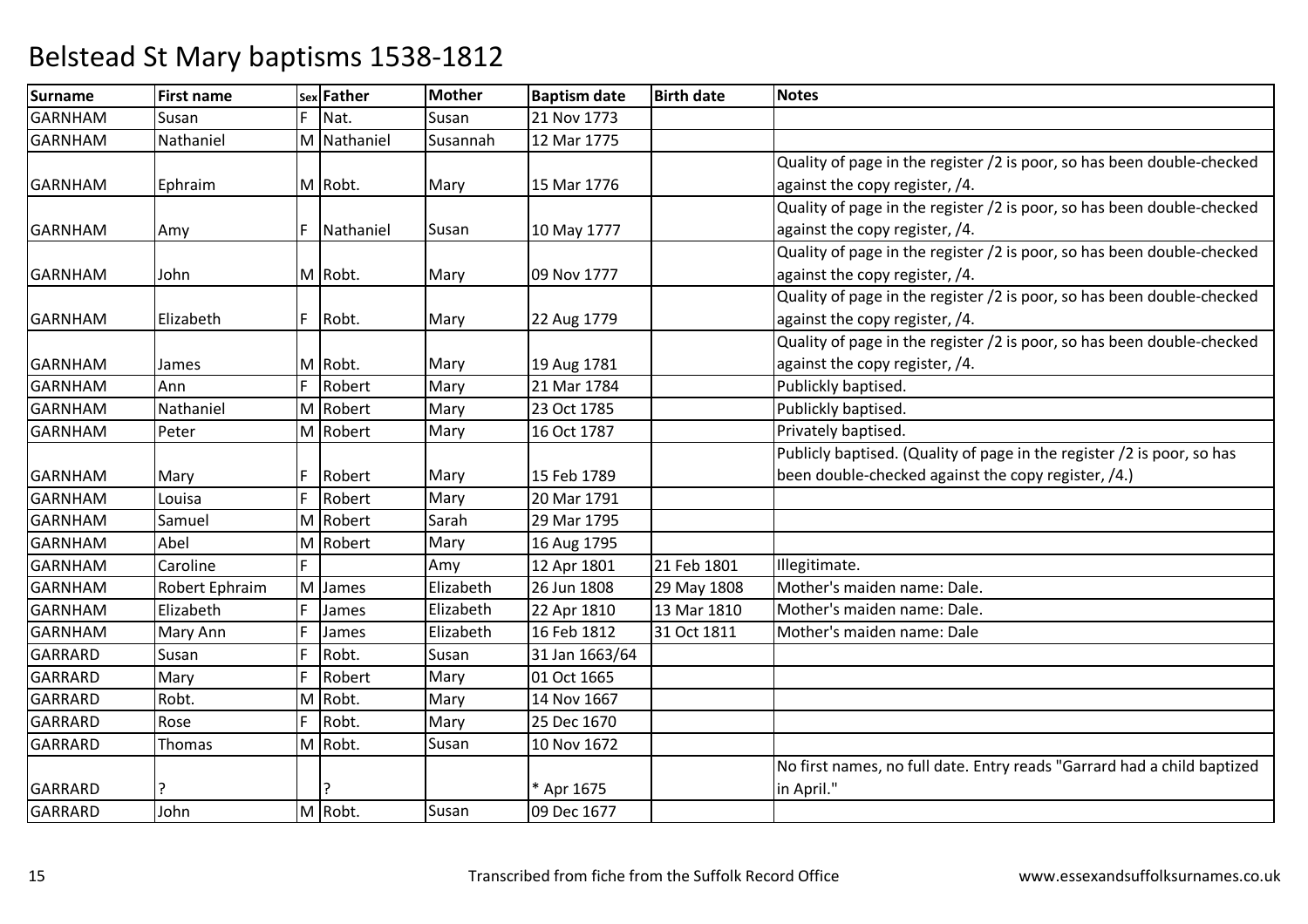| <b>Surname</b>  | <b>First name</b> |   | sex Father | <b>Mother</b>  | <b>Baptism date</b> | <b>Birth date</b> | <b>Notes</b>                                                           |
|-----------------|-------------------|---|------------|----------------|---------------------|-------------------|------------------------------------------------------------------------|
| <b>GARROOD</b>  | <b>Tobias</b>     |   | M Wm.      | Ann            | 13 Apr 1736         | 25 Mar 1736       |                                                                        |
| <b>GARWOOD</b>  | Joseph            |   | M Wm.      | Ann            | 31 Mar 1738         | 31 Mar 1738       |                                                                        |
| <b>GERLING</b>  | John              |   | M Richard  |                | 13 Sep 1618         |                   |                                                                        |
| <b>GERLING</b>  | John              |   | M Richard  |                | 11 Mar 1620/21      |                   |                                                                        |
|                 |                   |   |            |                |                     |                   | Quality of page in the register /2 is poor, so has been double-checked |
| <b>GILES</b>    | Wm.               |   | M Wm.      | Mary           | 09 Mar 1777         |                   | against the copy register, /4.                                         |
|                 |                   |   |            |                |                     |                   | Quality of page in the register /2 is poor, so has been double-checked |
| <b>GILES</b>    | Isaac             |   | M Wm.      | Mary           | 08 Mar 1778         |                   | against the copy register, /4.                                         |
|                 |                   |   |            |                |                     |                   | Quality of page in the register /2 is poor, so has been double-checked |
| <b>GILES</b>    | Wm.               |   | M Wm.      | Mary           | 10 Sep 1780         |                   | against the copy register, /4.                                         |
| <b>GLADDEN</b>  | Elizabeth         | F | Abraham    | Isabella       | 10 Mar 1716/17      |                   |                                                                        |
| <b>GLADDEN</b>  | Stephen           | M | Abraham    | Isabella       | 26 Oct 1718         |                   |                                                                        |
| <b>GLADDEN</b>  | Ann               | F | Abraham    | Isabella       | 05 Sep 1721         |                   |                                                                        |
| <b>GLADDEN</b>  | Abraham           | M | Abraham    | Isabella       | 21 Jun 1724         |                   |                                                                        |
| <b>GLADDEN</b>  | Rach.             | F | Tho.       | Mary           | 26 May 1729         |                   |                                                                        |
| <b>GLADDEN</b>  | James             | M | James      | <b>Bridget</b> | 29 Dec 1734         |                   |                                                                        |
| <b>GLADDEN</b>  | Sarah             | F | Thos.      | Mary           | 06 Nov 1735         |                   |                                                                        |
| <b>GLADDEN</b>  | Sarah             | F | James      | <b>Bridget</b> | 01 Jan 1737/38      |                   |                                                                        |
| <b>GLADDEN</b>  | Mary              | F | Thos.      | Mary           | 04 Jun 1738         |                   |                                                                        |
| <b>GLADDEN</b>  | Fenn              | F | James      | <b>Bridget</b> | 14 Dec 1739         |                   |                                                                        |
| <b>GLADDEN</b>  | Thos.             | M | Thos.      | Mary           | 14 Sep 1740         |                   |                                                                        |
| <b>GLADDEN</b>  | Stephen           | M | James      | <b>Bridget</b> | 06 Jul 1746         |                   |                                                                        |
| <b>GLADDEN</b>  | Mary              | F | Stephen    | Mary           | 24 Oct 1747         |                   |                                                                        |
| <b>GLADDEN</b>  | Mary              | F | Jonathan   | Mary           | 29 Oct 1752         |                   |                                                                        |
| <b>GLADDEN</b>  | Sarah             | F | Benjamin   | Alice          | 25 Mar 1753         |                   |                                                                        |
| <b>GLADDEN</b>  | John              |   | M Benjamin | Alice          | 24 Nov 1754         |                   |                                                                        |
| <b>GLADDEN</b>  | Abraham           |   | M Benj.    | Alice          | 09 Oct 1759         |                   |                                                                        |
| <b>GLADDEN</b>  | Mary              | F | Stephen    | Mary           | 14 Mar 1773         |                   |                                                                        |
| <b>GLADDING</b> | Ann               | F | Thomas     | Mary           | 27 Jan 1705/6       |                   |                                                                        |
| <b>GLADDING</b> | Jane              | F | John       | Ann            | 07 Apr 1706         |                   |                                                                        |
| <b>GLADDING</b> | Benjamin          |   | M Benjamin | Martha         | 07 Jul 1706         |                   |                                                                        |
| <b>GLADDING</b> | James             |   | M Abraham  | Isabella       | 11 Aug 1706         |                   |                                                                        |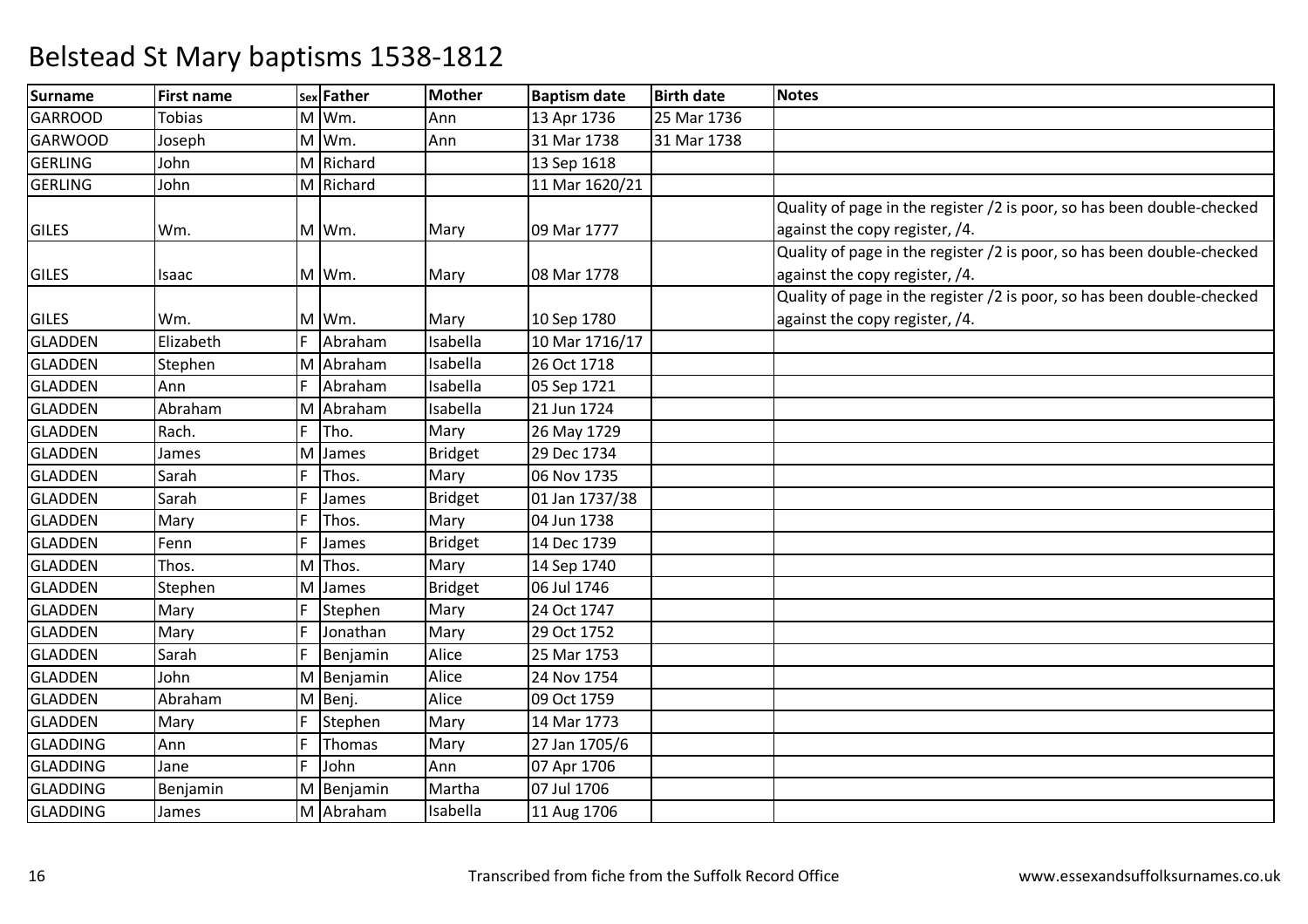| <b>Surname</b>  | <b>First name</b> |       | sex Father | <b>Mother</b>  | <b>Baptism date</b> | <b>Birth date</b> | <b>Notes</b>                                                        |
|-----------------|-------------------|-------|------------|----------------|---------------------|-------------------|---------------------------------------------------------------------|
| <b>GLADDING</b> | Sarah             | F.    | Thomas     | Mary           | 09 Feb 1706/7       |                   |                                                                     |
| <b>GLADDING</b> | Sammuel           |       | M John     | Ann            | 03 Oct 1708         |                   |                                                                     |
| <b>GLADDING</b> | Abraham           |       | M Abraham  | Isabella       | 30 Jan 1708/9       |                   |                                                                     |
| <b>GLADDING</b> | Thomas            |       | M Thomas   | Mary           | 11 Sep 1709         |                   |                                                                     |
| <b>GLADDING</b> | Daniel            |       | M Abraham  | Isabella       | 22 Jul 1711         |                   |                                                                     |
| <b>GLADDING</b> | Mary              | F     | Abraham    | Isabel         | 20 May 1714         |                   |                                                                     |
| <b>GLADDON</b>  | Daniel            |       | M James    | <b>Bridget</b> | 07 Nov 1736         |                   |                                                                     |
| <b>GLADIN</b>   | Thomas            |       | M Benjamin | Anna           | 10 May 1666         |                   |                                                                     |
| <b>GLADIN</b>   | Benjamin          |       | M Benjamin | Anne           | 01 Sep 1667         |                   |                                                                     |
| <b>GLADIN</b>   | James             |       | M Benjamin | Ann            | 01 Nov 1668         |                   |                                                                     |
| <b>GLADIN</b>   | Abraham           |       | M Benjamin | Ann            | 04 Sep 1670         |                   |                                                                     |
| <b>GLADIN</b>   | Stephen           |       | M Beniamin | Anne           | 02 Feb 1672/73      |                   | Stephen and Anne, son and daughter of                               |
| <b>GLADIN</b>   | Anne              | F     | Beniamin   | Anne           | 02 Feb 1672/73      |                   | Stephen and Anne, son and daughter of                               |
| <b>GLADIN</b>   | Samuel            | $M$ ? |            |                | 06 May 1677         |                   | Son of Gladin, sexton (parents' first names not in register)        |
| <b>GLADIN</b>   | Abraham           |       | M Benjamin | Anna           | 20 May 1683         |                   |                                                                     |
| <b>GLANVIL</b>  | Matthias          |       | M Matthias | Mary           | 19 Nov 1738         |                   |                                                                     |
| <b>GLANVIL</b>  | Jno.              |       | M Matthias | Mary           | Feb 1739/40         |                   | Day of month missing.                                               |
| <b>GLANVILE</b> | Mary              | F     | Matthias   | Mary           | 05 Nov 1736         |                   |                                                                     |
|                 |                   |       |            |                |                     |                   | Edward and Hannah, twins of Privately baptised. Received into the   |
| <b>GODDARD</b>  | Edward            |       | Luke       | Elizabeth      | 20 Jan 1811         | 31 Dec 1810       | church 27 Mar 1812.                                                 |
|                 |                   |       |            |                |                     |                   | Edward and Hannah, twins of Privately baptised. Received into the   |
| <b>GODDARD</b>  | Hannah            |       | Luke       | Elizabeth      | 20 Jan 1811         | 31 Dec 1810       | church 27 Mar 1812.                                                 |
| <b>GODDING</b>  | Thomas            |       | M Robt.    | Elizabeth      | 26 Jun 1664         |                   |                                                                     |
| <b>GODDING</b>  | Sarah             | F     | John       | Mary           | 22 Aug 1697         | 18 Aug 1697       |                                                                     |
|                 |                   |       |            |                |                     |                   | Parents' first names not in register. Unclear if surname is that of |
| <b>GODING</b>   | Elizabeth         |       |            |                | 14 Feb 1657/58      |                   | mother or father.                                                   |
| <b>GODWARD</b>  | Sarah             | F.    | Zechariah  | Susan          |                     | 16 Jan 1655/56    | Birth only, not a baptism.                                          |
| GODWIN          | Frances           |       | M Robert   | Elizabeth      |                     | 07 May 1655       | Birth only, not a baptism.                                          |
| <b>GODWIN</b>   | John              |       | M Robert   | Eliza.         |                     | 03 Feb 1655/56    | Birth only, not a baptism.                                          |
| GODWIN          | Sarah             | F     | Robt.      | Sarah          | 25 Nov 1666         |                   |                                                                     |
| <b>GODWIN</b>   | John              |       | M John     | Mary           | 14 Feb 1685/86      |                   |                                                                     |
| <b>GODWIN</b>   | John              |       | M Jno.     | Mary           | 08 Jan 1686/87      |                   | Buried 9 Jan.                                                       |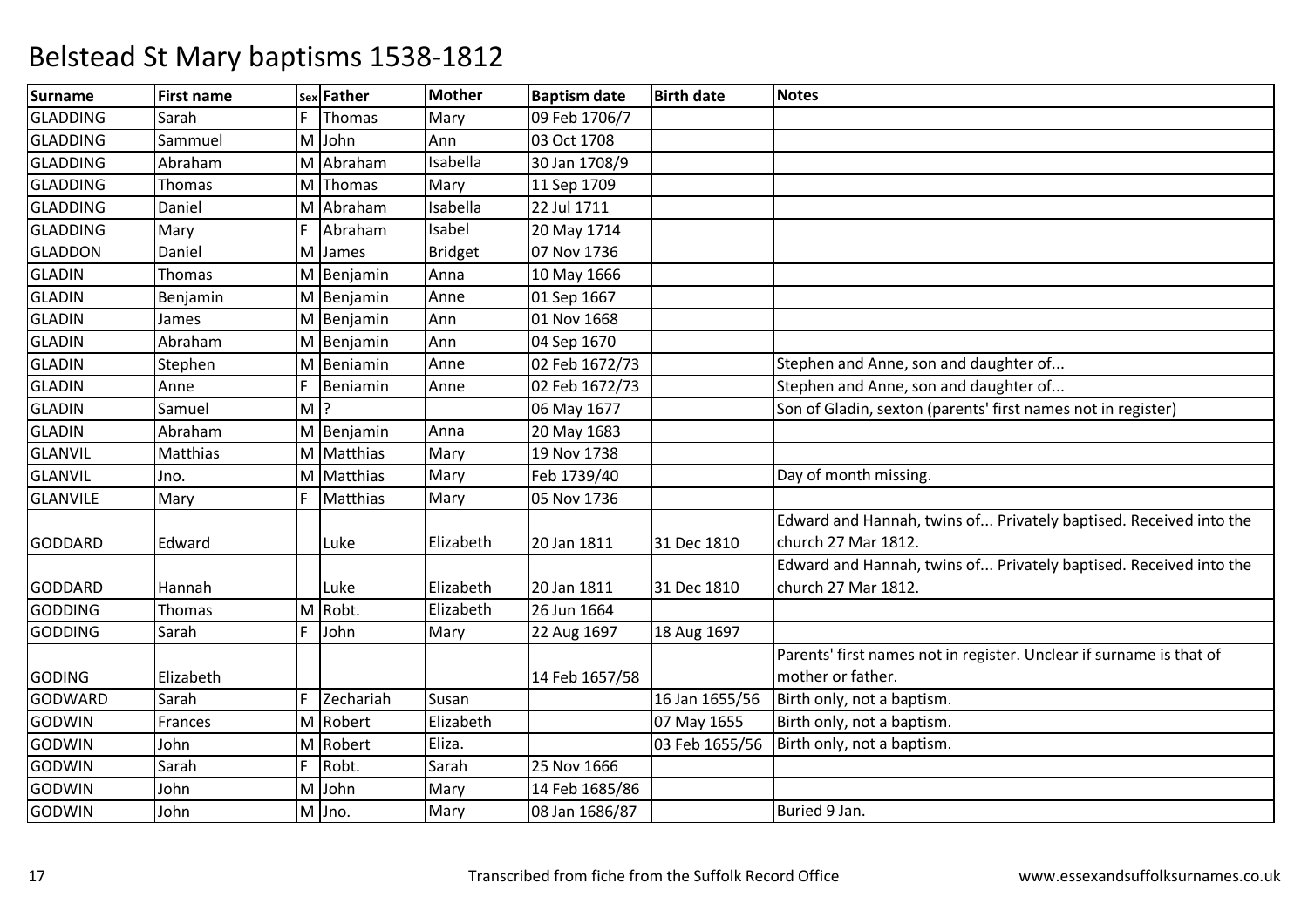| <b>Surname</b>     | <b>First name</b> |    | sex Father    | <b>Mother</b> | <b>Baptism date</b> | <b>Birth date</b> | <b>Notes</b>                                                            |
|--------------------|-------------------|----|---------------|---------------|---------------------|-------------------|-------------------------------------------------------------------------|
| <b>GODWIN</b>      | Sarah             | F. | John          | Mary          | 13 Nov 1687         |                   |                                                                         |
| <b>GODWIN</b>      | Mary              | F  | John          | Mary          | 23 Dec 1688         |                   |                                                                         |
| <b>GODWIN</b>      | Eliza             | F. | John          | Mary          | 24 Oct 1690         |                   |                                                                         |
| <b>GODWIN</b>      | John              | M  | John          | Mary          | 08 Sep 1695         | 06 Sep 1695       |                                                                         |
| <b>GODWYN</b>      | Susan             | F  | Robert        | Elizabeth     | 05 Nov 1661         |                   |                                                                         |
| <b>GOLDINGHAM</b>  | Elizabeth         | F  | Willm.        | Anne          | 03 Feb 1581/82      |                   | Written in Latin. The father is "Doctoris".                             |
| <b>GOLDINGHAM</b>  | Willimus          | M  | Willi.        | Anne          | 05 Apr 1586         |                   | Written in Latin. The father is "doctoris".                             |
| <b>GOODIN</b>      | Elizabetha        | F  | Georgii       | Aliciae       | 09 Jul 1613         |                   | Written in Latin.                                                       |
| <b>GOODWIN</b>     | Sarah             | F  | Simon         | Sarah         | 07 Mar 1758         |                   |                                                                         |
| <b>GOODWIN</b>     | Simon             | M  | Simon         | Sarah         | 01 Jun 1759         |                   |                                                                         |
| <b>GOODWIN</b>     | Charles           | M  | Simon         | Sarah         | 22 Dec 1762         |                   |                                                                         |
| <b>GOODWIN</b>     | Mary              | F  | Simon         | Sarah         | 26 Feb 1765         |                   |                                                                         |
| <b>GOODWIN</b>     | Eliz.             | F  | Simon         | Sarah         | 15 Nov 1768         |                   |                                                                         |
|                    |                   |    |               |               |                     |                   | Parents' names not in register. Unclear if surname is that of mother or |
| <b>GORE</b>        | Margareta         |    |               |               | 24 Feb 1558/59      |                   | father. Written in Latin.                                               |
| <b>GOSLIN</b>      | John              | M  | John          | Elizabeth     |                     | 30 Jul 1655       | Birth only, not a baptism.                                              |
| <b>GOSLIN</b>      | <b>Thomas</b>     | M  | John          | Eliz.         |                     | 20 Aug 1655       | Birth only, not a baptism.                                              |
| <b>GOSLIN</b>      | William           | M  | John          | Elizabeth     |                     | 03 Aug 1656       | Birth only, not a baptism.                                              |
| <b>GOSLIN</b>      | William           |    | M Wm.         | Mary          | 07 Feb 1685/86      |                   |                                                                         |
| <b>GOSLIN</b>      | John              | M  | Wm.           | Mary          | 13 Mar 1686/87      |                   |                                                                         |
| <b>GOSLIN</b>      | William           | M  | Wm.           | Mary          | 14 Jun 1688         |                   |                                                                         |
| <b>GOSLIN</b>      | Jeremiah          | M  | Wm.           | Mary          | 11 Aug 1689         |                   |                                                                         |
| <b>GOSLING</b>     | Jeremy            | M  | Jeremy        | Mary          | 16 Jan 1714/15      |                   |                                                                         |
| <b>GOSLING</b>     | Jeremy            | M  | Jeremy        | Mary          | 15 Jan 1715/16      |                   |                                                                         |
| <b>GOSLING</b>     | Jere.             | M  | Jer.          | Mary          | 03 Aug 1718         |                   |                                                                         |
| <b>GOSLING</b>     | Mary              | F. | Jer.          | Mary          | 20 May 1722         |                   |                                                                         |
| <b>GOSLING</b>     | Mary              | F  | Jeremy        | Mary          | 27 Aug 1727         |                   |                                                                         |
| <b>GOSLING</b>     | Rebecca           | F  | Jeremiah      | Mary          | 16 Feb 1728/29      |                   |                                                                         |
| <b>GOSLING</b>     | Jno.              | M  | Jeremy        | Mary          | 10 Jan 1730/31      |                   |                                                                         |
| <b>GOSSELYNE</b>   | Jno.              | M  | Jno.          | Sarah         | 03 * 1768           |                   | Month can't be read. Entry between July and September.                  |
| <b>GOULDINGHAM</b> | Elizabetha        | F  | Cristopheri   |               | 30 Sep 1539         |                   | Armigeri. Written in Latin                                              |
| <b>GOULDINGHAM</b> | Willm.            |    | M Cristopheri |               | 10 Oct 1540         |                   | Armigeri. Written in Latin                                              |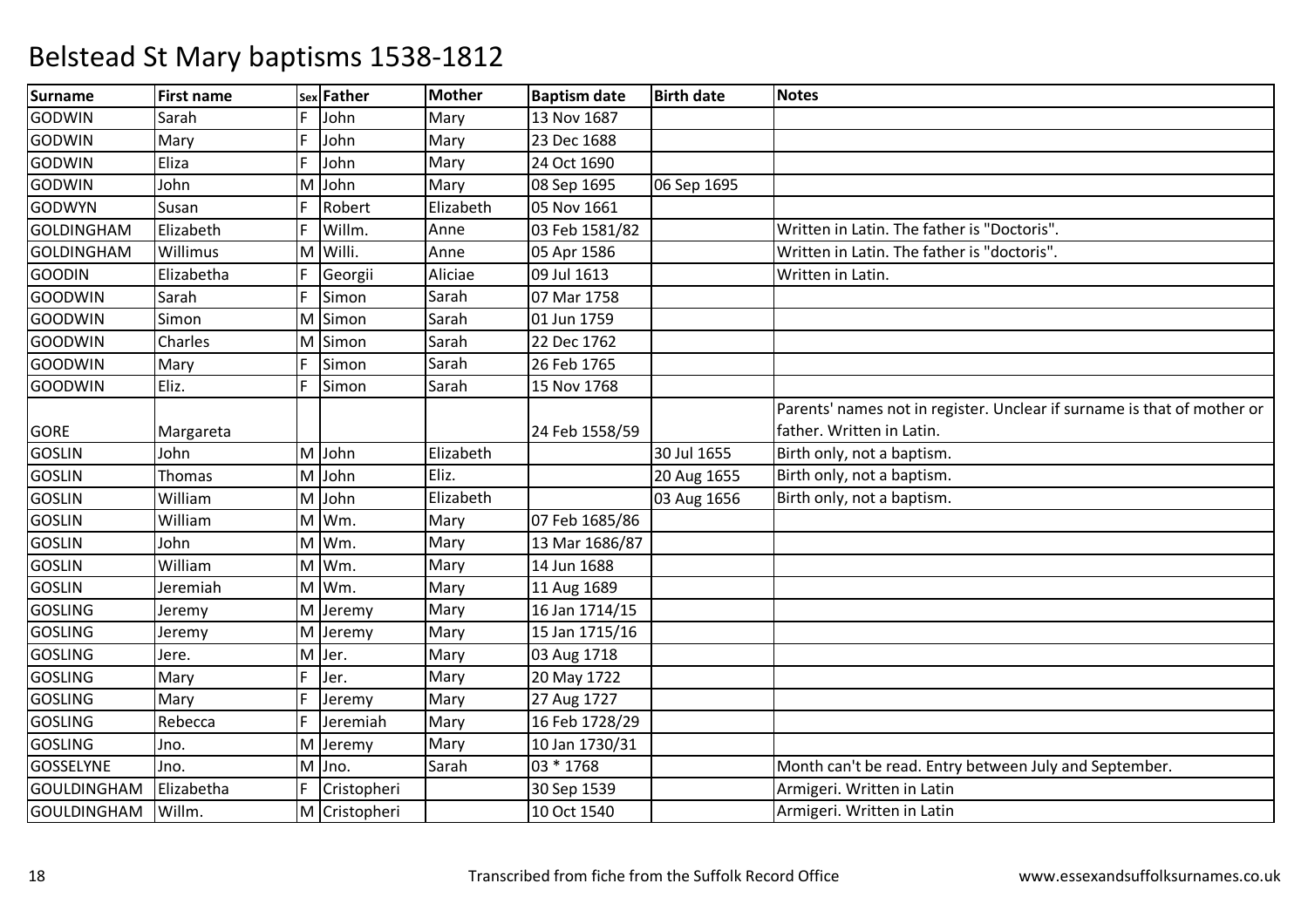| <b>Surname</b>     | <b>First name</b> |    | sex Father    | <b>Mother</b> | <b>Baptism date</b> | <b>Birth date</b> | <b>Notes</b>                                                           |
|--------------------|-------------------|----|---------------|---------------|---------------------|-------------------|------------------------------------------------------------------------|
| GOULDINGHAM        | Willm.            |    | M Cristopheri |               | 14 May 1546         |                   | Armigeri. Written in Latin                                             |
| GOULDINGHAM        | Jonas             |    | M Cristopheri |               | 14 Jul 1547         |                   | Armigeri. Written in Latin                                             |
| <b>GOULDINGHAM</b> | Robertus          |    | M Cristopheri |               | 18 Jan 1547/48      |                   | Armigeri. Written in Latin                                             |
| <b>GOULDINGHAM</b> | Willm.            |    | M Cristopheri |               | 31 Aug 1552         |                   | Written in Latin                                                       |
| <b>GOULDINGHAM</b> | Franciscus        |    | M Cristopheri |               | 21 Jan 1553/54      |                   | Armigeri. Written in Latin                                             |
| <b>GOULDINGHAM</b> | Hansuerd          | F  | Cristoferi    |               | 05 Apr 1555         |                   | Armigeri. Written in Latin                                             |
| <b>GOULDINGHAM</b> | Susanna           | F  | Cristopheri   |               | 11 Dec 1557         |                   | Written in Latin                                                       |
| <b>GOULDINGHAM</b> | Anna              | F  | Willm.        | Anne          | 01 Dec 1583         |                   | Written in Latin. The father is "Doctoris".                            |
| <b>GREEN</b>       | John              |    | M Hugh        | Prudence      | 02 Jan 1714/15      |                   |                                                                        |
| <b>GREEN</b>       | Prudence          | F  | Hugh          | Prudence      | 04 Mar 1715/16      |                   |                                                                        |
| <b>GREEN</b>       | Hugh              |    | M Hugh        | Prudence      | 31 Mar 1717         |                   |                                                                        |
| <b>GREEN</b>       | Mary              | F  | Hugh          | Prudence      | 13 Jul 1718         |                   |                                                                        |
| <b>GREEN</b>       | James             |    | M Hugh        | Prudence      | 05 Oct 1719         |                   |                                                                        |
| <b>GREEN</b>       | Jam.              |    | M Hugh        | Pru.          | 29 Sep 1720         |                   |                                                                        |
| GREEN              | Jno.              |    | M Hugh        | Pru.          | 18 Sep 1722         |                   |                                                                        |
| <b>GREEN</b>       | Eliza.            | F  | Hugh          | Pru.          | 09 Mar 1723/24      |                   |                                                                        |
| <b>GREEN</b>       | Jno.              |    | M Hugh        | Pru.          | 13 Jan 1724/25      |                   |                                                                        |
| <b>GREEN</b>       | Hannah            | F. | Jno.          | Hannah        | 11 May 1726         |                   |                                                                        |
| GRENE              | Susanna           | F  | Thom.         |               | 26 Sep 1575         |                   | Written in Latin.                                                      |
| <b>GRIMWOOD</b>    | Eliza             | E  | Robert        | Mary          | 10 Jun 1810         | 10 Apr 1810       | Mother's maiden name: Pead                                             |
| <b>GRIMWOOD</b>    | Robert            |    | M Robert      | Mary          | 16 Feb 1812         | 10 Dec 1811       | Mother's maiden name: Pead                                             |
| <b>GRIMWOOD</b>    | Hannah            | F  | John          | Hannah        | 16 Feb 1812         | 22 Jan 1812       | Mother's maiden name: Clark                                            |
| <b>GROVE</b>       | Johis             |    | M Willm.      | Marie         | 09 Sep 1582         |                   | Written in Latin.                                                      |
| <b>GROVE</b>       | Thom.             |    | M Willm.      | Marie         | 30 May 1585         |                   | Written in Latin.                                                      |
|                    |                   |    |               |               |                     |                   | Quality of page in the register /2 is poor, so has been double-checked |
| <b>GROVES</b>      | William           |    | M Jno.        | Mary          | 23 Jan 1780         |                   | against the copy register, /4.                                         |
|                    |                   |    |               |               |                     |                   | Quality of page in the register /2 is poor, so has been double-checked |
| <b>HACKFORD</b>    | Wm.               |    | M Wm.         | Mary          | 22 Dec 1777         |                   | against the copy register, /4.                                         |
| <b>HAFEN</b>       | Elizabeth         | F  | Johi.         | Rose          | 21 Feb 1581/82      |                   | Written in Latin.                                                      |
| <b>HAFEN</b>       | Grace             | F  | Johis         | Rose          | 26 Jan 1583/84      |                   | Written in Latin.                                                      |
| <b>HARDING</b>     | Gulielmus         |    | M Gulielmi    | Mariae        | 21 Aug 1603         |                   | Written in Latin.                                                      |
| <b>HARDING</b>     | Susanna           | F  | Gulielmi      | Mariae        | 25 Jan 1606/7       |                   | Written in Latin.                                                      |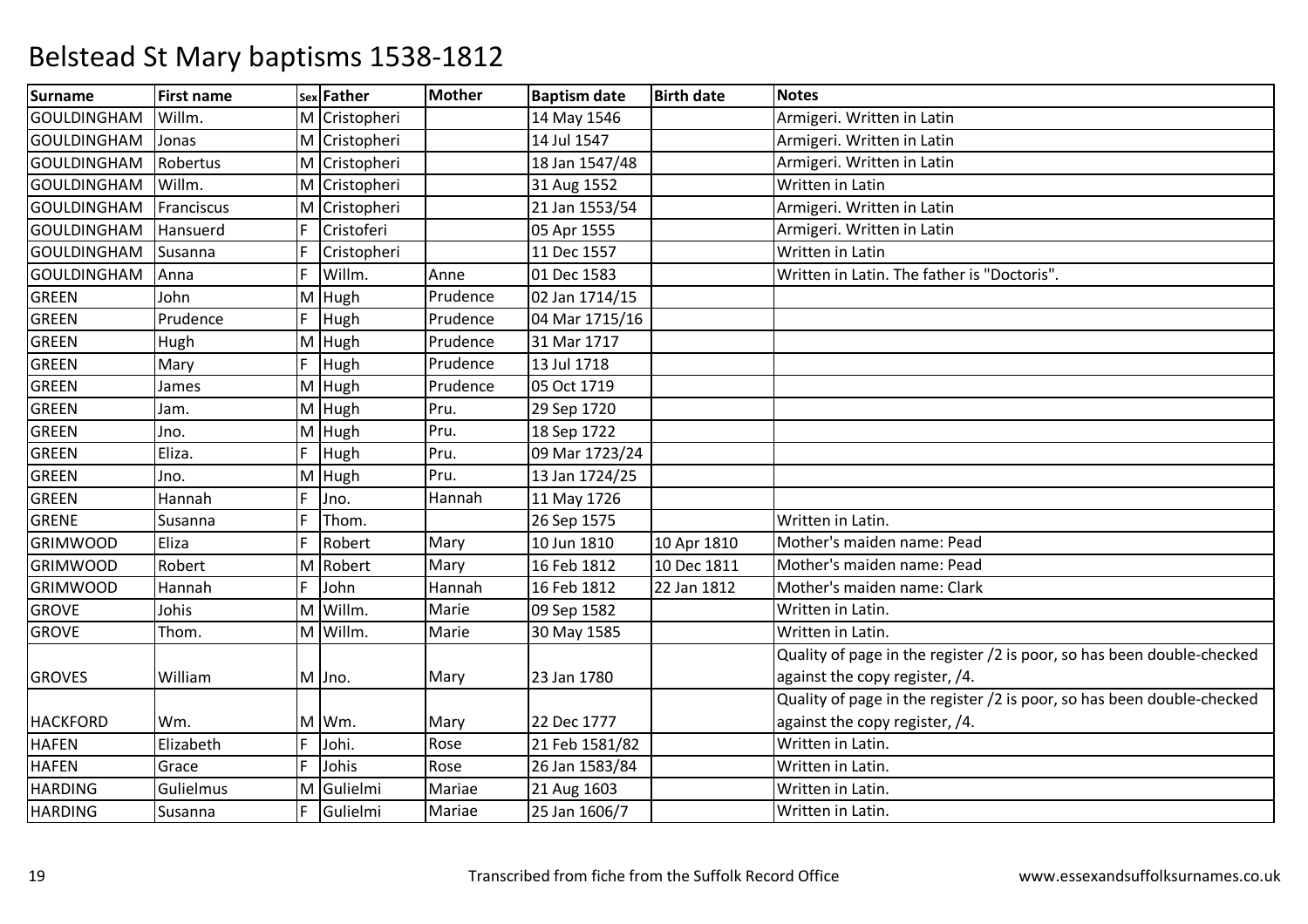| <b>Surname</b>  | <b>First name</b> |   | sex Father | <b>Mother</b> | <b>Baptism date</b> | <b>Birth date</b> | Notes                                                                  |
|-----------------|-------------------|---|------------|---------------|---------------------|-------------------|------------------------------------------------------------------------|
| <b>HARRIS</b>   | Wm.               |   | M Wm.      | Ann           | 23 Oct 1750         |                   |                                                                        |
| <b>HARRIS</b>   | Jno.              |   | M Wm.      | Ann           | 20 Jul 1752         |                   |                                                                        |
| <b>HARRIS</b>   | Martha            | F | Wm.        | Ann           | 20 Feb 1754         |                   |                                                                        |
| <b>HARRIS</b>   | Ann               | F | Wm.        | Ann           | 04 Jun 1755         |                   |                                                                        |
| <b>HARRIS</b>   | Martha            | F | Wm.        | Ann           | 01 Sep 1757         |                   |                                                                        |
| <b>HARRIS</b>   | Frances           | F | Wm.        | Ann           | 13 Aug 1758         |                   |                                                                        |
| <b>HARRIS</b>   | Deborah           | F | Willm.     | Ann           | 24 Nov 1759         |                   |                                                                        |
| <b>HARRIS</b>   | Michael           | M | William    | Ann           | 11 Oct 1761         |                   |                                                                        |
| <b>HARRIS</b>   | Samuell           |   | M Jon.     | Ann           | 10 Nov 1764         |                   |                                                                        |
|                 |                   |   |            |               |                     |                   | Quality of page in the register /2 is poor, so has been double-checked |
| <b>HARRIS</b>   | Wm.               |   | M John     | Elizabeth     | 19 Jan 1781         |                   | against the copy register, /4.                                         |
| <b>HARRIS</b>   | Ann               | F | John       | Elizabeth     | 02 Mar 1783         |                   |                                                                        |
| <b>HARRIS</b>   | Frances           | F | John       | Elizabeth     | 12 Sep 1784         |                   | Publickly baptised.                                                    |
| <b>HARRIS</b>   | John              | M | John       | Elizabeth     | 12 Feb 1786         |                   | Publickly baptised.                                                    |
|                 |                   |   |            |               |                     |                   | Publicly baptised. (Quality of page in the register /2 is poor, so has |
| <b>HARRIS</b>   | Elizabeth         | F | John       | Elizabeth     | 17 Aug 1788         |                   | been double-checked against the copy register, /4.)                    |
| <b>HARRIS</b>   | Anne              | F |            | Anne          | 07 Sep 1799         |                   | Illegitimate.                                                          |
| <b>HART</b>     | Jonathan          |   | M John     |               | 02 Feb 1619/20      |                   |                                                                        |
| <b>HARVEY</b>   | Joseph            |   | M Joseph   | Mary Ann      | 08 Apr 1804         | 10 Dec 1803       | Mother's maiden name: Fryett.                                          |
| <b>HARWIN</b>   | Elizabeth         | F | Jeremiah   | Elizabeth     | 21 Oct 1657         |                   |                                                                        |
| <b>HASELTON</b> | Philip            | M | John       | Susannah      | 02 Jan 1797         |                   |                                                                        |
| <b>HASELTON</b> | William           | M | John       | Susan         | 19 Feb 1798         |                   |                                                                        |
| <b>HASELTON</b> | Philip            |   | M John     | Susan         | 28 Jun 1800         |                   | Mother's previous surname: Gross                                       |
| <b>HASELTON</b> | Robert            | M | John       | Susannah      | 24 Oct 1802         | 01 Jul 1802       | Mother's maiden name: Gross                                            |
| <b>HASELTON</b> | Sarah             | F | John       | Susannah      | 05 Aug 1804         | 08 Jul 1804       | Mother's maiden name: Gross                                            |
| <b>HAWES</b>    | Cristoferus       | M | Willm.     | Anne          | 17 Mar 1581/82      |                   | Written in Latin.                                                      |
| <b>HAWES</b>    | Maria             | F | Willi.     | Anne          | 12 Jan 1588/89      |                   | Written in Latin.                                                      |
| <b>HAWESE</b>   | Susanna           | F | Willi.     | Anne          | 25 Sep 1586         |                   | Written in Latin.                                                      |
| <b>HAWSE</b>    | Willm.            |   | M Willm.   |               | 20 Sep 1584         |                   | Written in Latin.                                                      |
| <b>HAYMAR</b>   | Robt.             |   | M William  |               | 01 May 1622         |                   |                                                                        |
| <b>HAYWARD</b>  | Robert            |   | M Abraham  | Elizabeth     | 15 Oct 1705         |                   |                                                                        |
| <b>HAYWARD</b>  | Willm.            |   | M John     | Eliz.         | 26 Jan 1706/7       |                   |                                                                        |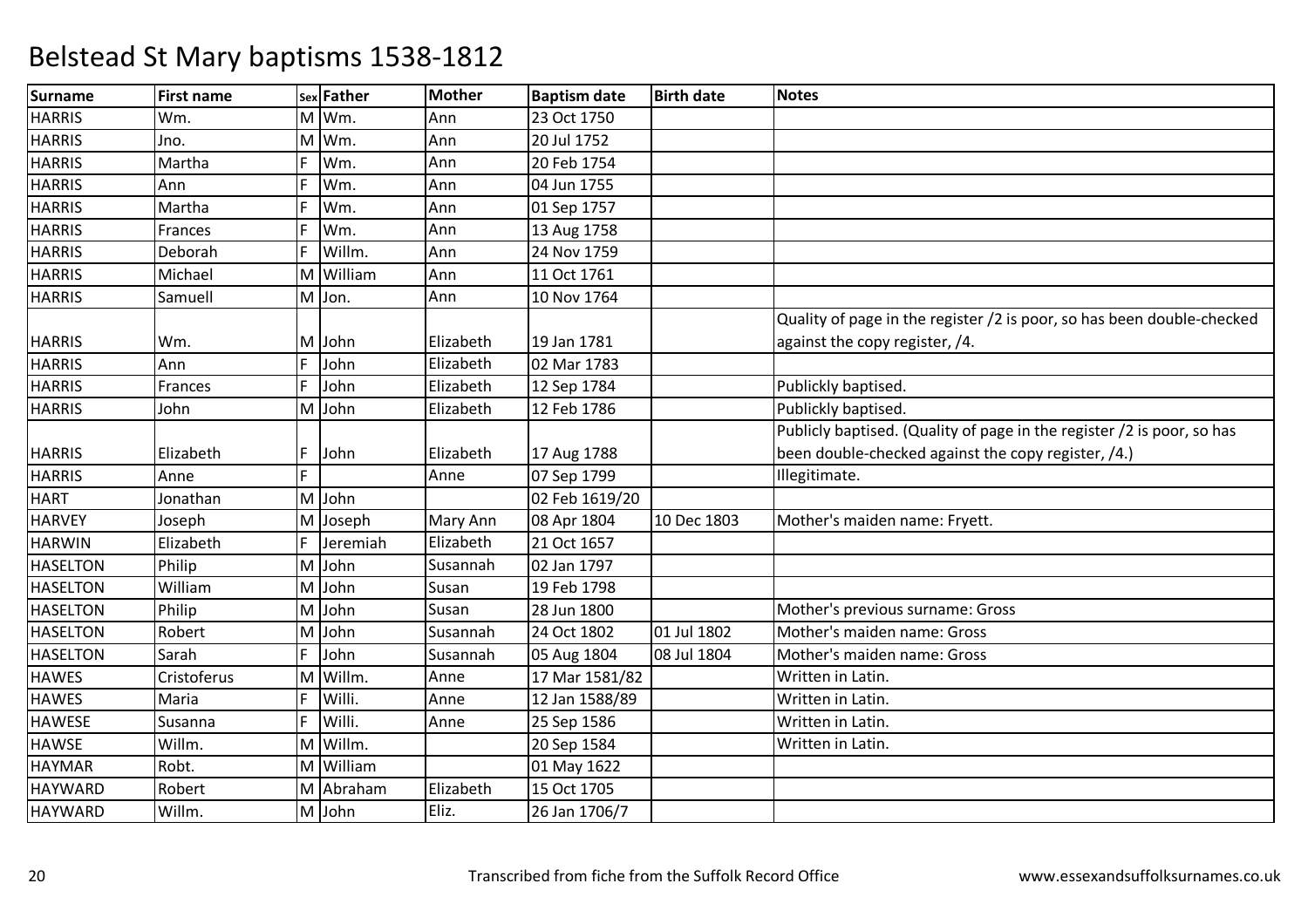| <b>Surname</b>  | <b>First name</b> |    | sex Father | <b>Mother</b> | <b>Baptism date</b> | <b>Birth date</b> | <b>Notes</b>                                                             |
|-----------------|-------------------|----|------------|---------------|---------------------|-------------------|--------------------------------------------------------------------------|
| <b>HAYWARD</b>  | Martha            | F. | Abraham    | Elizabeth     | 06 Mar 1708/9       |                   |                                                                          |
| <b>HAYWARD</b>  | Laetitia          | F  | John       | Elizabeth     | 01 May 1709         |                   |                                                                          |
| <b>HAYWARD</b>  | Sarah             | F  | Abraham    | Eliz.         | 29 Nov 1713         |                   |                                                                          |
| <b>HAYWARD</b>  | Anne              | F  | Ambrose    | Anne          | 26 Jul 1724         |                   |                                                                          |
| <b>HAYWARD</b>  | Ambrose           |    | M Ambrose  | Anne          | 23 Nov 1727         |                   |                                                                          |
|                 |                   |    |            |               |                     |                   | Quality of page in the register /2 is poor, so has been double-checked   |
| <b>HAZELTON</b> | Susanna           | F  | John       | Susanna       | 27 Sep 1789         |                   | against the copy register, /4.                                           |
| <b>HAZELTON</b> | Edward            |    | M John     | Susan         | 29 May 1792         |                   |                                                                          |
| <b>HAZLETON</b> | Isaac             |    | M John     | Susan         | 09 Mar 1794         |                   |                                                                          |
| <b>HAZLETON</b> | Mary Anne         | F  | John       | Susan         | 10 Jul 1808         | 31 Mar 1808       | Mother's maiden name: Gross.                                             |
| <b>HEWET</b>    | William           |    | M Wm.      | Ann           | 13 May 1683         |                   |                                                                          |
| <b>HEWET</b>    | Eliza.            | F  | Wm.        | Ann           | 05 Feb 1687/88      |                   |                                                                          |
| <b>HEWETT</b>   | Ann               | F  | Wm.        | Ann           | 07 Jul 1681         |                   |                                                                          |
| <b>HEWETT</b>   | John              |    | M Wm.      | Ann           | 24 Oct 1686         |                   |                                                                          |
| <b>HILL</b>     | Martha            | F  | Daniel     | Martha        | 26 Sep 1772         |                   |                                                                          |
| <b>HILL</b>     | Sarah             | F  | Daniel     | Martha        | 10 Oct 1773         |                   |                                                                          |
| <b>HILL</b>     | Eliz.             | F  | Daniel     | Martha        | 05 Jan 1775         |                   |                                                                          |
|                 |                   |    |            |               |                     |                   | Ricus. Hill filius reputatus Rici. Arnoulde (Richard Hill reputed son of |
|                 |                   |    |            |               |                     |                   | Richard Arnoulde. Hill is presumably the mother's surname. Written in    |
| HILL?           | Ricus.            |    | M Rici.    |               | 15 May 1564         |                   | Latin).                                                                  |
|                 |                   |    |            |               |                     |                   | Quality of page in the register /2 is poor, so has been double-checked   |
| <b>HINDS</b>    | Mary              |    | F Joseph   | Mary          | 07 Apr 1782         |                   | against the copy register, /4.                                           |
| <b>HINDS</b>    | Joseph            |    | M Joseph   | Mary          | 12 Oct 1783         |                   |                                                                          |
| <b>HINDS</b>    | John              |    | M Joseph   | Mary          | 11 Sep 1785         |                   | Publickly baptised.                                                      |
| <b>HINDS</b>    | Elizabeth         | F  | Joseph     | Mary          | 10 Oct 1787         |                   | Publickly baptised.                                                      |
|                 |                   |    |            |               |                     |                   | Quality of page in the register /2 is poor, so has been double-checked   |
| <b>HINES</b>    | William           |    | M Joseph   | Mary          | 25 Oct 1789         |                   | against the copy register, /4.                                           |
| <b>HINES</b>    | Esther            | F. | Jos.       | Mary          | 25 Dec 1791         |                   |                                                                          |
| <b>HINES</b>    | Thomas            |    | M Joseph   | Mary          | 25 Dec 1793         |                   |                                                                          |
|                 |                   |    |            |               |                     |                   | Base born son of Elizabeth Hines. Received into the church (no date - in |
| <b>HINES</b>    | William Taylor    | M  |            | Elizabeth     | 1812                |                   | register between baptisms for Jun and Sep 1812)                          |
| HOLDER          | George            |    | M George   | Frances       | 03 Apr 1666         |                   | Year not entirely clear - presumably 1666 not 1665.                      |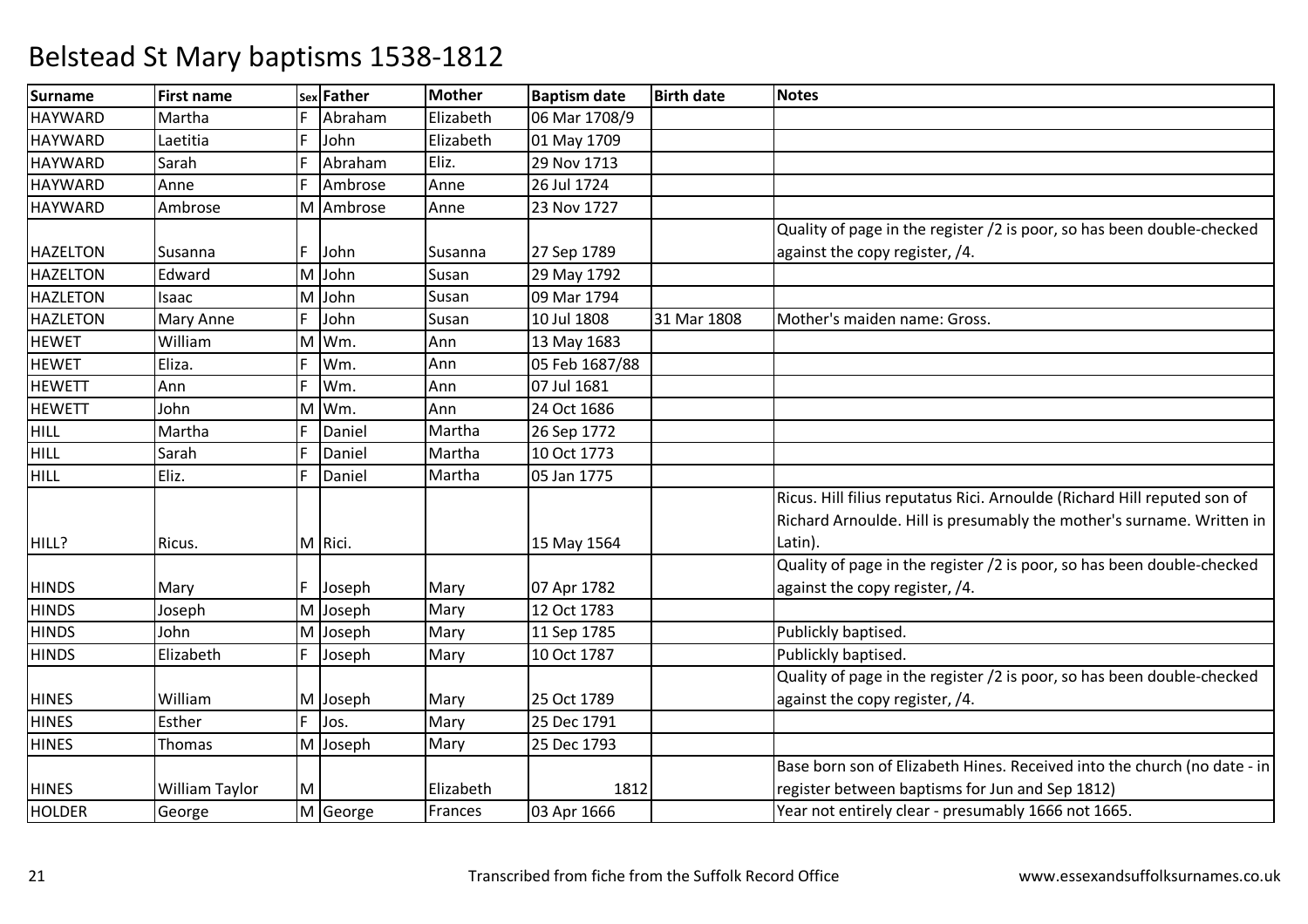| <b>Surname</b>   | <b>First name</b>   |    | sex Father | Mother    | <b>Baptism date</b> | <b>Birth date</b> | <b>Notes</b>                                                            |
|------------------|---------------------|----|------------|-----------|---------------------|-------------------|-------------------------------------------------------------------------|
| <b>HOLDER</b>    | Martyn              |    | M George   | Frances   | 30 Jun 1667         |                   |                                                                         |
|                  |                     |    |            |           |                     |                   | Written in Latin. Child's name spelt "Ewardus" - an error for           |
| <b>HOULDEN</b>   | Ewardus             |    | M Johis    | Anne      | 12 Aug 1582         |                   | 'Edwardus"?                                                             |
| <b>HOULDER</b>   | Martine             |    | M George   | Frances   | 09 Feb 1668/69      |                   |                                                                         |
| <b>HOWARD</b>    | John                |    | M John     | Elizabeth | 17 Aug 1718         |                   |                                                                         |
| <b>HOWARD</b>    | Anne                | F  | Abraham    | Elizabeth | 24 Aug 1718         |                   |                                                                         |
| <b>HOWLDEN</b>   | Ricus.              |    | M Johis    | Anne      | 09 Apr 1581         |                   | Written in Latin.                                                       |
|                  |                     |    |            |           |                     |                   | Parents' names not in register. Unclear if surname is that of mother or |
| <b>HUMBLE</b>    | Edwardus            |    |            |           | 25 Dec 1551         |                   | father. Written in Latin.                                               |
| <b>HUNT</b>      | John                | M  | John       | Mary      | 09 Nov 1680         | 04 Nov 1680       |                                                                         |
| <b>HUNT</b>      | Elizabeth           | F  | John       | Mary      | 09 Jul 1684         | 28 Jun 1684       |                                                                         |
| HUNT             | <b>Tobias</b>       | M  | John       | Mary      | 12 Sep 1685         |                   | Son of John Hunt Esqr of Walsham le Willows                             |
|                  |                     |    |            |           |                     |                   | Quality of page in the register /2 is poor, so has been double-checked  |
| HUTCHENSON       | Mary                | F  | John       | Ann       | 08 Mar 1789         |                   | against the copy register, /4.                                          |
| <b>IFE</b>       | Jeames              |    | M Thomas   | Mary      |                     | 09 Sep 1655       | Birth only, not a baptism.                                              |
| <b>INGRAM</b>    | Avis                | F  | Johannis   | Elizabeth | 28 Sep 1600         |                   | Written in Latin.                                                       |
| <b>JACKSON</b>   | Francisca           | F  | Edwardi    |           | 28 Jul 1577         |                   | Written in Latin.                                                       |
| <b>JACKSON</b>   | <b>Bartholomeus</b> |    | M Edwardi  |           | 01 Mar 1578/79      |                   | Written in Latin.                                                       |
| <b>JAGMAN</b>    | Nichus.             |    | M Henrici  |           | 25 Oct 1542         |                   | Written in Latin                                                        |
|                  |                     |    |            |           |                     |                   | Parents' names not in register. Unclear if surname is that of mother or |
| <b>JAGMAN</b>    | Thomesina           |    |            |           | 18 Nov 1548         |                   | father. Written in Latin.                                               |
| <b>JAGMAN</b>    | Anna                | F  | Henrici    |           | 19 Apr 1550         |                   | Written in Latin                                                        |
| <b>JEFFERIES</b> | John                |    | M John     | Susan     | 24 Oct 1690         |                   |                                                                         |
| <b>JESSUP</b>    | Joseph              | M  | Lionel     | Susan     | 28 Mar 1756         |                   |                                                                         |
| <b>JESSUP</b>    | Lionel              | M  | Lionel     | Susan     | 23 Apr 1758         |                   |                                                                         |
| <b>JESSUP</b>    | Susan               | F  | Lionel     | Susan     | 04 Jan 1761         |                   |                                                                         |
| <b>JESSUP</b>    | Mary                | F  | Lionel     | Susan     | 20 Feb 1763         |                   |                                                                         |
| <b>JESSUP</b>    | Mary                | F  | Lionel     | Susan     | 20 Feb 1763         |                   |                                                                         |
| <b>JESSUP</b>    | William             | M  | Lionel     | Susannah  | 09 Mar 1766         |                   |                                                                         |
| <b>JOHNSON</b>   | Prudencia           | F  | Willi.     | Marione   | 18 Feb 1587/88      |                   | Written in Latin.                                                       |
| <b>JOSCELYNE</b> | Sarah               | F. | Jno.       | Sarah     | 06 Jan 1771         |                   |                                                                         |
| <b>JOSSELINE</b> | John                |    | M John     | Sarah     | 18 Jun 1769         |                   |                                                                         |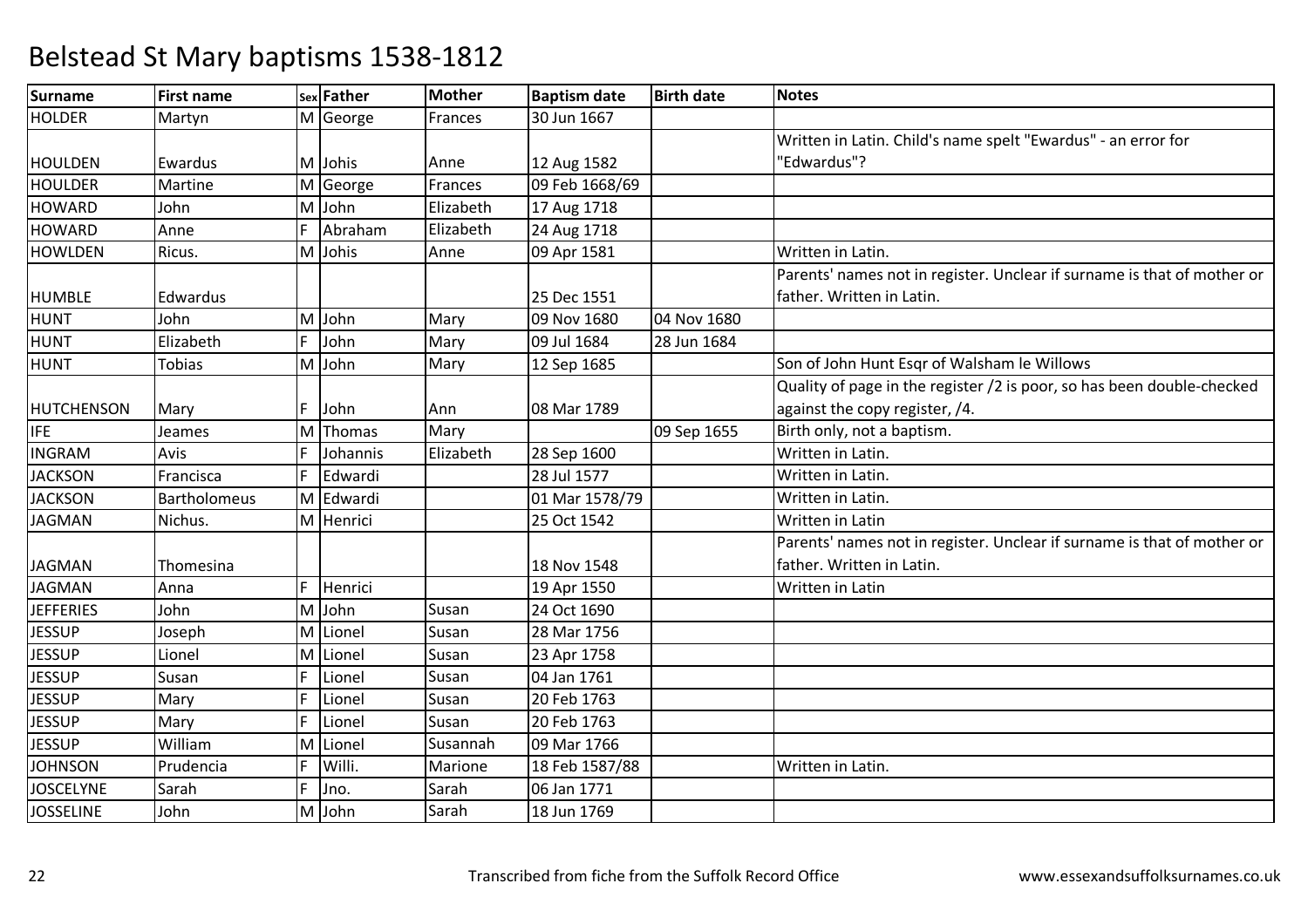| Surname          | <b>First name</b> |    | sex Father    | <b>Mother</b> | <b>Baptism date</b> | <b>Birth date</b> | <b>Notes</b>                                                            |
|------------------|-------------------|----|---------------|---------------|---------------------|-------------------|-------------------------------------------------------------------------|
| <b>JOSSELYN</b>  | James             |    | M John        | Sarah         | 26 Dec 1775         |                   |                                                                         |
|                  |                   |    |               |               |                     |                   | Quality of page in the register /2 is poor, so has been double-checked  |
| <b>JOSSELYN</b>  | Maria             |    | F John        | Sarah         | 08 Feb 1781         |                   | against the copy register, /4.                                          |
|                  |                   |    |               |               |                     |                   | Quality of page in the register /2 is poor, so has been double-checked  |
| <b>JOSSELYN</b>  | Charles           |    | M John        | Sarah         | 15 Dec 1782         |                   | against the copy register, /4.                                          |
| <b>JOSSELYN</b>  | Wm.               |    | M John        | Sarah         | 15 Feb 1784         |                   | Privately baptised.                                                     |
|                  |                   |    |               |               |                     |                   | Privately baptised. (Quality of page in the register /2 is poor, so has |
| <b>JOSSELYN</b>  | James             |    | M John        | Sarah         | 17 Jan 1788         |                   | been double-checked against the copy register, /4.)                     |
| <b>JOSSELYN</b>  | Elizabeth         | F  | <b>Thomas</b> | Elizabeth     | 02 Jan 1791         |                   |                                                                         |
| <b>JOSSELYN</b>  | Mary Ann          | F  | Thomas        | Elizabeth     | 16 Sep 1792         |                   |                                                                         |
| <b>JOSSELYN</b>  | Thomas            |    | M Thomas      | Elizabeth     | 01 Dec 1793         |                   |                                                                         |
| <b>JOSSELYN</b>  | Hannah            | F  | Thos.         | Elizabeth     | 15 Mar 1795         |                   |                                                                         |
| <b>JOSSELYN</b>  | Sarah             | F  | Thomas        | Elizabeth     | 13 Nov 1796         |                   | Privately baptized.                                                     |
|                  |                   |    |               |               |                     |                   | Privately baptized. Received into the church (no date given for when    |
| <b>JOSSELYN</b>  | John              |    | M Thomas      | Elizabeth     | 10 Mar 1799         |                   | they were received).                                                    |
|                  |                   |    |               | Charlotte     |                     |                   | Mother's maiden name: Forth. Privately baptized. Received into the      |
| <b>JOSSELYN</b>  | Augusta           | F. | John          | Augusta       | 11 Aug 1801         | 11 Aug 1801       | church (no date for when the child was received)                        |
|                  |                   |    |               | Charlotte     |                     |                   |                                                                         |
| <b>JOSSELYN</b>  | John              |    | M John        | Augusta       | 26 Dec 1802         | 26 Dec 1802       | Mother's maiden name: Forth. Privately baptized.                        |
|                  |                   |    |               | Charlotte     |                     |                   | Mother's maiden name: Forth. Privately baptised. Received into the      |
| <b>JOSSELYN</b>  | Charlotte         | F. | John          | Augusta       | 14 Feb 1804         | 13 Feb 1804       | church (but no date given for when she was received).                   |
|                  |                   |    |               | Charlotte     |                     |                   | Mother's maiden name: Forth. Privately baptised. Received into the      |
| <b>JOSSELYN</b>  | Charlotte Matilda | F  | John          | Augusta       | 19 May 1805         | 17 May 1805       | church (but no date given for when she was received)                    |
|                  |                   |    |               | Charlotte     |                     |                   | Mother's maiden name: Forth. Privately baptised. Received into the      |
| <b>JOSSELYN</b>  | George            |    | M John        | Augusta       | 02 Jan 1807         | 01 Jan 1807       | church (but no date for when he was received).                          |
|                  |                   |    |               | Charlotte     |                     |                   |                                                                         |
| <b>JOSSELYN</b>  | Mary Sarah        | F  | John          | Augusta       | 03 Feb 1808         | 02 Feb 1808       | Mother's maiden name: Forth. Privately baptised.                        |
|                  |                   |    |               |               |                     |                   |                                                                         |
|                  |                   |    |               | Charlotte     |                     |                   | Mother's maiden name: Forth. Privately baptised. Received into the      |
| <b>JOSSELYN</b>  | Emma              | F  | John          | Augusta       | 15 Jul 1810         | 13 Jul 1810       | church (but date she was received not recorded in the register).        |
| <b>JOSSELYNE</b> | Firmin            |    | M Jno.        | Sarah         | 13 Feb 1772         |                   |                                                                         |
| <b>JOSSELYNE</b> | Sarah             | F. | Jno.          | Sarah         | 04 Aug 1773         |                   |                                                                         |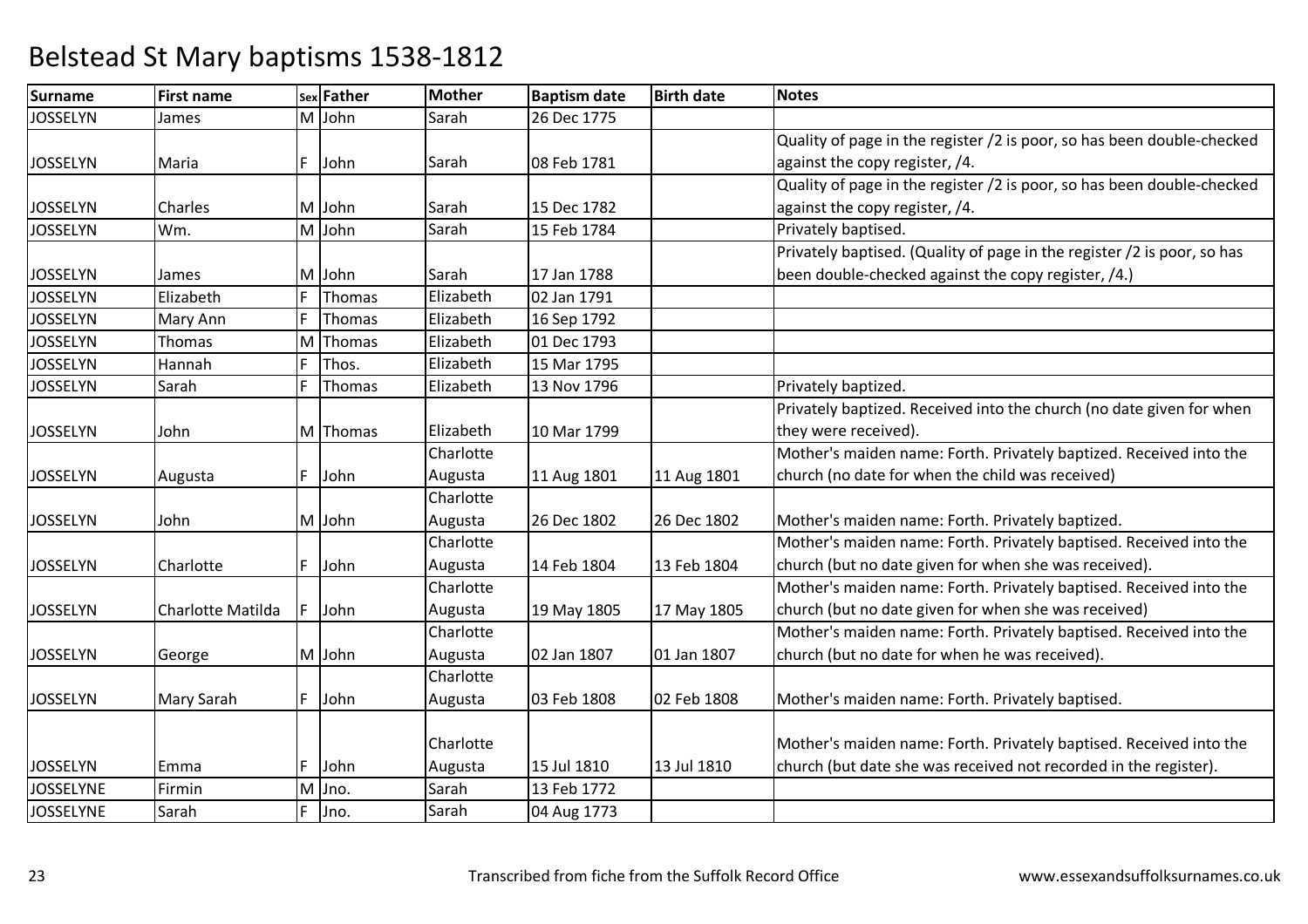| <b>Surname</b>   | <b>First name</b> |   | sex Father | Mother | <b>Baptism date</b> | <b>Birth date</b> | <b>Notes</b>                                                           |
|------------------|-------------------|---|------------|--------|---------------------|-------------------|------------------------------------------------------------------------|
| <b>JOSSELYNE</b> | Ann Frances       | F | John       | Sarah  | 26 Sep 1774         |                   |                                                                        |
|                  |                   |   |            |        |                     |                   | Quality of page in the register /2 is poor, so has been double-checked |
| <b>JOSSELYNE</b> | Harriott          | F | John       | Sarah  | 19 Feb 1777         | 05 Jan 1777       | against the copy register, /4.                                         |
|                  |                   |   |            |        |                     |                   | Quality of page in the register /2 is poor, so has been double-checked |
| <b>KEEBLE</b>    | Abraham           |   | M John     | Mary   | 02 Apr 1782         |                   | against the copy register, /4.                                         |
| <b>KEEBLE</b>    | Mary              | F | John       | Mary   | 10 Dec 1784         |                   | Privately baptised.                                                    |
| <b>KEMBLE</b>    | Mary              | F | Wm.        |        | 22 Apr 1744         |                   |                                                                        |
| <b>KENNISH</b>   | Samuell           | м | Roberti    | Hannae | 09 Oct 1615         |                   | Written in Latin.                                                      |
| <b>KIDD</b>      | Thom.             |   | M Hezekie  |        | 29 Aug 1578         |                   | Written in Latin.                                                      |
| <b>KING</b>      | John              | M | Charles    | Susan  | 10 Apr 1709         |                   |                                                                        |
| <b>KING</b>      | Susan             | F | Charles    | Susan  | 02 Apr 1710         |                   |                                                                        |
| <b>KING</b>      | Hannah            | F | Charles    | Susan  | 04 Oct 1713         |                   |                                                                        |
|                  |                   |   |            |        |                     |                   | A note reads the child was baptised "A month after the birth or        |
| <b>KING</b>      | William           |   | M Wm.      | Susan  | 21 Sep 1684         |                   | thereabouts."                                                          |
| <b>KNAPP</b>     | ς                 | F | Johannis   |        | 29 Dec 1612         |                   | Written in Latin. First name not in register.                          |
| <b>LAMBERT</b>   | Wm.               | M | Wm.        | Mary   | 08 Feb 1756         |                   |                                                                        |
| <b>LAMBERT</b>   | Mary              | F | Wm.        | Mary   | 20 Dec 1756         |                   |                                                                        |
| <b>LAMBERT</b>   | Mary              | F | Wm.        | Mary   | 03 Jul 1758         |                   |                                                                        |
| LAWS             | Susan             | F | Denny      | Ann    | 16 May 1751         |                   |                                                                        |
| LAWS             | Rachael           | F | Henry      | Ann    | 24 Nov 1754         |                   |                                                                        |
| LAWS             | Elizabeth         | F | Jno.       | Eliz.  | 14 Aug 1773         |                   |                                                                        |
| LAWS             | Lucy              | F | John       | Eliz.  | 07 Jul 1774         |                   |                                                                        |
|                  |                   |   |            |        |                     |                   | Publicly baptised. (Quality of page in the register /2 is poor, so has |
| LAWS             | Elizabeth         | F | Joseph     | Jane   | 18 May 1788         |                   | been double-checked against the copy register, /4.)                    |
| LAWS             | John              |   | M Joseph   | Jane   | 01 Aug 1790         |                   |                                                                        |
|                  |                   |   |            |        |                     |                   | Says daughter rather than son, but sometimes "Matthew" seems to        |
| LAWS             | Matthew           | F | Joseph     | Jane   | 29 Aug 1790         |                   | stand in for "Martha"                                                  |
| LAWS             | Rachael           | F | Joseph     | Jane   | 29 Apr 1792         |                   |                                                                        |
| LAWS             | Sarah Capon       | F | Joseph     | Jane   | 04 May 1794         |                   |                                                                        |
| LAWS             | Roger             | M | Joseph     | Jane   | 16 Jun 1796         |                   |                                                                        |
| LAWS             | William           |   | M Joseph   | Jane   | 28 Oct 1798         |                   |                                                                        |
| LEE              | Jno.              | M |            | Mary   | 17 Feb 1728/29      |                   |                                                                        |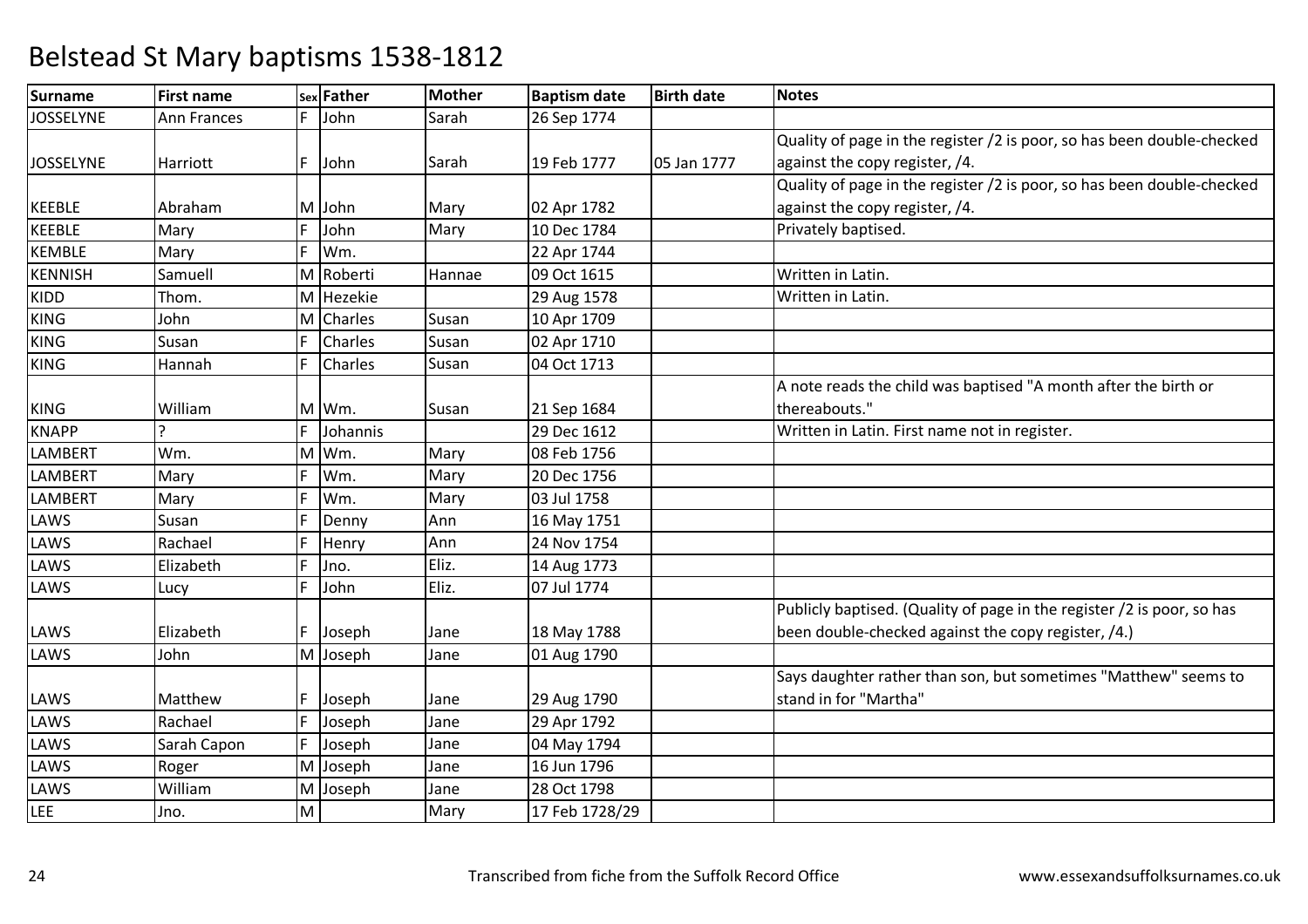| <b>Surname</b> | <b>First name</b> |    | sex Father          | <b>Mother</b> | <b>Baptism date</b> | <b>Birth date</b> | <b>Notes</b>                                                          |
|----------------|-------------------|----|---------------------|---------------|---------------------|-------------------|-----------------------------------------------------------------------|
| LEE            | Jno.              |    | M Jno.              | Mary          | 18 Jan 1730/31      |                   |                                                                       |
| LEE            | Richd.            |    | M Jno.              | Mary          | 31 Mar 1734         |                   |                                                                       |
| LEE            | Jno.              |    | M Jno.              | Sarah         | 26 Feb 1737/38      |                   |                                                                       |
| LEVEL          | John              |    | M Thomas            | Susan         | 22 Sep 1706         |                   |                                                                       |
| LEVEL          | Thomas            |    | M Thomas            | Susan         | 02 Nov 1707         |                   |                                                                       |
| LEVEL          | Susanna           | F  | Thomas              | Susanna       | 10 Oct 1708         |                   |                                                                       |
| <b>LEVEL</b>   | Thomas            |    | M Thomas            | Susan         | 27 Feb 1710/11      |                   |                                                                       |
| LEVEL          | Elizabeth         |    | Thomas              | Susan         | 10 May 1713         |                   |                                                                       |
| LEVEL          | Stephen           |    | M Thomas            | Susan         | 13 Feb 1714/15      |                   |                                                                       |
| LEVEL          | Sarah             | F  | Tho.                | Susan         | 02 Aug 1722         |                   |                                                                       |
| LEVEL          | Eliz.             | F  | Tho.                | Susan         | 11 Aug 1723         |                   |                                                                       |
| LEVEL          | Joanna            | F  | Tho.                | Sus.          | 18 Mar 1724/25      |                   | Joanna and Mary, twin daughters of                                    |
| LEVEL          | Mary              | F  | Tho.                | Sus.          | 18 Mar 1724/25      |                   | Joanna and Mary, twin daughters of                                    |
| LEVELL         | Joseph            |    | M Thomas            | Susan         | 27 Jan 1716/17      |                   |                                                                       |
| LEVELL         | Joshua            |    | M Thomas            | Susan         | 07 Jun 1719         |                   |                                                                       |
| LEVELL         | James             |    | M Tho.              | Susan         | 04 Jul 1720         |                   |                                                                       |
| LEVER          | Elizabeth         | F  | Ricd.               | Jane          | 26 Mar 1597         |                   | Written in Latin.                                                     |
| LEVER          | Maria             | F  | Richardi            | Janae         | 13 May 1599         |                   | Written in Latin.                                                     |
| LEVER          | Samuel            |    | M Richardi          | Janae         | 18 Jul 1602         |                   | Written in Latin.                                                     |
| LEVER          | Anna              | F. | Richardi            | Janae         | 01 Feb 1606/7       |                   | Written in Latin.                                                     |
| LILLY          | William Dale      |    | M William Dale      | Lucy          | 16 Feb 1800         | 15 Dec 1799       | Mother's previous surname: Fryat.                                     |
| LILLY          | Anne              | F. | <b>William Dale</b> | Lucy          | 15 Nov 1801         | 29 Oct 1801       | Mother's previous surname: Fryat.                                     |
| LILLY          | James             |    | M William Dale      | Lucy          | 08 Apr 1804         | 14 Mar 1804       | Mother's maiden name: Fryatt                                          |
|                |                   |    |                     |               |                     |                   | The date is when the child was received into the church, presumably   |
|                |                   |    |                     |               |                     |                   | having been privately baptised. But the earlier private baptism isn't |
| LILLY          | John Dale         |    | M John Dale         | Lucy          | 25 Mar 1810         | 24 May 1808       | recorded in the Belstead register.                                    |
| LILLY          | Lucy              | F  | <b>William Dale</b> | Lucy          | 01 Sep 1811         | 21 Jun 1811       |                                                                       |
| LOCK           | Elizabeth         | F  | Andrew              | Elz.          | 15 Jun 1765         |                   |                                                                       |
| LOCK           | Sarah             |    | Andrew              | Eliz.         | 03 May 1767         |                   |                                                                       |
| LOCK           | Ann               | F  | Andrew              | Elizabeth     | 02 Oct 1768         |                   |                                                                       |
| LOCK           | Andrew            |    | M Andrew            | Eliz.         | 21 Dec 1769         |                   |                                                                       |
| <b>LOCK</b>    | Jno.              |    | M Andrew            | Eliz.         | 19 Aug 1771         |                   |                                                                       |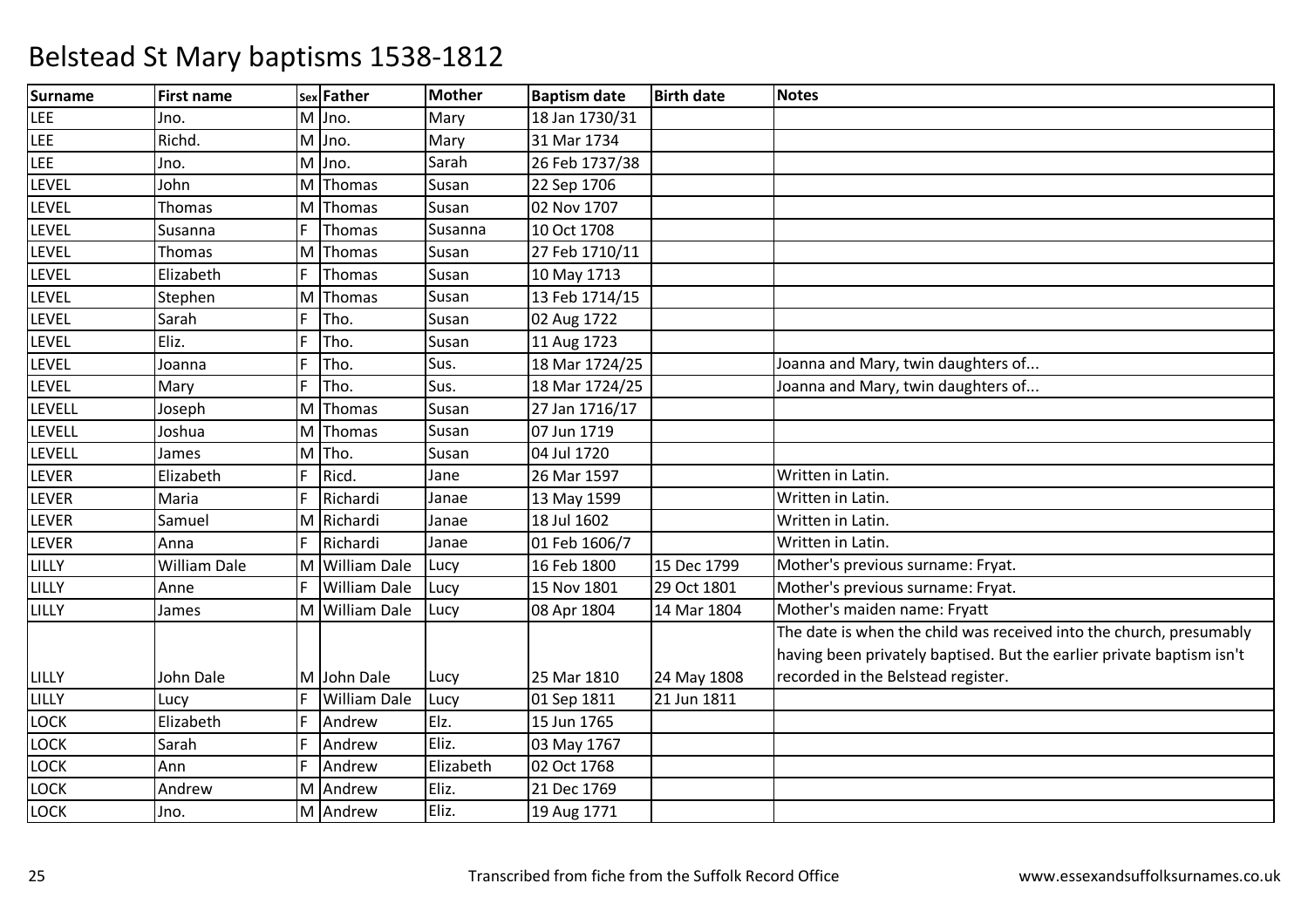| <b>Surname</b>  | <b>First name</b> |       | sex Father     | Mother         | <b>Baptism date</b> | <b>Birth date</b> | <b>Notes</b>                                                          |
|-----------------|-------------------|-------|----------------|----------------|---------------------|-------------------|-----------------------------------------------------------------------|
|                 |                   |       |                |                |                     |                   | Son of Elizabeth Lovel base born childe laid to Christopher Bardwell. |
| LOVEL           | William           |       | M Christopher  | Elizabeth      | Feb 1691            |                   | (Day of month unclear.)                                               |
| LOVELL          | Jonathan          |       | M Thom.        | Sus.           | 22 Jan 1726/27      |                   |                                                                       |
| <b>LYNE</b>     | Rogerus           | M     | Cristopheri    |                | 19 Jul 1551         |                   | Written in Latin                                                      |
| <b>MALSTER</b>  | Isaac             |       | M Isaac        | <b>Bridget</b> | 26 Jul 1767         |                   |                                                                       |
| <b>MALSTER</b>  | Jno.              | M     | Isaac          | <b>Bridget</b> | 07 Sep 1768         |                   |                                                                       |
| <b>MALSTER</b>  | Amy               | F.    | Isaac          | <b>Bridget</b> | 14 Oct 1770         |                   |                                                                       |
| <b>MALSTER</b>  | James             | M     | Isaac          | <b>Bridget</b> | 05 Jul 1772         |                   |                                                                       |
| <b>MANN</b>     | Eliz.             | F     | Stephen        | Eliz.          | 01 May 1760         |                   |                                                                       |
| <b>MANNYNG</b>  | Ricardus          |       | M Willm.       |                | 19 May 1541         |                   | Written in Latin                                                      |
|                 |                   |       |                |                |                     |                   | Written in Latin. Father's name not in register but it refers to      |
|                 |                   |       |                |                |                     |                   | Margarete as "uxor eius" - his wife - so the child's parents were     |
| <b>MANTON</b>   | Andrews           | $M$ ? |                | Margarete      | 22 Aug 1574         |                   | married.                                                              |
| <b>MARTYN</b>   | Robt.             | M     | Wm.            |                | 16 Jul 1693         |                   |                                                                       |
| <b>MARTYN</b>   | Helen             | F     | Willm.         | Eliz.          | 26 Jul 1696         | 26 Jul 1696       |                                                                       |
| <b>MASON</b>    | Thomas            | M     | Thomae         | Margerae       | 19 Dec 1602         |                   | Written in Latin.                                                     |
| <b>MASON</b>    | Thomas            | M     | Thomae         | Margerae       | 22 Jan 1603/4       |                   | Written in Latin.                                                     |
| <b>MAYE</b>     | John              | M     | John           | Martha         | 18 Oct 1667         |                   |                                                                       |
| <b>MAYE</b>     | Thomas            | M     | John           | Martha         | 15 Jan 1670/71      |                   |                                                                       |
| <b>MERCHANT</b> | Thomas            | M     | Tho.           | Mary           | 02 Apr 1724         |                   |                                                                       |
| <b>MERCHANT</b> | Rebecca           | F     | Tho.           | Mary           | 10 Dec 1725         |                   |                                                                       |
| <b>MERCHANT</b> | Jno.              |       | $M$ Tho.       | Mary           | 17 Dec 1727         |                   |                                                                       |
| <b>MERCHANT</b> | Samll.            |       | M Samll.       | Clem.          | 21 Jul 1734         |                   |                                                                       |
| <b>MERCHANT</b> | Jno.              | M     | Samll.         | Clem.          | 21 Aug 1737         |                   |                                                                       |
| <b>MERILL</b>   | Maria             | F     | Johanis        | Susannae       | 10 Oct 1602         |                   | Written in Latin.                                                     |
| <b>MERILL</b>   | Michael           |       | M Michaelis    | Margreta       | 19 Apr 1607         |                   | Written in Latin.                                                     |
| <b>MERILL</b>   | Johanes           |       | M Michaelis    | Margretae      | 19 Feb 1608/9       |                   | Written in Latin.                                                     |
| <b>MERILL</b>   | Gulielmus         |       | M Michaelis    | Margaretae     | 10 Mar 1610/11      |                   | Written in Latin.                                                     |
| MERRILL         | Elizabetha        | F     | Michaelis      | Margaretae     | 09 Apr 1604         |                   | Written in Latin.                                                     |
| MERRILL         | Francis           | F     | Michaelis      | Margreta       | 04 Aug 1605         |                   | Written in Latin.                                                     |
| MERRILL         | Anna              | F     | Michaelis      | Margaretae     | 10 Sep 1615         |                   | Written in Latin.                                                     |
| <b>MILLES</b>   | Abrahamus         |       | M Christopheri | Susannae       | 25 May 1600         |                   | Written in Latin.                                                     |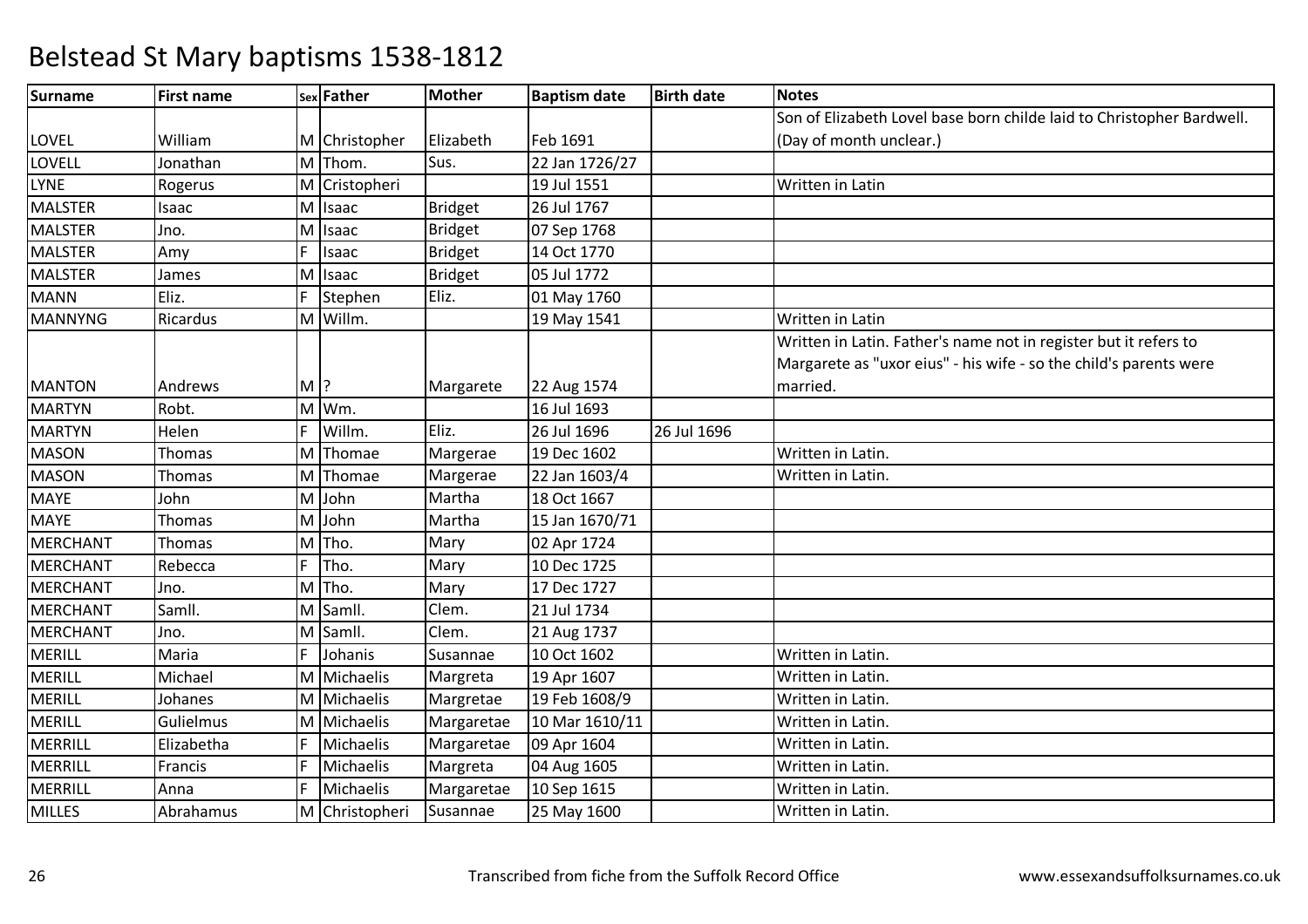| Surname        | <b>First name</b>   |    | sex Father  | <b>Mother</b>  | <b>Baptism date</b> | <b>Birth date</b> | <b>Notes</b>                                                            |
|----------------|---------------------|----|-------------|----------------|---------------------|-------------------|-------------------------------------------------------------------------|
| <b>MOORE</b>   | Anna                | F  | Robti.      |                | 24 Oct 1576         |                   | Written in Latin.                                                       |
|                |                     |    |             |                |                     |                   | Parents' names not in register. Unclear if surname is that of mother or |
| <b>MORE</b>    | Susanna             |    |             |                | 27 Jan 1557/58      |                   | father. Written in Latin.                                               |
|                |                     |    |             |                |                     |                   | Parents' names not in register. Unclear if surname is that of mother or |
| <b>MORE</b>    | Maria               |    |             |                | 01 Aug 1560         |                   | father. Written in Latin.                                               |
| <b>MORGAN</b>  | John                |    | M George    | Hannah         | 18 Sep 1720         |                   |                                                                         |
| <b>MORGAN</b>  | Richard             |    | M John      | Sarah          | 20 Mar 1755         |                   | Richard and Isaac, sons of                                              |
| <b>MORGAN</b>  | Isaac               |    | M John      | Sarah          | 20 Mar 1755         |                   | Richard and Isaac, sons of                                              |
| <b>MORGAN</b>  | Eliz.               | F  | John        | Sarah          | 18 Feb 1757         |                   |                                                                         |
| <b>MORGAN</b>  | James               |    | M Jno.      | Sarah          | 13 Apr 1760         |                   |                                                                         |
| <b>MURGAN</b>  | Martha              | F  | George      | Eliz.          | 14 Oct 1714         |                   |                                                                         |
| <b>MURGAN</b>  | George              |    | M George    | Hannah         | 11 Aug 1717         |                   |                                                                         |
| <b>MYLES</b>   | Johis               |    | M Johis     |                | 18 Jan 1579/80      |                   | Written in Latin.                                                       |
| <b>NEWMAN</b>  | Nathaniel           | M  |             | Eliz.          | 14 Sep 1752         |                   | Nathaniel and John, base born sons of                                   |
| <b>NEWMAN</b>  | John                | M  |             | Eliz.          | 14 Sep 1752         |                   | Nathaniel and John, base born sons of                                   |
|                |                     |    |             |                |                     |                   | Quality of page in the register /2 is poor, so has been double-checked  |
| <b>NOBLE</b>   | William             |    | M Wm.       | Elizabeth      | 04 Oct 1778         |                   | against the copy register, /4.                                          |
|                |                     |    |             |                |                     |                   | Quality of page in the register /2 is poor, so has been double-checked  |
| <b>NOBLE</b>   | Wm.                 |    | M Wm.       | Eliz.          | 24 Sep 1780         |                   | against the copy register, /4.                                          |
| <b>OLERTON</b> | Mary                | F  | Daniel      | <b>Bridget</b> | 21 Apr 1745         |                   |                                                                         |
| <b>OLERTON</b> | <b>Bridget</b>      | F  | Daniel      | <b>Bridget</b> | 23 Dec 1746         |                   |                                                                         |
| OLMSTEAD       | Elizabeth           | F  | Richardi    | Elizabeth      | 08 Dec 1612         |                   | Written in Latin.                                                       |
| <b>ORRIS</b>   | James               |    | M Abraham   | Sarah          | 01 Jan 1798         |                   |                                                                         |
| ORRIS          | Sarah               | F. | Abraham     | Sarah          | 06 Jul 1800         |                   | Mother's previous surname: Hewit                                        |
| <b>ORRIS</b>   | Mary                | F  | Abraham     | Sarah          | 16 Jan 1803         | 16 Dec 1802       | Mother's maiden name: Hewit.                                            |
| <b>ORRIS</b>   | <b>Thomas Hewit</b> |    | M Abraham   | Sarah          | 16 Jun 1807         | 16 Apr 1807       | Mother's maiden name: Hewit                                             |
| ORRIS          | Elizabeth           | F  | Abraham     | Sarah          | 10 Nov 1811         | 09 Aug 1811       |                                                                         |
| <b>PAGE</b>    | Thomas              |    | M Edmd.     |                | 26 Jan 1673/74      |                   | Son of Edmd. Page and his wife                                          |
| PAGE           | Nathaniel           |    | M Edmund    |                | 22 Mar 1676/77      |                   | Son of Edmd. Page and his wife                                          |
| PAGE           | Elizabeth           | F. | Edmd.       |                | 13 Feb 1680/81      |                   | Son of Edmd. Page and his wife                                          |
| <b>PAGE</b>    | Philip              |    | M John      | Susan          | 19 Jul 1699         |                   |                                                                         |
| <b>PAINE</b>   | Anthonius           |    | M Anthonnii |                | 04 Jun 1555         |                   | Written in Latin                                                        |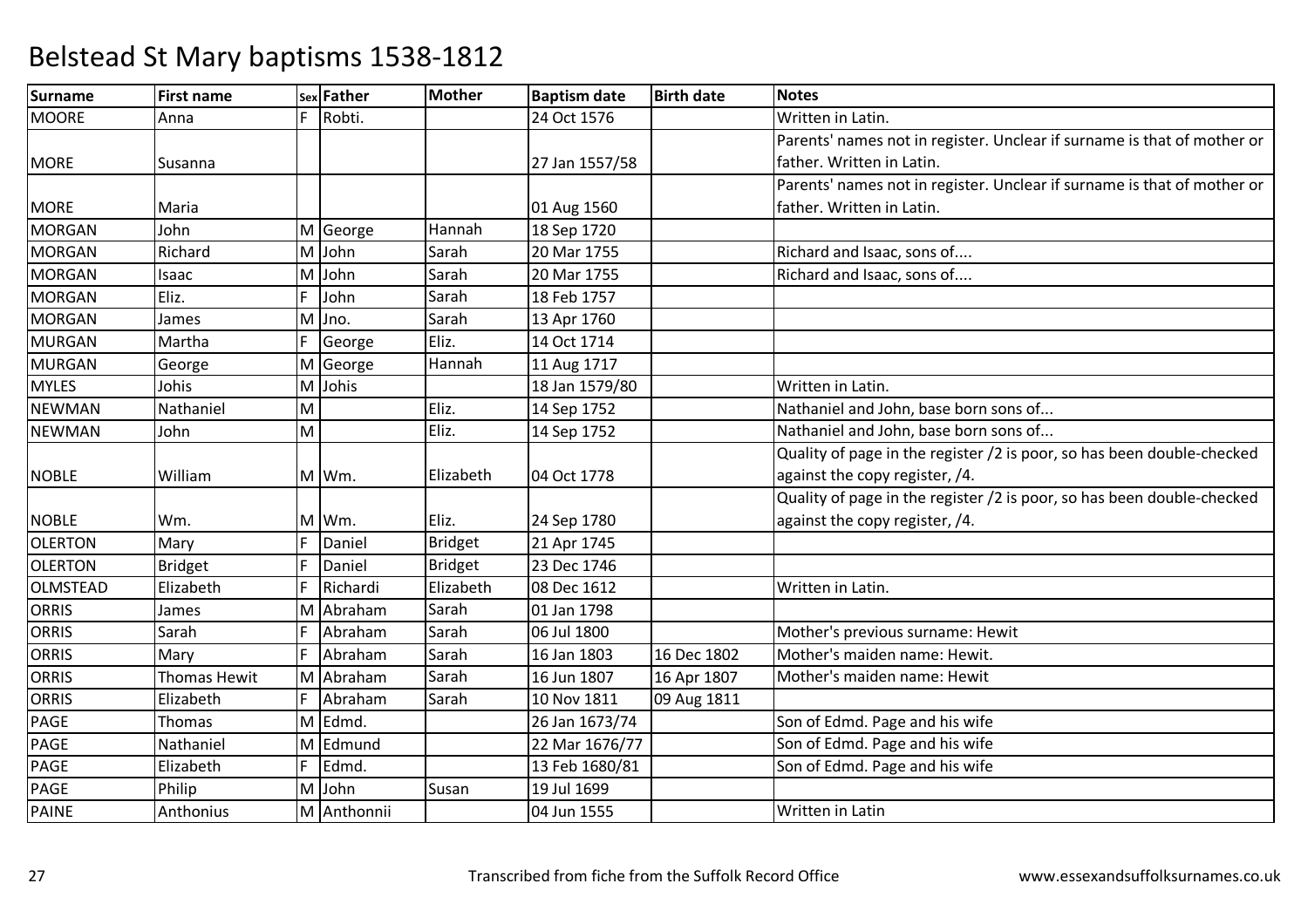| <b>Surname</b>   | <b>First name</b> |    | sex Father | <b>Mother</b> | <b>Baptism date</b> | <b>Birth date</b> | <b>Notes</b>                                                           |
|------------------|-------------------|----|------------|---------------|---------------------|-------------------|------------------------------------------------------------------------|
| <b>PAINE</b>     | Elizabeth         | F  | Anthonii   |               | 14 Aug 1558         |                   | Written in Latin                                                       |
| <b>PAINE</b>     | Elizabeth         | F  | Anthonii   | Johanne       | 04 Sep 1564         |                   | Written in Latin.                                                      |
| <b>PAINE</b>     | Elizabeth         | F  | Robti.     | Marthe        | 03 Dec 1584         |                   | Written in Latin.                                                      |
| <b>PAINE</b>     | Priscilla         | F  | Robti.     | Priscille     | 19 Nov 1592         |                   | Written in Latin.                                                      |
| <b>PAINE</b>     | Rebecca           | F  | Robti.     | Pricille      | 19 Jan 1594/95      |                   | Written in Latin.                                                      |
| PAINE            | Sara              | F. | Robti.     | Pricille      | 06 Nov 1597         |                   | Written in Latin.                                                      |
| <b>PAINE</b>     | Isaacus           |    | M Roberti  | Priscillae    | 06 Jan 1599/00      |                   | Written in Latin.                                                      |
| <b>PAINE</b>     | Anna              | F  | Roberti    | Priscillae    | 09 May 1602         |                   | Written in Latin.                                                      |
| <b>PAINE</b>     | Gratia            | F  | Roberti    | Priscilla     | 14 Oct 1610         |                   | Written in Latin.                                                      |
|                  |                   |    |            |               |                     |                   | Quality of page in the register /2 is poor, so has been double-checked |
| PANNIFER         | Sarah             | F  | James      | Martha        | 25 Mar 1776         |                   | against the copy register, /4.                                         |
| PATTLE           | John              | M  |            | Frances       | 21 Apr 1685         |                   | Filius populi (ie illegitimate)                                        |
| PAYN             | Josnah            |    | M Robert   | Priscilla     | 10 Feb 1604/5       |                   | Written in Latin.                                                      |
| PAYN             | Elizabetha        | F  | Roberti    | Priscillae    | 07 Jun 1607         |                   | Written in Latin.                                                      |
| <b>PAYNE</b>     | Robertus          |    | M Anthonii |               | 25 Feb 1552/53      |                   | Written in Latin                                                       |
| <b>PEAKE</b>     | Robert            |    | M Richard  | Mary          | 26 Jan 1667/68      |                   | Abode: Westerfeild                                                     |
| <b>PELING</b>    | Helen             | F  | Abraham    | Elizabeth     | 20 Feb 1698/99      |                   |                                                                        |
| <b>PELLIN</b>    | Abraham           | M  | Abraham    | Eliza.        | 28 Dec 1692         |                   |                                                                        |
| PELLING          | Jacob             |    | M Abraham  | Elizabeth     | 13 Oct 1706         |                   |                                                                        |
| PELLING          | Elizabeth         | F  | Abraham    | Elizabeth     | 20 Nov 1690         |                   |                                                                        |
|                  |                   |    |            |               |                     |                   | Mother's maiden name: Strange. 2 months old at baptism (privately      |
|                  |                   |    |            |               |                     |                   | baptised - baptism entry with 1811 baptisms). Received into the church |
| <b>PEMBERTON</b> | Joseph            |    | M Mark     | Mary          | 03 Sep 1810         |                   | 1810 14 Apr 1811.                                                      |
| PEMBERTON        | Robert            |    | M Mark     | Mary          | 13 Sep 1812         |                   |                                                                        |
| <b>PERKIN</b>    | Martha            | F  | Roberti    | Susannae      | 18 Jan 1606/7       |                   | Written in Latin.                                                      |
| <b>PESMAN</b>    | Katherina         | F  | Johis      |               | 27 May 1549         |                   | Written in Latin                                                       |
| PHILLIPS         | Elizabeth         | F  | Thomas     | Elizabeth     |                     | 08 Jun 1655       | Birth only, not a baptism.                                             |
| <b>PHILLIPS</b>  | Thomas            |    | M Thomas   | Elizabeth     |                     | 11 Oct 1655       | Birth only, not a baptism.                                             |
|                  |                   |    |            |               |                     |                   | No first names, no date execpt year. Entry reads "Phillips had a child |
| <b>PHILLIPS</b>  |                   |    |            |               | * * 1675            |                   | baptized and is dead."                                                 |
| PHILLIPS         | Susan             | F  | Jeames     |               | 24 Feb 1678/79      |                   | Daughter of Jeames Phillips and his wife                               |
| <b>PHILLIPS</b>  | John              |    | M Jeames   |               | 02 Jan 1680/81      |                   | Son of Jeames Phillips and his wife.                                   |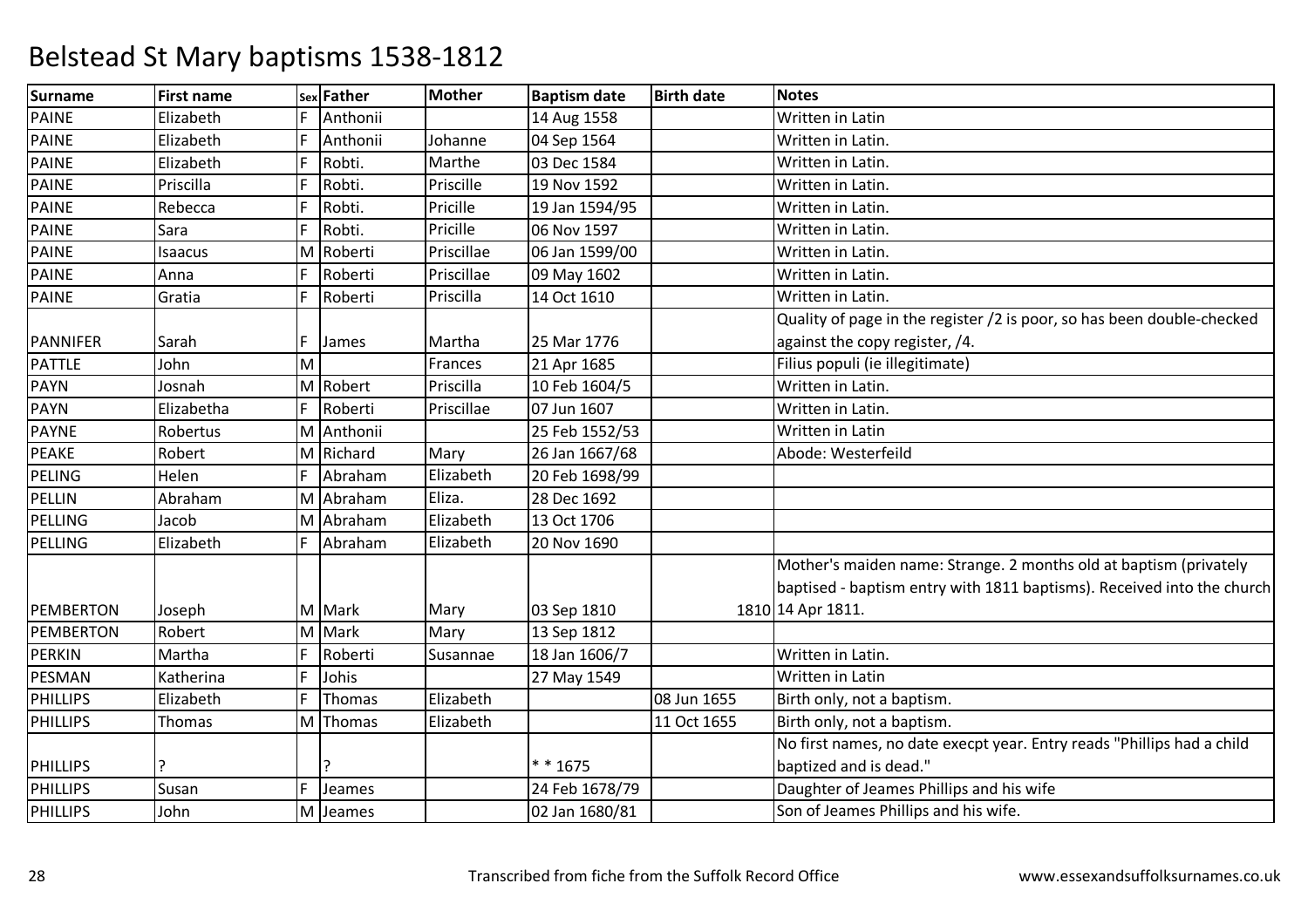| Surname          | <b>First name</b>     |    | sex Father | <b>Mother</b> | <b>Baptism date</b> | <b>Birth date</b> | <b>Notes</b>                                                                                                                                                                                                                                                                                                                                                                                                                                |
|------------------|-----------------------|----|------------|---------------|---------------------|-------------------|---------------------------------------------------------------------------------------------------------------------------------------------------------------------------------------------------------------------------------------------------------------------------------------------------------------------------------------------------------------------------------------------------------------------------------------------|
| PINER            | John                  |    | M John     | Ann           | 01 Jan 1792         |                   |                                                                                                                                                                                                                                                                                                                                                                                                                                             |
| <b>PINNER</b>    | James                 |    | M John     | Ann           | 06 Oct 1793         |                   | Publickly baptised.                                                                                                                                                                                                                                                                                                                                                                                                                         |
| <b>PINNER</b>    | Anne                  | F  | John       | Ann           | 11 Oct 1795         |                   |                                                                                                                                                                                                                                                                                                                                                                                                                                             |
| <b>PINNER</b>    | Abraham               |    | M John     | Anne          | 29 Oct 1797         |                   |                                                                                                                                                                                                                                                                                                                                                                                                                                             |
| PINNER           | Elizabeth             | F  | John       | Anne          | 06 Oct 1799         |                   |                                                                                                                                                                                                                                                                                                                                                                                                                                             |
| <b>PINNER</b>    | William               |    | M John     | Anne          | 03 Jan 1802         | 19 Dec 1801       | Mother's maiden name: Abelwait.                                                                                                                                                                                                                                                                                                                                                                                                             |
| <b>PINNER</b>    | Mary                  | F  | John       | Anne          | 06 Oct 1804         | 20 Sep 1804       | Mother's maiden name: Abelwait                                                                                                                                                                                                                                                                                                                                                                                                              |
| <b>PINNER</b>    | Sarah                 | F  | John       | Anne          | 03 May 1807         | 05 Apr 1807       | Mother's maiden name: Abelwait                                                                                                                                                                                                                                                                                                                                                                                                              |
| PINNER           | Eliza                 | F  | John       | Ann           | 14 Jan 1810         | 13 Dec 1809       |                                                                                                                                                                                                                                                                                                                                                                                                                                             |
| PLUMB            | John                  |    | M Thos.    | Elizabeth     | 29 Nov 1773         |                   |                                                                                                                                                                                                                                                                                                                                                                                                                                             |
| POD              | Mary                  | F. | Samuel     | Mary          | 24 Mar 1712/13      |                   |                                                                                                                                                                                                                                                                                                                                                                                                                                             |
| POD <sub>_</sub> | Mary                  | F  | Saml.      | Mary          | 01 Jul 1716         |                   |                                                                                                                                                                                                                                                                                                                                                                                                                                             |
| POD              | Eliz.                 | F  | Samll.     | Ann           | 23 Dec 1733         |                   |                                                                                                                                                                                                                                                                                                                                                                                                                                             |
| PODD             | Sarah                 | F. | Samuel     | Mary          | 31 Aug 1718         |                   |                                                                                                                                                                                                                                                                                                                                                                                                                                             |
| PODD             | Samll.                |    | M Samll.   | Mary          | 21 Jan 1721/22      |                   |                                                                                                                                                                                                                                                                                                                                                                                                                                             |
| POOLE            | Maria                 |    | William    | Mary          | 28 Aug 1791         |                   |                                                                                                                                                                                                                                                                                                                                                                                                                                             |
| <b>POOLE</b>     | William               |    | M William  | Mary          | 24 Jun 1793         |                   | Privately baptised.                                                                                                                                                                                                                                                                                                                                                                                                                         |
| <b>PORLEY</b>    | Mary Anne             | F  | William    | Mary          | 15 Apr 1804         | 30 Mar 1804       | Mother's maiden name: Double.                                                                                                                                                                                                                                                                                                                                                                                                               |
| <b>PORLEY</b>    | William               |    | M William  | Mary          | 16 Feb 1806         | 29 Jan 1806       | Mother's maiden name: Double                                                                                                                                                                                                                                                                                                                                                                                                                |
| PORLEY           | John                  |    | M William  | Mary          | 03 Apr 1808         | 20 Feb 1808       | Mother's maiden name: Double.                                                                                                                                                                                                                                                                                                                                                                                                               |
| <b>PORLEY</b>    | Robert                |    | M William  | Mary          | 02 Sep 1810         | 02 Jul 1810       |                                                                                                                                                                                                                                                                                                                                                                                                                                             |
| <b>PORLEY</b>    | Sarah                 | F  | William    | Mary          | 08 Nov 1812         | 16 Sep 1812       | Mother's maiden name: Dubal.                                                                                                                                                                                                                                                                                                                                                                                                                |
|                  |                       |    |            |               |                     |                   | Father's surname: Prettyman. Mother's maiden name: Sugget. Births<br>and baptisms for the Prettyman family's 14 children copied up from<br>the family Bible into the back of the register containing baptisms up to<br>1812. Not clear where the baptisms took place as with one exception<br>none are in the main part of the Belstead register. The father is Robert<br>Prettyman Esq, the mother's maiden name was Sugget. Christened by |
| PRETTYMAN        | Mary Jane             |    | F Robert   | Mary          |                     | 04 Oct 1788       | <b>Rev Wallace Stoke</b>                                                                                                                                                                                                                                                                                                                                                                                                                    |
| PRETTYMAN        | <b>Robert Suggate</b> |    | M Robert   | Mary          |                     | 09 Nov 1789       |                                                                                                                                                                                                                                                                                                                                                                                                                                             |
| PRETTYMAN        | Nunn                  |    | M Robert   | Mary          |                     | 04 Nov 1790       |                                                                                                                                                                                                                                                                                                                                                                                                                                             |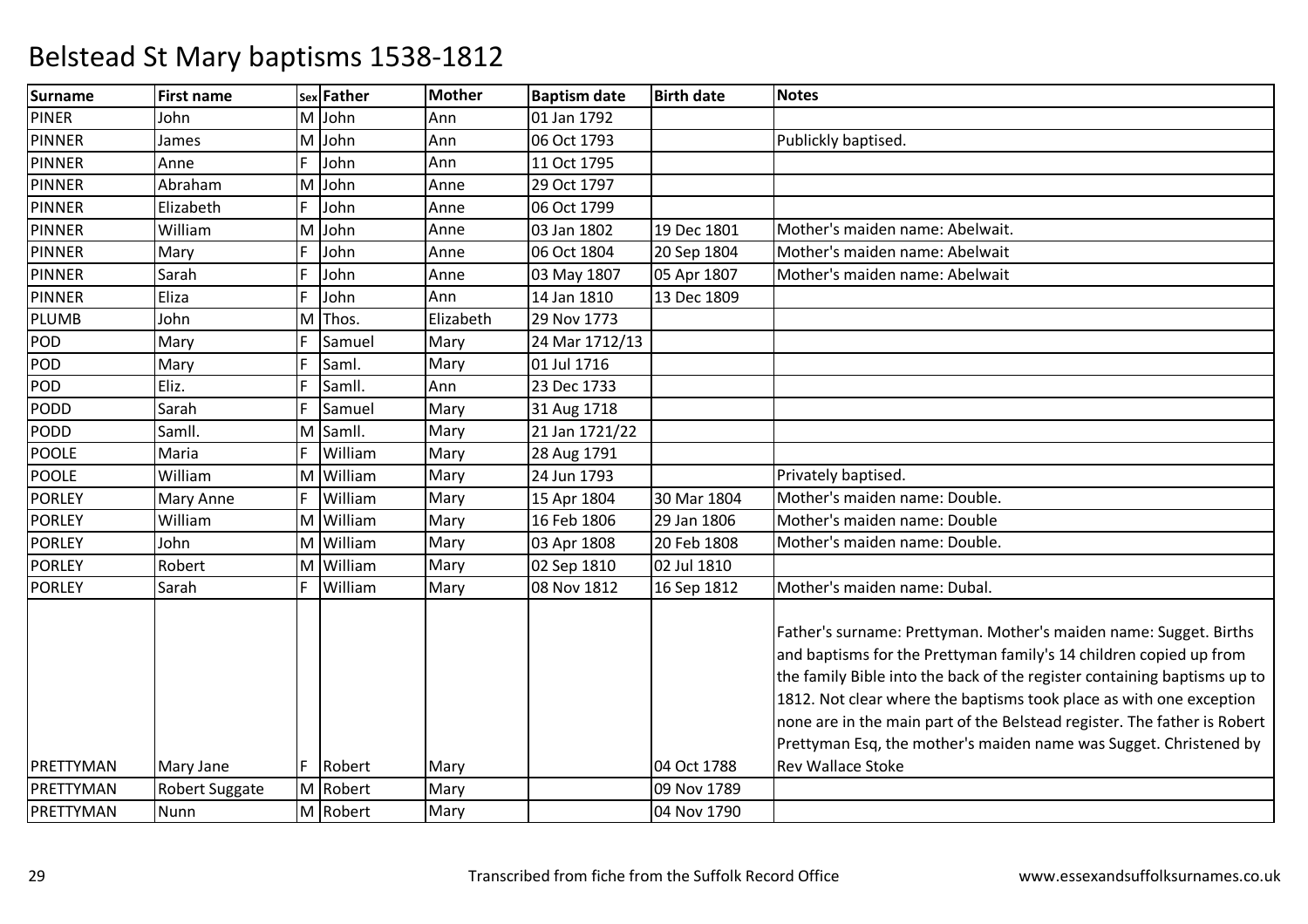| <b>Surname</b> | <b>First name</b> |    | sex Father | <b>Mother</b> | <b>Baptism date</b> | <b>Birth date</b> | <b>Notes</b>                                                           |
|----------------|-------------------|----|------------|---------------|---------------------|-------------------|------------------------------------------------------------------------|
| PRETTYMAN      | George            |    | M Robert   | Mary          |                     | 27 Jan 1792       |                                                                        |
| PRETTYMAN      | Thomas            |    | M Robert   | Mary          |                     | 13 Apr 1793       |                                                                        |
| PRETTYMAN      | Susan             | F. | Robert     | Mary          |                     | 20 Jul 1794       |                                                                        |
| PRETTYMAN      | William           |    | M Robert   | Mary          |                     | 06 Mar 1796       |                                                                        |
| PRETTYMAN      | John              |    | M Robert   | Mary          |                     | 02 Sep 1797       |                                                                        |
| PRETTYMAN      | Susan             | F  | Robert     | Mary          |                     | 03 Feb 1799       |                                                                        |
| PRETTYMAN      | Richard           |    | M Robert   | Mary          |                     | 03 Mar 1800       |                                                                        |
| PRETTYMAN      | Charles           |    | M Robert   | Mary          |                     | Mar 1801          |                                                                        |
| PRETTYMAN      | Charles           |    | M Robert   | Mary          |                     | 11 Feb 1803       |                                                                        |
| PRETTYMAN      | Jane              | F  | Robert     | Mary          |                     | 01 Jul 1804       |                                                                        |
| PRETTYMAN      | Jane              | F  | Robert     | Mary          |                     | 15 Nov 1805       |                                                                        |
|                |                   |    |            |               |                     |                   | Quality of page in the register /2 is poor, so has been double-checked |
| PRETYMAN       | Nunn              |    | M Robert   | Mary          | 16 Nov 1789         |                   | against the copy register, /4.                                         |
| <b>QUENTEN</b> | Michael           |    | M Michaeli | Marione       | 29 Aug 1585         |                   | Written in Latin.                                                      |
| <b>QUINTEN</b> | Anna              | F  | Michaeli   | Marione       | 09 Dec 1593         |                   | Written in Latin.                                                      |
| <b>QUINTIN</b> | Wm.               |    | M Wm.      | Eliz.         | 10 Feb 1771         |                   |                                                                        |
| <b>QUINTIN</b> | Mary              | F  | Ed.        | Elizabeth     | 18 Dec 1772         |                   |                                                                        |
| QUINTIN        | Eliz.             | F  | Wm.        | Elizabeth     | 08 Mar 1775         |                   |                                                                        |
|                |                   |    |            |               |                     |                   | Quality of page in the register /2 is poor, so has been double-checked |
| <b>QUINTIN</b> | Sarah             | F. | Wm.        | Elizth.       | 05 Jun 1777         |                   | against the copy register, /4.                                         |
|                |                   |    |            |               |                     |                   | Quality of page in the register /2 is poor, so has been double-checked |
| <b>QUINTIN</b> | John              |    | M Wm.      | Eliz.         | 05 Dec 1779         |                   | against the copy register, /4.                                         |
| <b>QUINTON</b> | Ferdinandus       |    | M Michaeli | *rion         | 28 Jul 1588         |                   | Written in Latin. Beginning of mother's name lost (worn away?)         |
| <b>QUINTON</b> | Salomonus         |    | M Michaeli | Marione       | 28 Mar 1591         |                   | Written in Latin.                                                      |
| <b>RALPH</b>   | Sarah             | F. | John       | Sarah         | 08 Feb 1679/80      |                   |                                                                        |
| RALPH          | John              |    | M John     | Sarah         | 21 Jan 1680/81      |                   |                                                                        |
| <b>RALPH</b>   | Samuell           |    | M John     | Sarah         | 14 Sep 1683         |                   |                                                                        |
| <b>RALPH</b>   | Susan             | F  | Jno.       | Sarah         | 26 Apr 1685         |                   |                                                                        |
| <b>RALPH</b>   | William           |    | M John     | Sarah         | 29 May 1686         |                   | William and Mary, son and daughter of                                  |
| RALPH          | Mary              | F  | John       | Sarah         | 29 May 1686         |                   | William and Mary, son and daughter of                                  |
| <b>RALPH</b>   | Elizabeth         | F  | John       | Sarah         | 10 Feb 1687/88      |                   |                                                                        |
| <b>RALPH</b>   | Ann               | F  | John       | Sarah         | 10 Mar 1688/89      |                   |                                                                        |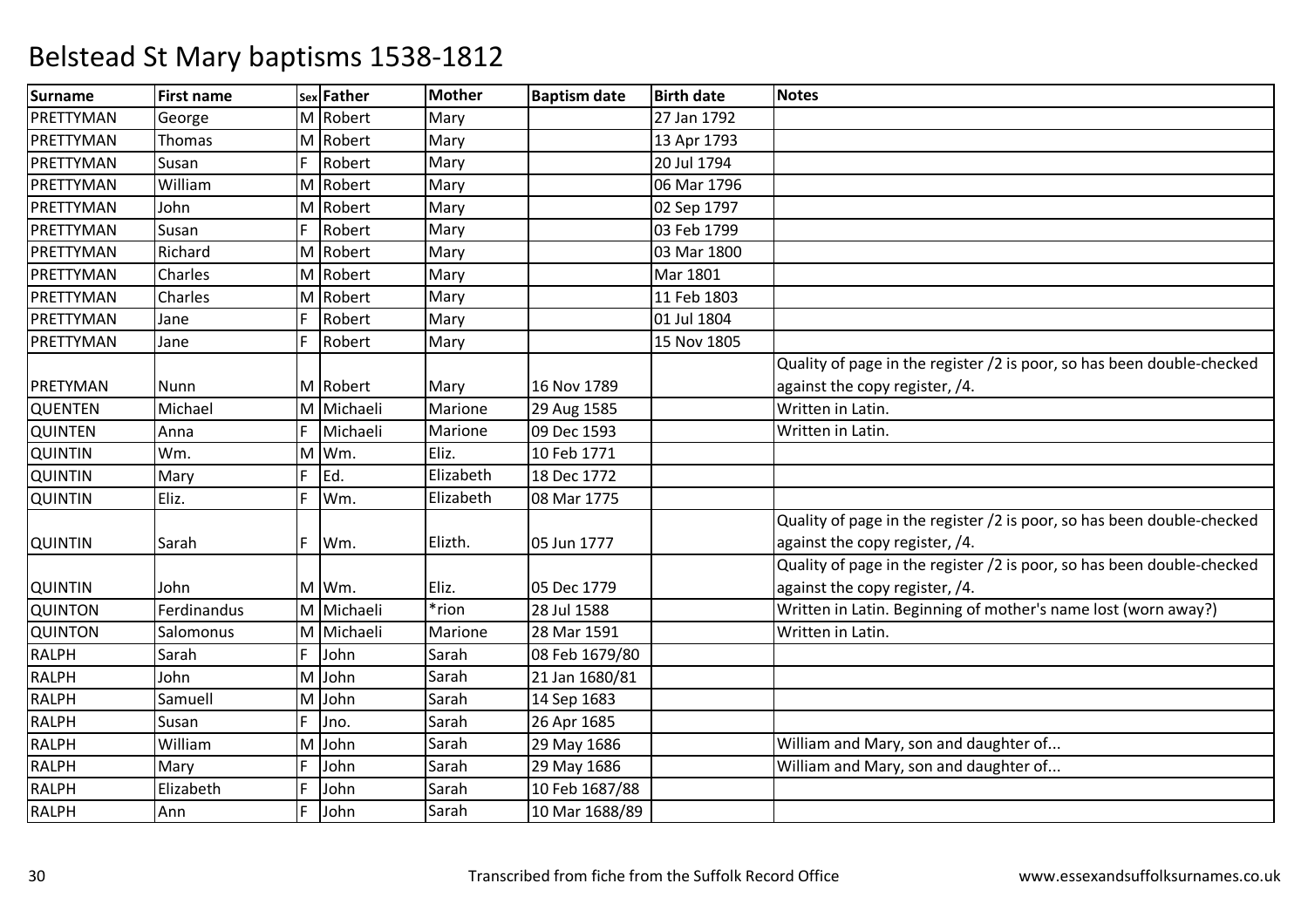| <b>Surname</b> | <b>First name</b> |    | sex Father   | <b>Mother</b> | <b>Baptism date</b> | <b>Birth date</b> | <b>Notes</b>                                                              |
|----------------|-------------------|----|--------------|---------------|---------------------|-------------------|---------------------------------------------------------------------------|
| <b>RANDSON</b> | Sarah             | F  | William      | Sarah         | 20 Dec 1761         |                   |                                                                           |
| RANDSON        | William           |    | M Wm.        | Sarah         | 03 Jul 1763         |                   |                                                                           |
| <b>RANDSON</b> | John              |    | M Wm.        | Sarah         | 05 Dec 1766         |                   |                                                                           |
| <b>RANSON</b>  | Mary              | F  | John         | Mary          | 19 Jun 1791         |                   |                                                                           |
| <b>RANSON</b>  | John              |    | M John       | Mary          | 11 Jul 1792         |                   |                                                                           |
| <b>RANSON</b>  | Mary              | F  | John         | Mary          | 01 Jun 1794         |                   | Privately baptised.                                                       |
| RAYNOLD        | Philippis         |    | M Thom.      | Margarete     | 25 Jun 1581         |                   | Written in Latin.                                                         |
| <b>RAYNOLD</b> | Henricus          |    | M Cristoferi | Ellene        | 10 Sep 1587         |                   | Written in Latin.                                                         |
|                |                   |    |              |               |                     |                   | Written in Latin. The father is an "armigeri" (armiger - he had the right |
| RAYNOULD       | Henricus          |    | M Henrici    | Elizabetha    | 26 Jul 1581         |                   | to bear heraldic arms)                                                    |
| RAYNOULD       | Johis.            |    | M Thom.      | Margarete     | 27 Oct 1583         |                   | Written in Latin.                                                         |
| RAYNOULD       | Matheus           |    | M Johis.     | Francisce     | 18 Jan 1587/88      |                   | Written in Latin.                                                         |
| RAYNOULD       | Elizabetha        | F  | Michaeli     | Dorothee      | 23 Jul 1592         |                   | Written in Latin.                                                         |
| RAYNOULD       | Maria             | F  | Johis.       | Francisce     | 09 Jun 1594         |                   | Written in Latin.                                                         |
| RAYNOULD       | Margareta         | F  | Johis.       | Francisce     | 09 Jun 1594         |                   | Written in Latin.                                                         |
| RAYNOULD       | <b>Henricus</b>   |    | M Michaelis  | Dorithee      | 04 May 1595         |                   | Written in Latin.                                                         |
| REINOULD       | Henricus          |    | M Cristoferi | Ellene        | 16 Sep 1588         |                   | Written in Latin.                                                         |
| RENOULD        | Margareta         | F  | Johis        |               | 30 Sep 1542         |                   | Daughter of Johis Renould junior. Written in Latin                        |
| <b>RENOULD</b> | Thomas            |    | M Johis      |               | 01 Apr 1544         |                   | Son of Johis Renould junior. Written in Latin                             |
| RENOULD        | Gregorius         |    | M Robti.     |               | 17 Sep 1547         |                   | Written in Latin                                                          |
| <b>RENOULD</b> | Anna              | F  | Johis        |               | 04 Feb 1547/48      |                   | Written in Latin                                                          |
|                |                   |    |              |               |                     |                   | Susanna Bugg daughter of Susanne Renould (father's name not given         |
|                |                   |    |              |               |                     |                   | but as the child's surname is different fron the mother's, perhaps the    |
| RENOULD        | Susanna           | F. | ?            | Susanne       | 16 Mar 1549/50      |                   | father's surname was Bugg. Written in Latin.)                             |
| <b>RENOULD</b> | Gregorius         |    | M Johis      |               | 24 Jan 1552/53      |                   | Written in Latin                                                          |
| RENOULD        | Beniamine         |    | M Johis      |               | 29 Oct 1553         |                   | Written in Latin                                                          |
| <b>RENOULD</b> | Jeronimus         |    | M Johis      |               | 26 Mar 1555         |                   | Written in Latin                                                          |
| <b>RENOULD</b> | Johis             |    | M Johis      |               | 16 Sep 1556         |                   | Son of Johis Renould senior. Written in Latin.                            |
| <b>RENOULD</b> | Cristofer         |    | M Johis      |               | 14 Feb 1556/57      |                   | Son of Johis Renould junior. Written in Latin                             |
| <b>RENOULD</b> | Johis             |    | M Johis      |               | 07 Apr 1558         |                   | Son of Johis Renould senior. Written in Latin.                            |
| <b>RENOULD</b> | Michael           |    | M Johis      |               | 26 Nov 1558         |                   | Son of Johis Renould junior. Written in Latin                             |
| <b>RENOULD</b> | Elizabeth         | F  | Cristoferi   | Helena        | 08 Dec 1577         |                   | Written in Latin.                                                         |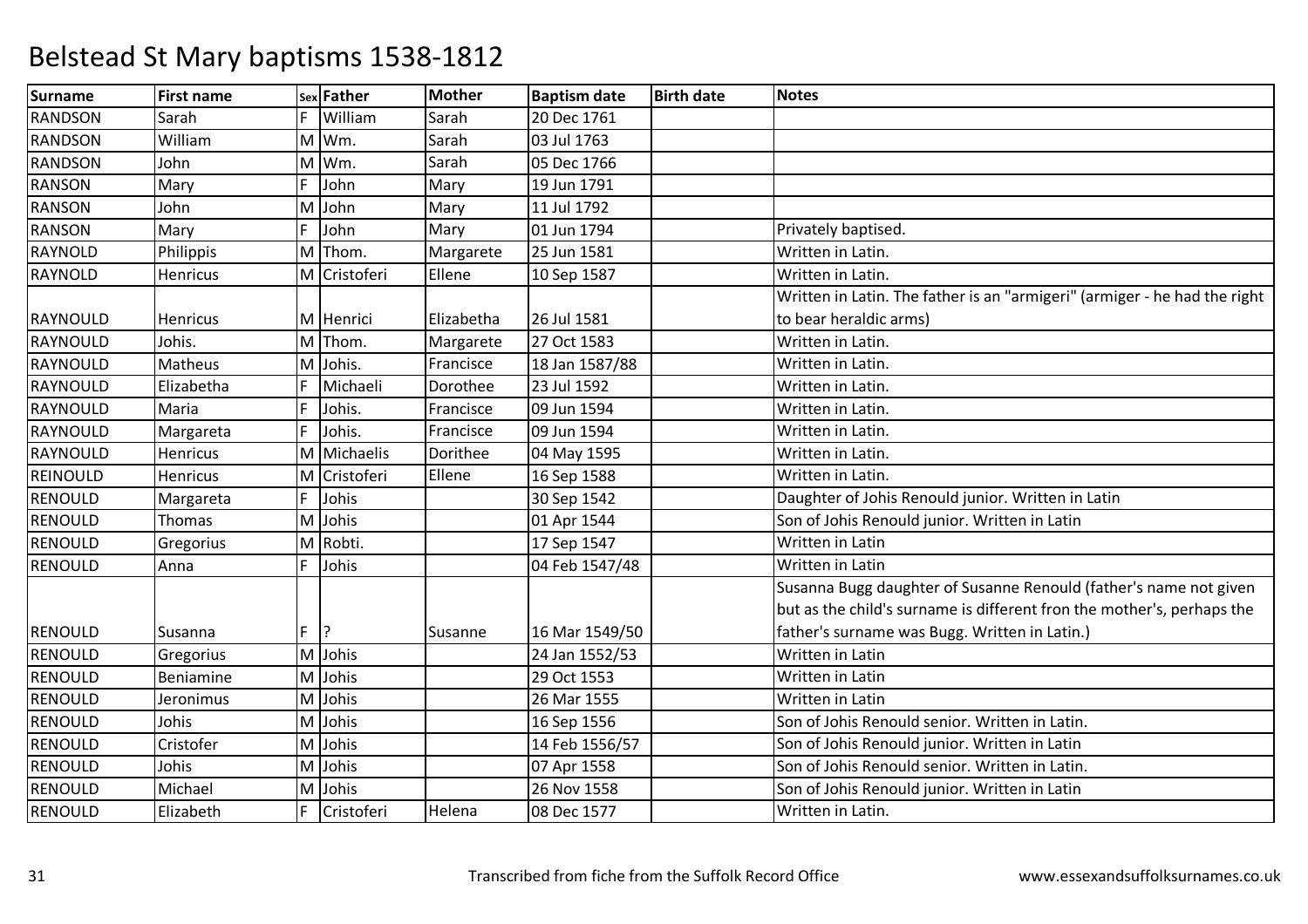| <b>Surname</b>   | <b>First name</b> |       | sex Father   | <b>Mother</b> | <b>Baptism date</b> | <b>Birth date</b> | <b>Notes</b>                                                            |
|------------------|-------------------|-------|--------------|---------------|---------------------|-------------------|-------------------------------------------------------------------------|
| <b>RENOULD</b>   | Johis             |       | M Johis      |               | 26 Jun 1580         |                   | Written in Latin Son of Johis [John] Renould junior.                    |
| RENOWLD          | Margeria          | F     | Johis        |               | 19 May 1540         |                   | Written in Latin                                                        |
| REYNOULD         | Maria             | F     | Michaeli     | Dorothee      | 19 Aug 1590         |                   | Written in Latin.                                                       |
| REYNOULD         | Sara              |       | Cristoferi   | Ellene        | 13 Jan 1590/91      |                   | Written in Latin.                                                       |
| REYNOULD         | Johis.            |       | M Cristoferi | Ellene        | 11 Feb 1592/93      |                   | Written in Latin.                                                       |
| RICHARDSON       | Marion            | F     | Thom.        | Katherine     | 28 Jun 1590         |                   | Written in Latin.                                                       |
| <b>RIVERS</b>    | Mary              | F.    | John         | Mary          | 13 Oct 1661         |                   |                                                                         |
| <b>RIVERS</b>    | Robert            |       | M Robert     | Eliza.        | 21 Sep 1662         |                   |                                                                         |
| <b>RIVET</b>     | Maria             | F     | Johis.       | Elizabethe    | 18 Jun 1592         |                   | Written in Latin.                                                       |
| <b>RIVET</b>     | Edwardus          |       | M Rogeri     | Susannae      | 22 Jan 1614/15      |                   | Written in Latin.                                                       |
| <b>ROBARTSON</b> | Thom.             |       | M Henrici    | Elizabeth     | 10 Sep 1564         |                   | Written in Latin.                                                       |
| <b>ROBERTS</b>   | Susan             | F     | Jno.         | Susan         | 16 Sep 1759         |                   |                                                                         |
| <b>ROBERTS</b>   | Edward            |       | M Edward     | Elizabeth     | 24 Apr 1664         |                   |                                                                         |
| <b>ROBERTS</b>   | Susanna           | F.    | Edwd.        | Elizabeth     | 13 Aug 1665         |                   |                                                                         |
|                  |                   |       |              |               |                     |                   | Parents' names not in register. Unclear if surname is that of mother or |
| <b>ROBERTSON</b> | Henricus          |       |              |               | 29 Sep 1560         |                   | father. Written in Latin.                                               |
| <b>ROSE</b>      | <b>Bridget</b>    | F     |              | Martha        | 03 Apr 1681         |                   | Daughter of Martha Rose, widow                                          |
| <b>RUNTING</b>   | Richardus         |       | M Johannis   | Annae         | 18 Mar 1609/10      |                   | Written in Latin.                                                       |
| <b>RUNTING</b>   | Johannis          |       | M Johannis   | Annae         | 08 Dec 1611         |                   | Written in Latin.                                                       |
| <b>RUNTING</b>   | Robert            |       | M John       |               | 30 Aug 1618         |                   |                                                                         |
| <b>RUNTING</b>   | Lazarus           |       | M John       |               | 30 May 1622         |                   |                                                                         |
| <b>RUNTINGE</b>  | Robertus          |       | M Johannis   | Annae         | 30 Apr 1615         |                   | Written in Latin. Robertus and Anna gemelli (twins)                     |
| <b>RUNTINGE</b>  | Anna              | F.    | Johannis     | Annae         | 30 Apr 1615         |                   | Written in Latin. Robertus and Anna gemelli (twins)                     |
| <b>SADLER</b>    | Henry             |       | M Samuel     | Mary          | 23 Jul 1809         | 15 Jun 1809       | Mother's maiden name: Gardner.                                          |
| <b>SADLER</b>    | William           |       | M Samuel     | Mary          | 28 Jun 1812         | 16 Jul 1811       | Mother's maiden name: Gardner                                           |
| SAGE             | Eliz.             | F     | Robt.        | Mary          | 18 Mar 1739/40      |                   |                                                                         |
| SAGE             | Jno.              |       | M Robt.      | Mary          | 06 Jun 1742         |                   |                                                                         |
| SAGE             | Ann               | F     | Robert       | Mary          | 11 Aug 1745         |                   |                                                                         |
| SAGE             | Martha            |       | Robt.        | Mary          | 08 Oct 1748         |                   |                                                                         |
| SAMUELL          | Josephus          | $M$ ? |              |               | 24 Dec 1554         |                   | No parents' first names. Written in Latin.                              |
| <b>SCARFE</b>    | Thomas            |       | M Tho.       | Sarah         | 19 Nov 1684         |                   |                                                                         |
| <b>SCARFE</b>    | Henry             |       | M Thomas     | Sarah         | 20 Jul 1687         |                   |                                                                         |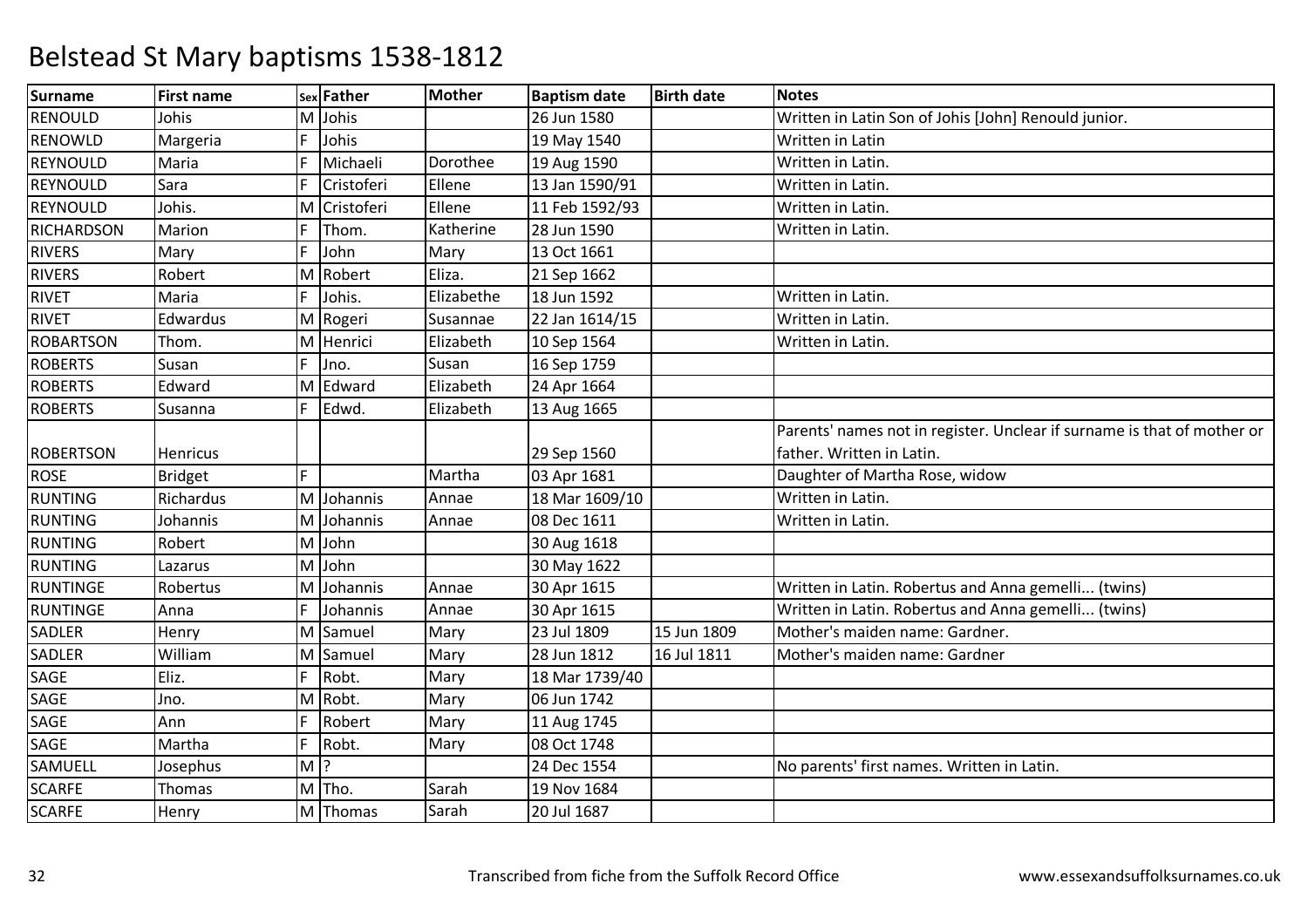| <b>Surname</b>   | <b>First name</b> |    | sex Father | <b>Mother</b> | <b>Baptism date</b> | <b>Birth date</b> | <b>Notes</b>                                                            |
|------------------|-------------------|----|------------|---------------|---------------------|-------------------|-------------------------------------------------------------------------|
| <b>SCOOLIN</b>   | Peter             |    | M Peter    |               | 25 Nov 1616         |                   |                                                                         |
| <b>SCOOLIN</b>   | Priscilla         | F. | Peter      |               | 22 Nov 1618         |                   |                                                                         |
| <b>SCOOLIN</b>   | Peter             |    | M Peter    |               | 15 Oct 1620         |                   |                                                                         |
| <b>SCOTT</b>     | Francis           |    | M Francis  | Alice         | 21 Nov 1802         | 02 Nov 1802       | Mother's maiden name: Cooke. Privately baptized.                        |
| <b>SCOTT</b>     | Susanna           | F  | Francis    | Alice         | 02 Apr 1809         | 14 Dec 1808       | Mother's maiden name: Cook.                                             |
| <b>SCRIVENER</b> | Wm.               |    | M Wm.      | Mary          | 16 Aug 1752         |                   |                                                                         |
| <b>SCRIVENER</b> | James             |    | M Wm.      | Mary          | 28 Oct 1753         |                   |                                                                         |
| <b>SCRIVENER</b> | Mary              | F  | Wm.        | Mary          | 08 Jun 1755         |                   |                                                                         |
| <b>SCRIVENER</b> | Jno.              |    | M Wm.      | Mary          | 28 Nov 1756         |                   |                                                                         |
| <b>SCRIVENER</b> | Samll.            |    | M Wm.      | Mary          | 30 Apr 1758         |                   |                                                                         |
|                  |                   |    |            |               |                     |                   | Quality of page in the register /2 is poor, so has been double-checked  |
| <b>SCRIVENER</b> | Susannah          | F. | John       | Susannah      | 14 Jul 1782         |                   | against the copy register, /4.                                          |
| <b>SCRIVENER</b> | John              | M  | John       | Susannah      | 18 Jul 1784         |                   | Privately baptised.                                                     |
| <b>SCRIVENER</b> | Wm.               |    | M John     | Susannah      | 19 Jun 1786         |                   | Privately baptised.                                                     |
|                  |                   |    |            |               |                     |                   | Privately baptised. (Quality of page in the register /2 is poor, so has |
| <b>SCRIVENER</b> | Sarah             | F. | Wm.        | Susannah      | 08 Aug 1788         |                   | been double-checked against the copy register, /4.)                     |
|                  |                   |    |            |               |                     |                   | Quality of page in the register /2 is poor, so has been double-checked  |
| <b>SCRIVENER</b> | Jonathan          |    | M John     | Susan         | 13 Sep 1789         |                   | against the copy register, /4.                                          |
| <b>SCRIVENER</b> | Sarah             | F  | John       | Susan         | 07 Aug 1791         |                   |                                                                         |
| <b>SCRIVENER</b> | James             |    | M John     | Susan         | 09 Jun 1793         |                   |                                                                         |
| <b>SCRIVENER</b> | Samuel            | M  | John       | Susan         | 17 Sep 1795         |                   |                                                                         |
| <b>SCRIVENER</b> | Harriot           | F  | John       | Susan         | 21 Jan 1798         |                   | Privately baptized. Received into the church 16th March.                |
| <b>SCRIVENER</b> | Thomas            | M  | John       | Susan         | 12 Oct 1800         | 05 Oct 1800       | Mother's previous surname: Haselton. Privately baptized.                |
| <b>SCRIVENER</b> | Elizabeth         | F  | John       | Susan         | 19 Oct 1803         | 08 Sep 1803       | Mother's maiden name: Haselton.                                         |
| <b>SCRIVENER</b> | William           | M  | John       | Susan         | 17 Nov 1805         | 24 Sep 1805       | Mother's maiden name: Haselton.                                         |
| <b>SCRIVENER</b> | James             |    | M John     | Mary Ann      | 08 Nov 1812         | 08 Oct 1812       | Mother's maiden name: Bumstead                                          |
| <b>SCRIVENER</b> | Dorothea          |    | Gregorii   |               | 14 May 1544         |                   | Written in Latin                                                        |
| <b>SCRIVENER</b> | Robertus          |    | M Gregorii |               | 01 Aug 1551         |                   | Written in Latin                                                        |
| <b>SCRIVENER</b> | Maria             | F  | Gregorii   |               | 29 Jul 1556         |                   | Written in Latin                                                        |
| <b>SCRIVENER</b> | Anna              | F  | Thom.      | Susanna       | 20 Jun 1569         |                   | Written in Latin.                                                       |
| <b>SCRIVENER</b> | Stephanus         | M  | Thom.      |               | 07 Feb 1573/74      |                   | Written in Latin.                                                       |
| <b>SCRIVENER</b> | Elizabeth         | F. | Thom.      |               | 02 Jan 1577/78      |                   | Written in Latin.                                                       |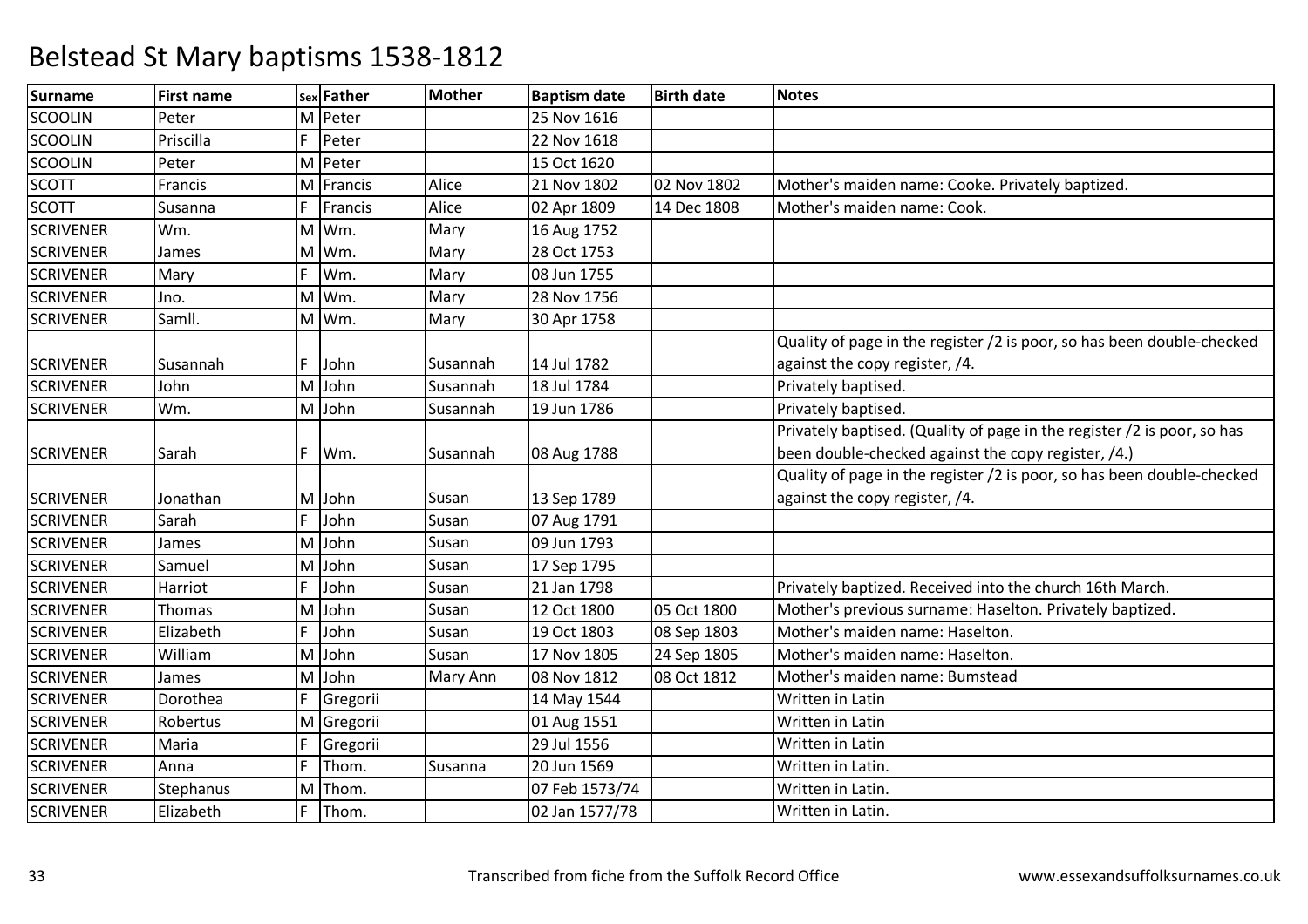| <b>Surname</b>   | <b>First name</b> |   | sex Father | <b>Mother</b> | <b>Baptism date</b> | <b>Birth date</b> | <b>Notes</b>               |
|------------------|-------------------|---|------------|---------------|---------------------|-------------------|----------------------------|
| <b>SCRIVENER</b> | Maria             | F | Thom.      | Susanne       | 25 Sep 1581         |                   | Written in Latin.          |
| <b>SCRIVENER</b> | Margareta         | F | Gregorii   | Elizabeth     | 10 Feb 1610/11      |                   | Written in Latin.          |
| <b>SCRIVENER</b> | Maria             | F | Gregorii   | Elizabethae   | 03 Jan 1612/13      |                   | Written in Latin.          |
| <b>SCRIVENOR</b> | Gulielmus         |   | M Thoma.   | Cicilae       | 06 May 1599         |                   | Written in Latin.          |
| <b>SCRIVENOR</b> | Susanna           | F | Gregorii   |               | 09 Jun 1605         |                   | Written in Latin.          |
| <b>SCRIVENOR</b> | Thomas            |   | M Gregorii | Elizabethae   | 12 Nov 1609         |                   | Written in Latin.          |
| <b>SCRUTTON</b>  | Edward            |   | M Edward   |               | 14 Dec 1617         |                   |                            |
| <b>SCRUTTON</b>  | Jonathan          |   | M Edward   |               | 16 Apr 1619         |                   |                            |
| <b>SCRUTTON</b>  | Edward            |   | M Edward   |               | 04 Mar 1620/21      |                   | Edward and Daniel sons of  |
| <b>SCRUTTON</b>  | Daniel            |   | M Edward   |               | 04 Mar 1620/21      |                   | Edward and Daniel sons of  |
| <b>SCRUTTON</b>  | Mary              | F | John       | Anne          |                     | 22 Apr 1655       | Birth only, not a baptism. |
| <b>SCRUTTON</b>  | John              | M | John       | Ann           | 12 Jul 1658         |                   |                            |
| <b>SCRUTTON</b>  | Daniell           |   | M John     | Anne          | 16 Jun 1661         |                   |                            |
| <b>SCRUTTON</b>  | Sarah             | F | John       | Doritiea      | 27 May 1668         |                   |                            |
| <b>SCRUTTON</b>  | Sarah             | F | John       | Dorithea      | 29 Aug 1669         |                   |                            |
| <b>SCRYVENER</b> | Matheus           |   | M Gregorii |               | 16 Mar 1542/43      |                   | Written in Latin           |
| <b>SCRYVENER</b> | Robertus          |   | M Nicolai  |               | 23 May 1546         |                   | Written in Latin           |
| <b>SCRYVENER</b> | Johis             |   | M Gregory  |               | 26 May 1549         |                   | Written in Latin           |
| <b>SCRYVENER</b> | Thomus            |   | M Thom.    | Susanne       | 11 Nov 1562         |                   | Written in Latin           |
| <b>SCRYVENER</b> | Matheus           |   | M Thom.    | Susanne       | 07 May 1564         |                   | Written in Latin           |
| <b>SCRYVENER</b> | Gregorius         |   | M Thome.   | Susanne       | 17 Jun 1565         |                   | Written in Latin.          |
| <b>SCRYVENER</b> | Susanna           | F | Thom.      | Susanne       | 22 Feb 1566/67      |                   | Written in Latin.          |
| <b>SCRYVENER</b> | Johis             |   | M Thom.    | Susanne       | 26 Mar 1572         |                   | Written in Latin.          |
| <b>SCRYVENER</b> | Johis.            |   | M Thom.    | Cicilie       | 26 Dec 1589         |                   | Written in Latin.          |
| <b>SCRYVENER</b> | Matheus           |   | M Thom.    | Cicilie       | 09 Jun 1591         |                   | Written in Latin.          |
| <b>SCRYVENER</b> | Thom.             |   | M Thom.    | Cicilie       | 21 Feb 1592/93      |                   | Written in Latin.          |
| <b>SCRYVENER</b> | Edwardus          |   | M Thom.    | Cicilie       | 17 Nov 1594         |                   | Written in Latin.          |
| <b>SCRYVENER</b> | Susanna           | F | Thom.      | Cicilie       | 04 Jul 1596         |                   | Written in Latin.          |
| <b>SCRYVENER</b> | Elizabeth         | F | Thom.      | Cicilie       | 16 Feb 1597/98      |                   | Written in Latin.          |
| <b>SEELEY</b>    | Leonardus         |   | M Thomae   | Annae         | 06 Sep 1607         |                   | Written in Latin.          |
| <b>SEELEY</b>    | Juditha           | F | Thomae     | Annae         | 02 Apr 1609         |                   | Written in Latin.          |
| <b>SELOND</b>    | Robertus          |   | M Willi.   | Anne          | 11 Dec 1562         |                   | Written in Latin           |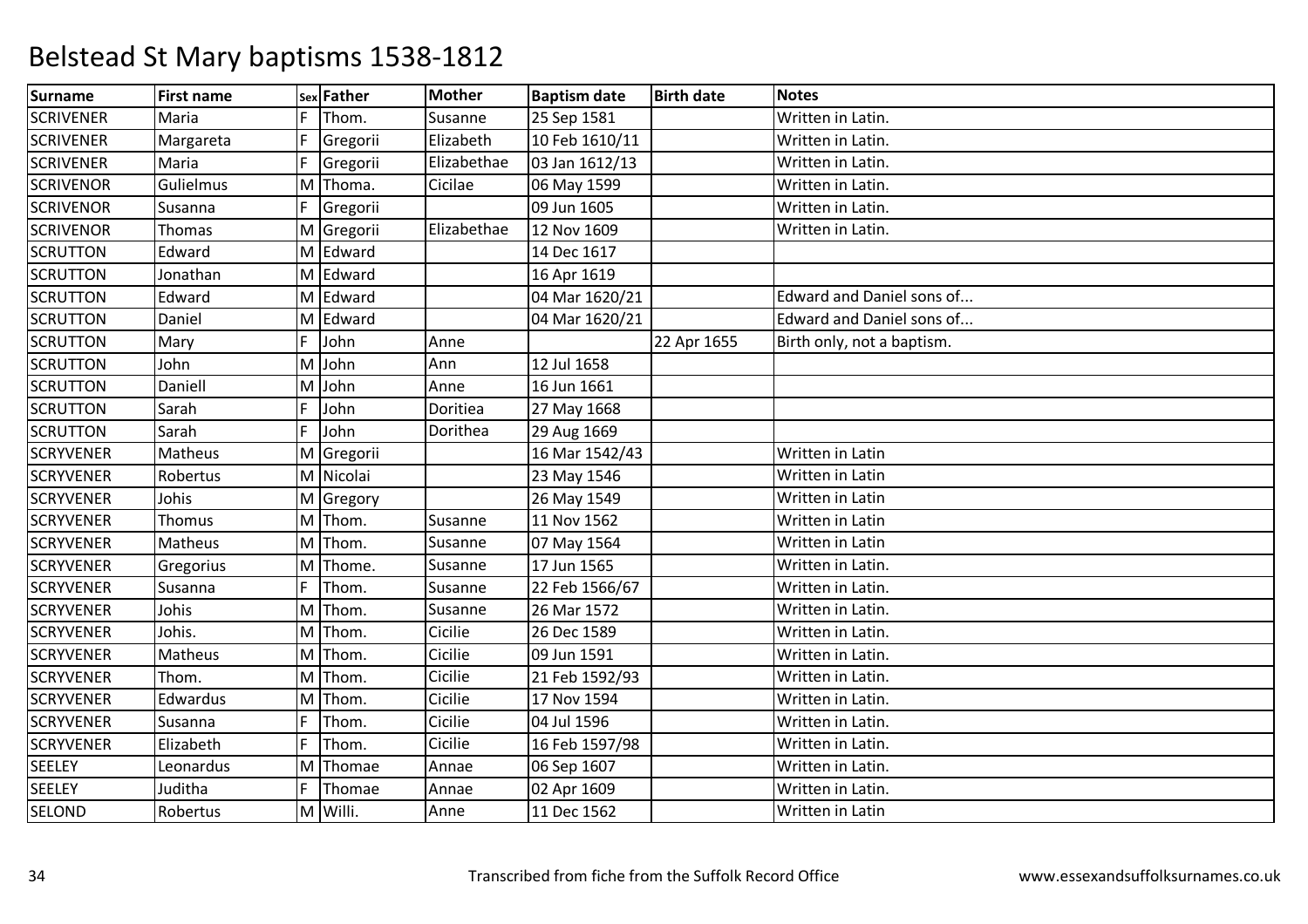| Surname             | <b>First name</b> |    | sex Father | <b>Mother</b> | <b>Baptism date</b> | <b>Birth date</b> | <b>Notes</b>                                                           |
|---------------------|-------------------|----|------------|---------------|---------------------|-------------------|------------------------------------------------------------------------|
| <b>SEMAN</b>        | Johannes          |    | M Johannis | Abigaelis     | 03 May 1601         |                   | Written in Latin.                                                      |
| <b>SEMAN</b>        | Georgius          |    | M Johannis | Abigaelis     | 28 May 1604         |                   | Written in Latin.                                                      |
| <b>SEMAN</b>        | Samuell           |    | M Johanis  | Abigaelis     | 05 Oct 1606         |                   | Written in Latin.                                                      |
| <b>SEMAN</b>        | Abigaell          | F  | Johanis    | Abigaelis     | 11 Dec 1608         |                   | Written in Latin.                                                      |
| <b>SEMAN</b>        | Henricus          |    | M Johanis  | Abigaelis     | 24 Feb 1610/11      |                   | Written in Latin.                                                      |
| <b>SEMMONS</b>      | Edward            |    | M Robert   | Deborah       | 28 Jul 1761         |                   |                                                                        |
| <b>SEMPSON</b>      | Jeremiah          |    | M Robt.    | Debh.         | 10 Jul 1768         |                   |                                                                        |
| <b>SEMPSON</b>      | Ann               | F  | Robt.      | Debh.         | 20 Nov 1774         |                   |                                                                        |
|                     |                   |    |            |               |                     |                   | Quality of page in the register /2 is poor, so has been double-checked |
| <b>SEMPSON</b>      | Mary              | F  | Robt.      | Deborah       | 18 Aug 1777         |                   | against the copy register, /4.                                         |
| <b>SEMSON</b>       | Eadee             | F  | Robt.      | Deborah       | 26 Jun 1766         |                   |                                                                        |
|                     |                   |    |            |               |                     |                   | Quality of page in the register /2 is poor, so has been double-checked |
| SERJEANT            | Wm. Banyard       |    | M Robert   | Dinah         | 07 Sep 1788         |                   | against the copy register, /4.                                         |
| <b>SERJEANT</b>     | Martha            | F  | Robert     | Dinah         | 29 Aug 1790         |                   |                                                                        |
| SERJEANT            | Frances           | F  | Robert     | Dinah         | 16 Dec 1792         |                   |                                                                        |
| <b>SEVENACROFT</b>  | Nichus.           |    | M Rogeri   | Alicie        | 23 Aug 1573         |                   | Written in Latin.                                                      |
| <b>SEVENACROFTE</b> | Georgius          |    | M Georgii  |               | 04 Jun 1587         |                   | Written in Latin.                                                      |
| <b>SEVENACROFTE</b> | Margareta         | F  | Georgii    | Anne          | 26 May 1588         |                   | Wirtten in Latin.                                                      |
| <b>SEVENICROFT</b>  | Henry             |    |            | Eliza.        | 12 Feb 1726/27      |                   | Base born child                                                        |
| <b>SEVENNICROFT</b> | Sarah             | F  | Tho.       | Eliz.         | 26 Jul 1719         |                   |                                                                        |
| <b>SEVENYCRAFT</b>  | Elizabeth         | F  | Thomas     | Elizabeth     | 23 Jun 1706         |                   |                                                                        |
| <b>SEVENYCRAFT</b>  | Mary              | F  | Thomas     | Elizabeth     | 30 Jan 1708/9       |                   |                                                                        |
| <b>SEVENYCRAFT</b>  | John              | M  | Thomas     | Elizabeth     | 10 May 1713         |                   |                                                                        |
| <b>SHARP</b>        | Francisca         | F. |            | Rosae         | 22 Mar 1611/12      |                   | Written in Latin. Vidua = widow.                                       |
| <b>SHARPE</b>       | Katherina         | F  | Johis      | Anne          | 09 Mar 1564/65      |                   | Written in Latin.                                                      |
| <b>SHARPE</b>       | Anna              | F  | Johis      | Anne          | 18 Mar 1566/67      |                   | Written in Latin.                                                      |
| <b>SHARPE</b>       | Cristoferus       |    | M Johis    | Anne          | 27 Nov 1570         |                   | Written in Latin.                                                      |
| SHARPLEN*           | <b>Tobias</b>     |    | M Michael  | Dorothee      | 10 Apr 1586         |                   | Written in Latin. Surname might be abbreviated.                        |
| <b>SIMMONS</b>      | William           |    | M Richard  | Keziah        | 26 Jun 1808         | 25 Jun 1808       | Mother's maiden name: Jarvis. Privately baptised.                      |
| <b>SIMPSON</b>      | Francis           |    | M Robert   | Deborah       | 29 Jun 1772         |                   |                                                                        |
| <b>SIMSON</b>       | Wm.               |    | M Robt.    | Deborah       | 20 Nov 1763         |                   |                                                                        |
| <b>SIMSON</b>       | Jonathan          |    | M Robt.    | Deborah       | 15 Jun 1770         |                   |                                                                        |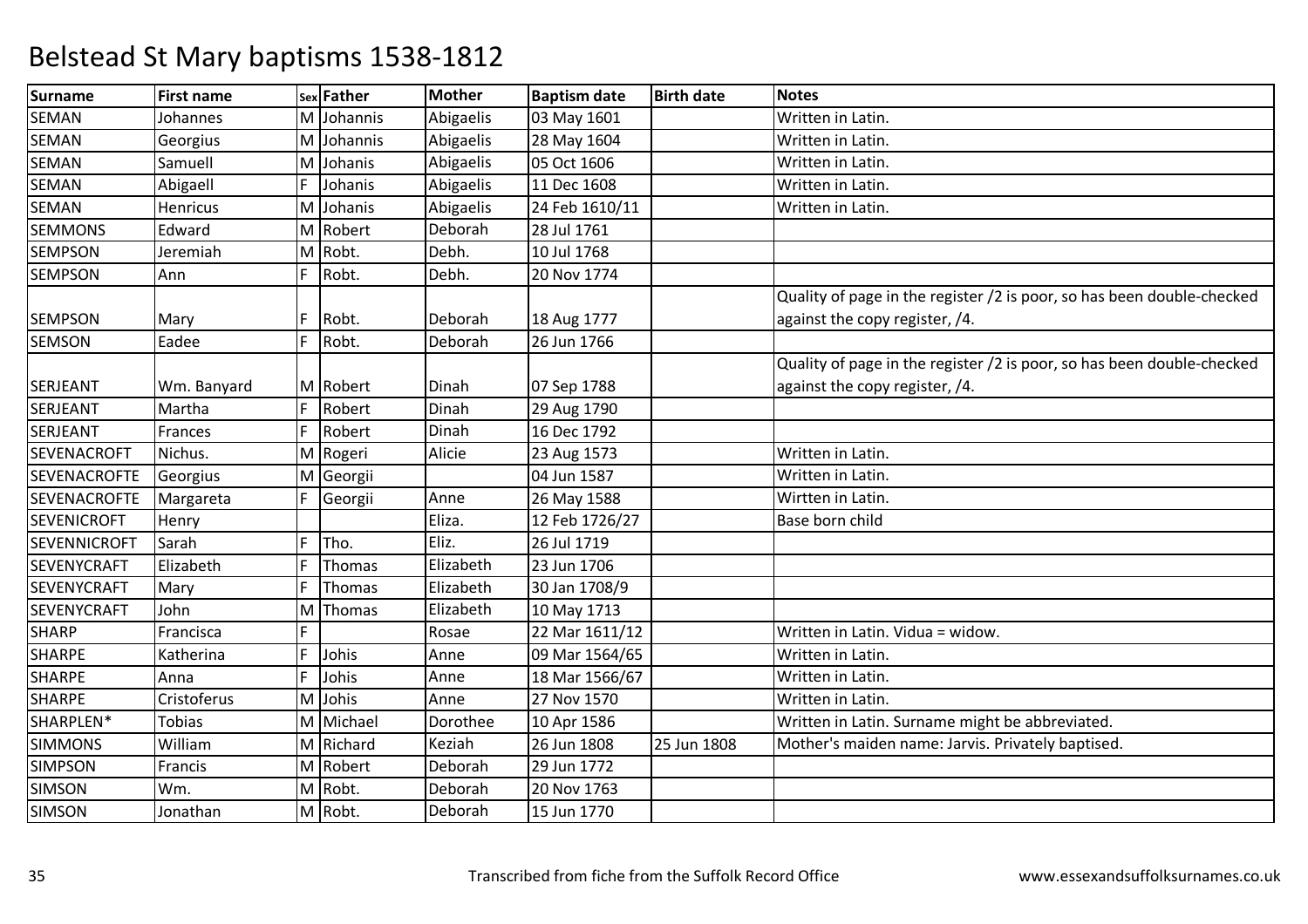| <b>Surname</b> | <b>First name</b> |    | sex Father | <b>Mother</b> | <b>Baptism date</b> | <b>Birth date</b> | <b>Notes</b>                                                           |
|----------------|-------------------|----|------------|---------------|---------------------|-------------------|------------------------------------------------------------------------|
| <b>SKARFE</b>  | <b>Henricus</b>   |    | M Willi.   | Elizabeth     | 14 May 1564         |                   | Written in Latin.                                                      |
| <b>SMITH</b>   | Joseph            |    | M Joseph   | Eliz.         | 09 Aug 1713         |                   |                                                                        |
| <b>SMITH</b>   | Martha            | F. | John       | Jemima        | 12 Jun 1715         |                   |                                                                        |
| <b>SMITH</b>   | Mary              | F  | John       | Jem.          | 05 Aug 1716         |                   |                                                                        |
| <b>SMITH</b>   | John              |    | M John     | Jemima        | 21 Jul 1717         |                   |                                                                        |
| <b>SMITH</b>   | Tho.              |    | M Jno.     | Eliza         | 13 Mar 1720/21      |                   |                                                                        |
| <b>SMITH</b>   | Willm.            |    | M Jno.     | Jemima        | 11 Mar 1721/22      |                   |                                                                        |
| <b>SMITH</b>   | Gulielmus         |    | M Gulielmi | Jonae         | 30 Apr 1615         |                   | Written in Latin.                                                      |
| <b>SMITH</b>   | Zephaniah         |    | M Henry    |               | 13 Dec 1618         |                   |                                                                        |
| <b>SMITH</b>   | <b>Thomas</b>     |    | M John     | Eliza.        | 21 May 1682         |                   |                                                                        |
| <b>SMITH</b>   | Thomas            |    | M Joseph   | Elizabeth     | 08 Oct 1682         |                   |                                                                        |
| <b>SMITH</b>   | Martha            |    | Joseph     | Eliza.        | 14 Oct 1683         |                   |                                                                        |
| <b>SMITH</b>   | Joseph            |    | M John     | Eliza.        | 22 Feb 1684/85      |                   |                                                                        |
| <b>SMITH</b>   | Elizabeth         | F  | Joseph     | Eliza.        | 03 Oct 1686         |                   |                                                                        |
| <b>SMITH</b>   | Richd.            |    | M John     | Eliza.        | 15 Oct 1687         |                   |                                                                        |
| <b>SMITH</b>   | John              |    | M Joseph   | Eliza.        | 05 Sep 1689         |                   |                                                                        |
| <b>SMITH</b>   | Anna              | F  | Joseph     | Elizabeth     | 28 Feb 1692/93      |                   |                                                                        |
| <b>SMITH</b>   | Thomas            |    | M Joseph   | Elizabeth     | 14 Jul 1695         | 10 Jul 1695       |                                                                        |
| <b>SMYTH</b>   | Thoms.            |    | M Jno.     | Jem.          | 14 Oct 1719         |                   |                                                                        |
| <b>SOLMES</b>  | Mary Anne         | F. | Robert     | Martha        | 18 Sep 1796         |                   | Publicly baptized at Washbrook. Parishioners of Belstead.              |
| SORRELL        | John              |    | M Arthur   | Eliza.        | 01 May 1693         |                   |                                                                        |
|                |                   |    |            |               |                     |                   | Wm. & John, sons of Quality of page in the register /2 is poor, so has |
| <b>SPARKS</b>  | Wm.               |    | M Wm.      | Mary          | 29 Jan 1779         |                   | been double-checked against the copy register, /4.                     |
|                |                   |    |            |               |                     |                   | Wm. & John, sons of Quality of page in the register /2 is poor, so has |
| <b>SPARKS</b>  | John              |    | M Wm.      | Mary          | 29 Jan 1779         |                   | been double-checked against the copy register, /4.                     |
|                |                   |    |            |               |                     |                   | Quality of page in the register /2 is poor, so has been double-checked |
| <b>SPARKS</b>  | Mary              | F. | Wm.        | Mary          | 08 Feb 1780         |                   | against the copy register, /4.                                         |
| SPARLING       | Annah             | F  | William    |               | 19 Jan 1619/20      |                   |                                                                        |
| SPAROW         | Mary              |    | Simon      | Sarah         | 17 Aug 1718         |                   |                                                                        |
| SPARROW        | Sarah             | F  | Simon      | Sarah         | 11 Jul 1708         |                   |                                                                        |
| SPARROW        | Simon             |    | M Simon    | Sarah         | 29 Jan 1709/10      |                   |                                                                        |
| SPARROW        | John              |    | M Simon    | Sarah         | 23 Mar 1711/12      |                   |                                                                        |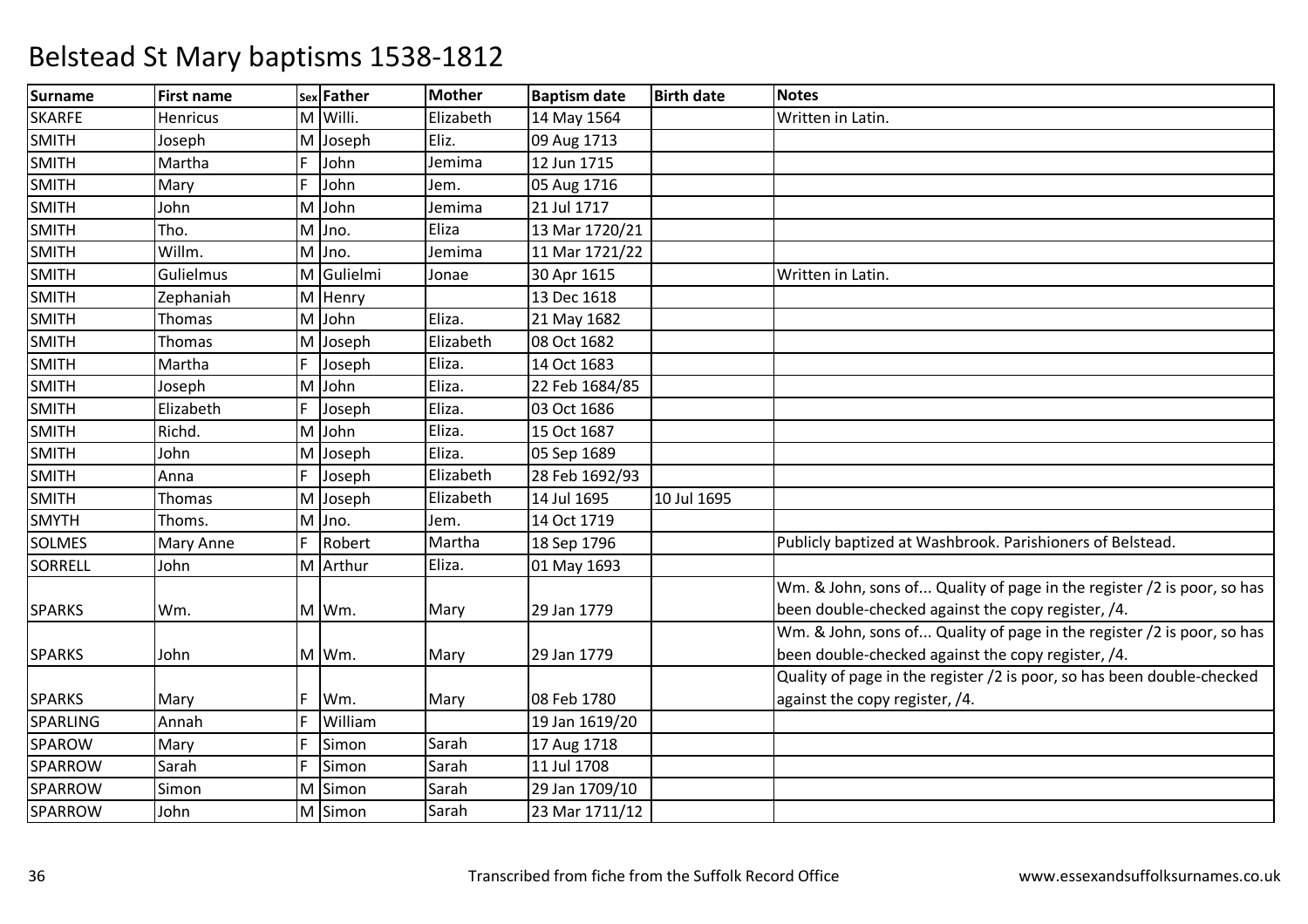| <b>Surname</b>  | <b>First name</b> |    | sex Father | Mother   | <b>Baptism date</b> | <b>Birth date</b> | <b>Notes</b>                                                                                                                                                                                                     |
|-----------------|-------------------|----|------------|----------|---------------------|-------------------|------------------------------------------------------------------------------------------------------------------------------------------------------------------------------------------------------------------|
| <b>SPARROW</b>  | Margaret          | F  | Simon      | Sarah    | 04 Apr 1714         |                   |                                                                                                                                                                                                                  |
| SPARROW         | Anne              | F  | Simon      | Sarah    | 03 Jun 1716         |                   |                                                                                                                                                                                                                  |
| SPARROW         | Willm.            |    | M Simon    | Sarah    | 03 Sep 1721         |                   |                                                                                                                                                                                                                  |
| SPARROW         | Henry             |    | M Sim.     | Sarah    | 08 Sep 1723         |                   |                                                                                                                                                                                                                  |
| <b>SPARROW</b>  | Mary              | F  |            | Margaret | 11 Mar 1747/48      |                   | <b>Base born</b>                                                                                                                                                                                                 |
| SPARROW         | John              |    | M John     | Jane     | 10 Sep 1775         |                   |                                                                                                                                                                                                                  |
|                 |                   |    |            |          |                     |                   | Quality of page in the register /2 is poor, so has been double-checked                                                                                                                                           |
| SPARROW         | Jane              | F. | John       | Jane     | 09 Apr 1777         |                   | against the copy register, /4.                                                                                                                                                                                   |
| SPARROW         | Simon             | M  |            | Jane     | 19 Jul 1778         |                   | Quality of page in the register /2 is poor, so has been double-checked<br>against the copy register, /4. The father's name hasn't been included<br>but does appear with the child's burial record a month later. |
| <b>SPORLE</b>   | Ann               | F  | Samuel     | Eliz.    | 06 Sep 1767         |                   |                                                                                                                                                                                                                  |
| SPRAT           | Joana             | F  | Gulielmi   | Susannae | 24 Mar 1604/5       |                   | Sprat alias Spurling. Written in Latin.                                                                                                                                                                          |
| <b>SPRAT</b>    | Maria             | F  | Gulielmi   | Susannae | 19 Feb 1608/9       |                   | Sprat alias Spurling. Written in Latin.                                                                                                                                                                          |
|                 |                   |    |            |          |                     |                   | Written in Latin. Thomazina and Anna, daughters of Surname is Sprat                                                                                                                                              |
| <b>SPRAT</b>    | Thomazina         | F. | Gulielmi   | Susannae | 27 Apr 1613         |                   | alias Spurling.                                                                                                                                                                                                  |
|                 |                   |    |            |          |                     |                   | Written in Latin. Thomazina and Anna, daughters of Surname is Sprat                                                                                                                                              |
| <b>SPRAT</b>    | Anna              | F. | Gulielmi   | Susannae | 27 Apr 1613         |                   | alias Spurling.                                                                                                                                                                                                  |
| <b>SPURLING</b> | Joana             | F  | Gulielmi   | Susannae | 24 Mar 1604/5       |                   | Sprat alias Spurling. Written in Latin.                                                                                                                                                                          |
| <b>SPURLING</b> | Maria             | F  | Gulielmi   | Susannae | 19 Feb 1608/9       |                   | Sprat alias Spurling. Written in Latin.                                                                                                                                                                          |
|                 |                   |    |            |          |                     |                   | Written in Latin. Thomazina and Anna, daughters of Surname is Sprat                                                                                                                                              |
| <b>SPURLING</b> | Thomazina         | F. | Gulielmi   | Susannae | 27 Apr 1613         |                   | alias Spurling.                                                                                                                                                                                                  |
|                 |                   |    |            |          |                     |                   | Written in Latin. Thomazina and Anna, daughters of Surname is Sprat                                                                                                                                              |
| <b>SPURLING</b> | Anna              | F  | Gulielmi   | Susannae | 27 Apr 1613         |                   | alias Spurling.                                                                                                                                                                                                  |
| <b>STANARD</b>  | Samuel            |    | M George   | Rachel   | 24 Mar 1799         |                   |                                                                                                                                                                                                                  |
| <b>STANNARD</b> | John              |    | M George   | Rachael  | 13 Jan 1791         |                   |                                                                                                                                                                                                                  |
| <b>STANNARD</b> | William           |    | M George   | Rachel   | 13 Jan 1793         |                   |                                                                                                                                                                                                                  |
| <b>STANNARD</b> | Anne              | F  | George     | Rachael  | 28 Feb 1794         |                   |                                                                                                                                                                                                                  |
| <b>STANNARD</b> | Joseph            |    | M George   | Rachel   | 08 Mar 1796         |                   |                                                                                                                                                                                                                  |
| <b>STANNARD</b> | Hannah            | F  | George     | Rachel   | 18 Mar 1798         |                   | Privately baptized.                                                                                                                                                                                              |
| <b>STANNARD</b> | James             |    | M George   | Rachael  | 12 Apr 1801         |                   | Mother's previous surname: Davis. Privately baptized.                                                                                                                                                            |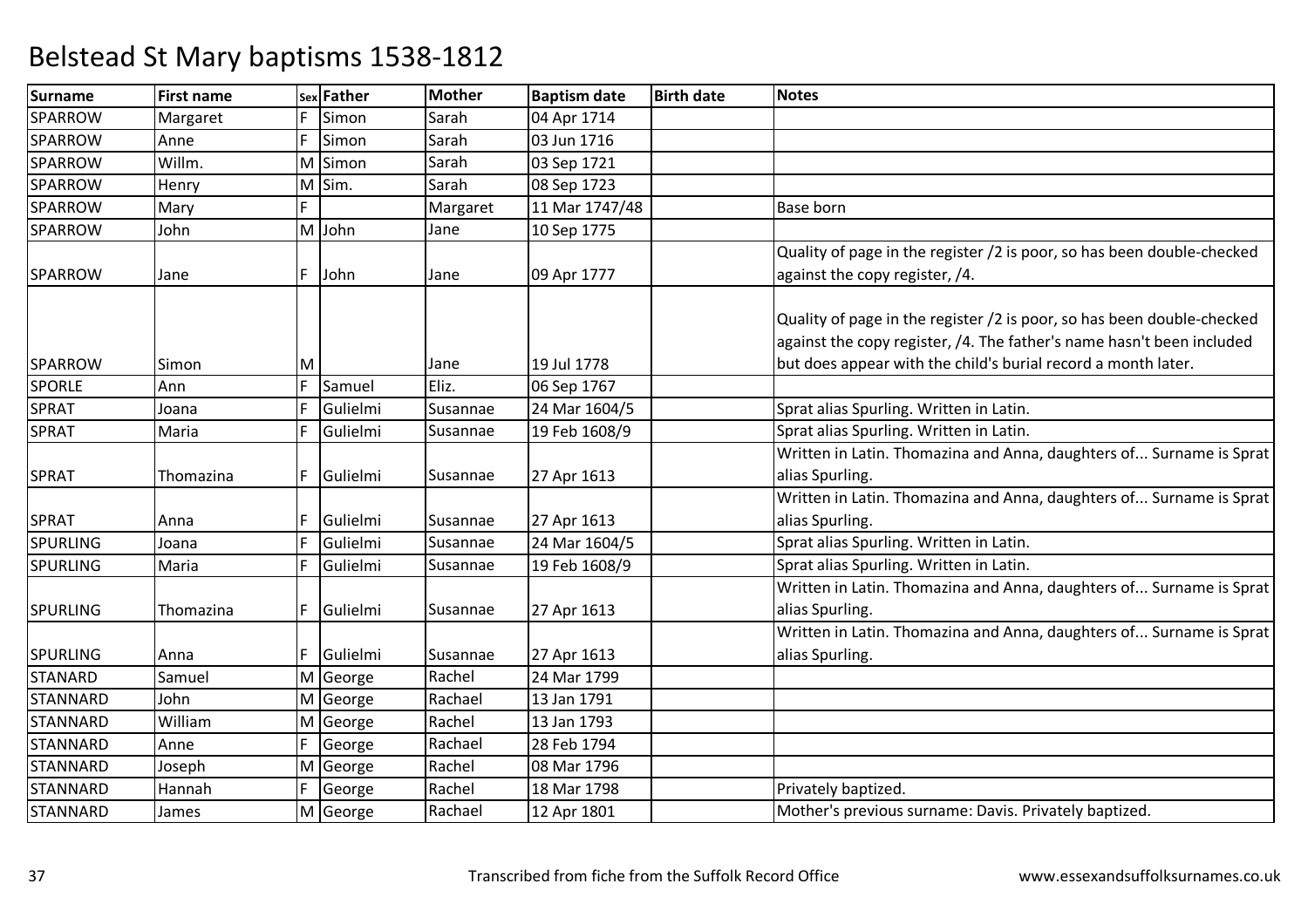| <b>Surname</b>    | <b>First name</b> |    | sex Father | Mother         | <b>Baptism date</b> | <b>Birth date</b> | Notes                                            |
|-------------------|-------------------|----|------------|----------------|---------------------|-------------------|--------------------------------------------------|
| <b>STANNARD</b>   | William           |    | M George   | Rachael        | 14 Nov 1802         | 25 Oct 1802       | Mother's maiden name: Davis. Privately baptized. |
| <b>STANNARD</b>   | Hannah            | F  | George     | Rachael        | 09 Sep 1804         | 31 Aug 1804       | Mother's maiden name: Davis. Privately baptised. |
| <b>STANNARD</b>   | David             |    | M George   | Rachael        | 17 Nov 1805         | 15 Sep 1805       | Mother's maiden name: Davis.                     |
| <b>STANNARD</b>   | George            |    | M George   | Rachael        | 17 Apr 1808         | 14 Nov 1807       | Mother's maiden name: Davis.                     |
| <b>STANNARD</b>   | Robert            |    | M George   | Rachel         | 19 Mar 1809         | 16 Mar 1809       | Mother's maiden name: Davis. Privately baptised. |
| <b>STANNARD</b>   | Susan             | F  | George     | Rachael        | 16 Sep 1810         | 09 Sep 1810       | Privately baptised.                              |
| <b>STANNARD</b>   | Mary              | F  | Daniel     | Mary           | 16 Jan 1686/87      |                   |                                                  |
| <b>STANNARD</b>   | John              |    | M Daniel   | Mary           | 13 May 1699         |                   |                                                  |
| <b>STANNARD</b>   | Jeames            |    | M Daniel   |                | 16 Feb 1689/90      |                   | Son of Daniel Stannard and his wife              |
| <b>STANNARD</b>   | Richard           |    | M Daniel   | Mary           | 20 May 1691         |                   |                                                  |
| <b>STANNARD</b>   | Sarah             | F  | Daniel     | Mary           | 09 Oct 1692         |                   |                                                  |
| <b>STANNARD</b>   | Susanna           | F  | Daniel     | Mary           | 13 Oct 1695         | 12 Oct 1695       |                                                  |
| <b>STANNERD</b>   | Daniel            |    | M Daniel   | Mary           | 28 Dec 1684         |                   |                                                  |
| <b>STEPHENSON</b> | John              |    | M John     | Ann            | 12 Jul 1693         |                   |                                                  |
| <b>STEWARD</b>    | Mary              | F  | Isaac      | Ann            | 04 Jun 1704         |                   |                                                  |
| <b>STEWARD</b>    | Sarah             | F  | Isaac      | Ann            | 02 Nov 1707         |                   |                                                  |
| <b>STEWARD</b>    | Joshua            |    | M Josh.    | Susanna        | 07 Aug 1726         |                   |                                                  |
| <b>STEWARD</b>    | Sarah             | F  | Joshua     | Susan          | 12 Nov 1727         |                   |                                                  |
| <b>STEWARD</b>    | Eliza.            | F  | Wm.        | Eliza.         | 02 Mar 1728/29      |                   |                                                  |
| <b>STEWARD</b>    | Sus.              | F  | Jos.       | Sus.           | 20 Jan 1729/30      |                   |                                                  |
| <b>STEWARD</b>    | Mary              | E  | Jno.       | Mary           | 16 Jan 1731/32      |                   |                                                  |
| <b>STEWARD</b>    | Mary              | F  | Isaac      | Ann            | 09 Jun 1689         |                   | Buried in June.                                  |
| <b>STEWARD</b>    | Isaac             |    | M Isaac    | Anna           | 09 Aug 1691         |                   |                                                  |
| <b>STEWARD</b>    | John              |    | M Isaac    | Ann            | 08 Apr 1694         |                   |                                                  |
| <b>STEWARD</b>    | Joshua            |    | M Isaack   | Ann            | 10 Jan 1696/97      |                   |                                                  |
| <b>STEWARD</b>    | Ann               | F  | Isaack     | Ann            | 23 Dec 1699         |                   |                                                  |
| <b>STORIE</b>     | Johis.            | M  | Johis.     | <b>Bridget</b> | 01 Oct 1587         |                   | Written in Latin.                                |
| <b>STOWERS</b>    | Mary              | F  | Jno.       | Abigal         | 16 Aug 1741         |                   |                                                  |
| <b>STOWERS</b>    | Jno.              |    | M Jno.     | Abigal         | 12 Jan 1742/43      |                   |                                                  |
| <b>STOWERS</b>    | Abigal            | F  | Jno.       | Abigal         | 14 May 1744         |                   |                                                  |
| <b>STOWERS</b>    | Wm.               |    | M Jno.     | Abigal         | 08 Apr 1746         |                   |                                                  |
| <b>STOWERS</b>    | Susan             | F. | Jno.       | Abigal         | 20 Oct 1747         |                   |                                                  |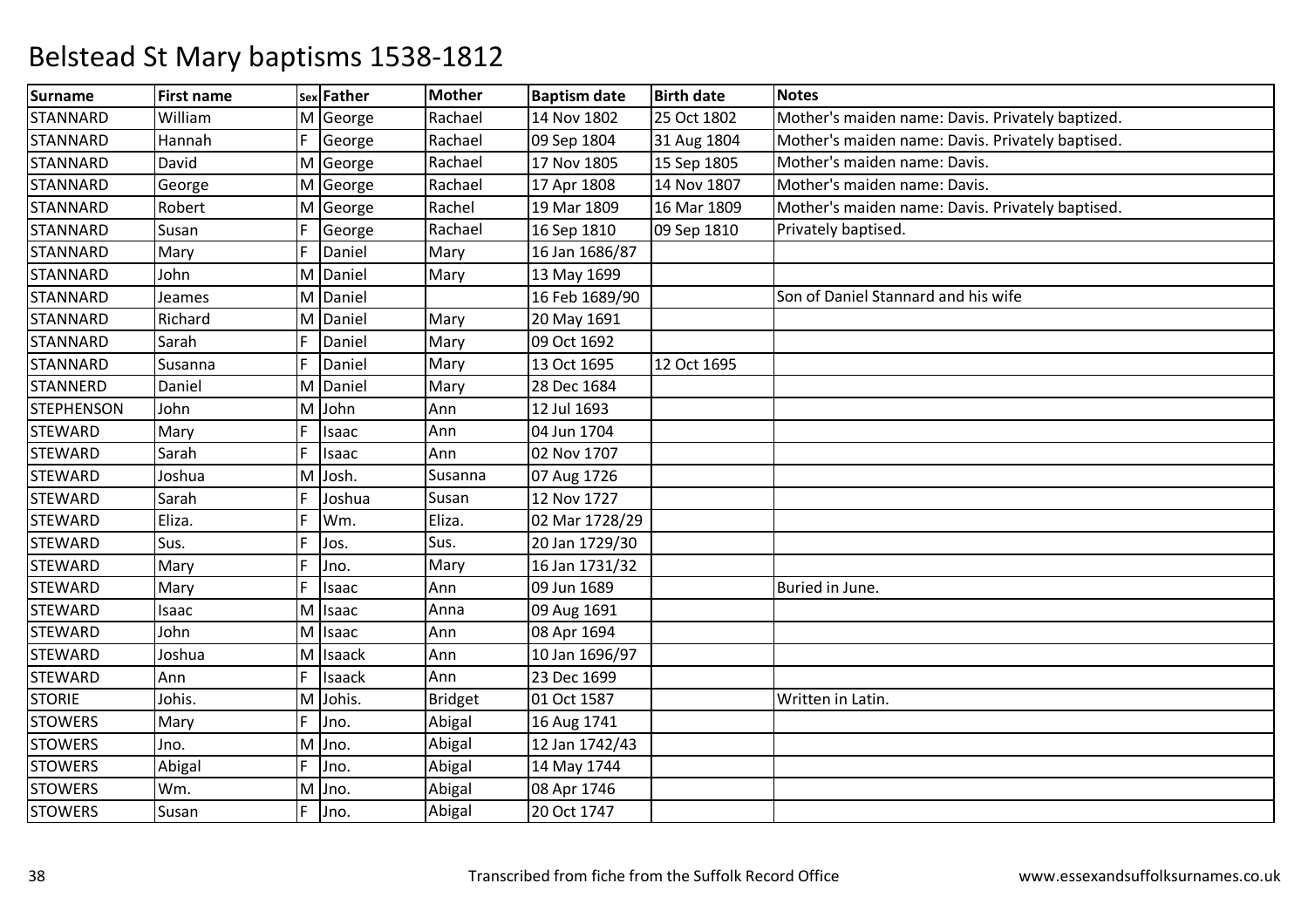| <b>Surname</b> | <b>First name</b> |    | sex Father | <b>Mother</b> | <b>Baptism date</b> | <b>Birth date</b> | <b>Notes</b>                                                              |
|----------------|-------------------|----|------------|---------------|---------------------|-------------------|---------------------------------------------------------------------------|
| <b>STOWERS</b> | Martha            | F. | Jno.       | Abigal        | 27 Jun 1749         |                   |                                                                           |
| <b>STOWERS</b> | Sarah             | F  | Jno.       | Abigel        | 20 May 1751         |                   |                                                                           |
| <b>STOWERS</b> | Thos.             |    | M Jno.     | Abigal        | 27 Feb 1753         |                   |                                                                           |
| <b>STOWERS</b> | Eliz.             | F  | Jno.       | Abigal        | 01 Apr 1755         |                   |                                                                           |
| <b>STOWERS</b> | Nathaniel         |    | M Jno.     | Abigal        | 18 Jan 1758         |                   |                                                                           |
| SYNDECRAFT     | Rachel            | F. |            | Elz.          | 04 Nov 1743         |                   | <b>Base born</b>                                                          |
| <b>TABOR</b>   | Mansor            | F  | Wm.        | Mansor        | 16 Dec 1767         |                   |                                                                           |
| <b>TABOR</b>   | Susan             | F  | Wm.        | Susan         | 05 Jul 1769         |                   |                                                                           |
| <b>TABOR</b>   | Wm.               |    | M Wm.      | Susan         | 19 May 1771         |                   |                                                                           |
| <b>TABOR</b>   | Wm.               |    | M Wm.      | Susan         | 06 Jan 1773         |                   |                                                                           |
| <b>TABOR</b>   | John              |    | M Wm.      | Susan         | 01 May 1774         |                   |                                                                           |
|                |                   |    |            |               |                     |                   | Quality of page in the register /2 is poor, so has been double-checked    |
| <b>TAYLOR</b>  | Wm.               |    | M Wm.      | Elizabeth     | 25 Apr 1777         |                   | against the copy register, /4.                                            |
|                |                   |    |            |               |                     |                   | Quality of page in the register /2 is poor, so has been double-checked    |
| <b>TAYLOR</b>  | John              |    | M Wm.      | Eliz.         | 08 Jun 1778         |                   | against the copy register, /4.                                            |
| <b>TAYLOR</b>  | Louisa            | F. | Robert     | Elizabeth     | 07 Sep 1794         |                   |                                                                           |
| <b>TAYLOR</b>  | Sarah             | F  | Robert     | Elisabeth     | 08 Mar 1797         |                   |                                                                           |
| <b>TAYLOR</b>  | Orlando           |    | M Robert   | Elizabeth     | 18 Apr 1799         |                   |                                                                           |
| <b>TAYLOR</b>  | Robert            |    | M Robert   | Elizabeth     | 07 Oct 1800         | 19 Sep 1800       | Mother's previous surname: Sporle.                                        |
| <b>TAYLOR</b>  | Mary              | F  | Robert     | Elizabeth     | 10 Apr 1803         | 16 Feb 1803       | Mother's previous surname: Sporle                                         |
| <b>TAYLOR</b>  | Eliza             | F  | Robert     | Elizabeth     | 20 Oct 1805         | 19 Sep 1805       | Mother's maiden name: Sporll.                                             |
| <b>TAYLOR</b>  | Philip            |    | M Philip   | Elizabeth     | 09 Jul 1809         | 10 Jun 1809       | Mother's maiden name: Hines.                                              |
|                |                   |    |            |               |                     |                   | Written in Latin. A word written after the (hard to read) father's name - |
| <b>TOWSE</b>   | Sarah             | F  | Michaeli?  | Sarah         | 06 Nov 1616         |                   | very hard to read. Something like lodimensis.                             |
|                |                   |    |            |               |                     |                   |                                                                           |
| <b>TURNER</b>  | Eliza             | F  | John       | Abigail       | 18 Jan 1805         | 02 Jan 1805       | Mother's maiden name: Sporll. Received into the church 27 Jan 1805.       |
| <b>TURNER</b>  | John              |    | M John     | Abigail       | 26 Jun 1808         | 19 Jun 1808       | Mother's maiden name: Sporle.                                             |
| <b>TWAITS</b>  | Mary              | F  | William    | Susan         | 24 Jan 1796         |                   |                                                                           |
| <b>TWAITS</b>  | Susan             | F  | William    | Susan         | 01 Oct 1797         |                   |                                                                           |
| <b>TWAITS</b>  | Jemima            | F  | William    | Susan         | 13 Apr 1800         |                   | Mother's previous surname: Garnham.                                       |
| <b>TWAITS</b>  | Samuel            |    | M William  | Susan         | 02 May 1802         | 21 Mar 1802       | Mother's maiden name: Garnham.                                            |
| <b>TWAITS</b>  | John              |    | M William  | Susan         | 29 Apr 1804         | 21 Mar 1804       | Mother's maiden name: Garnham                                             |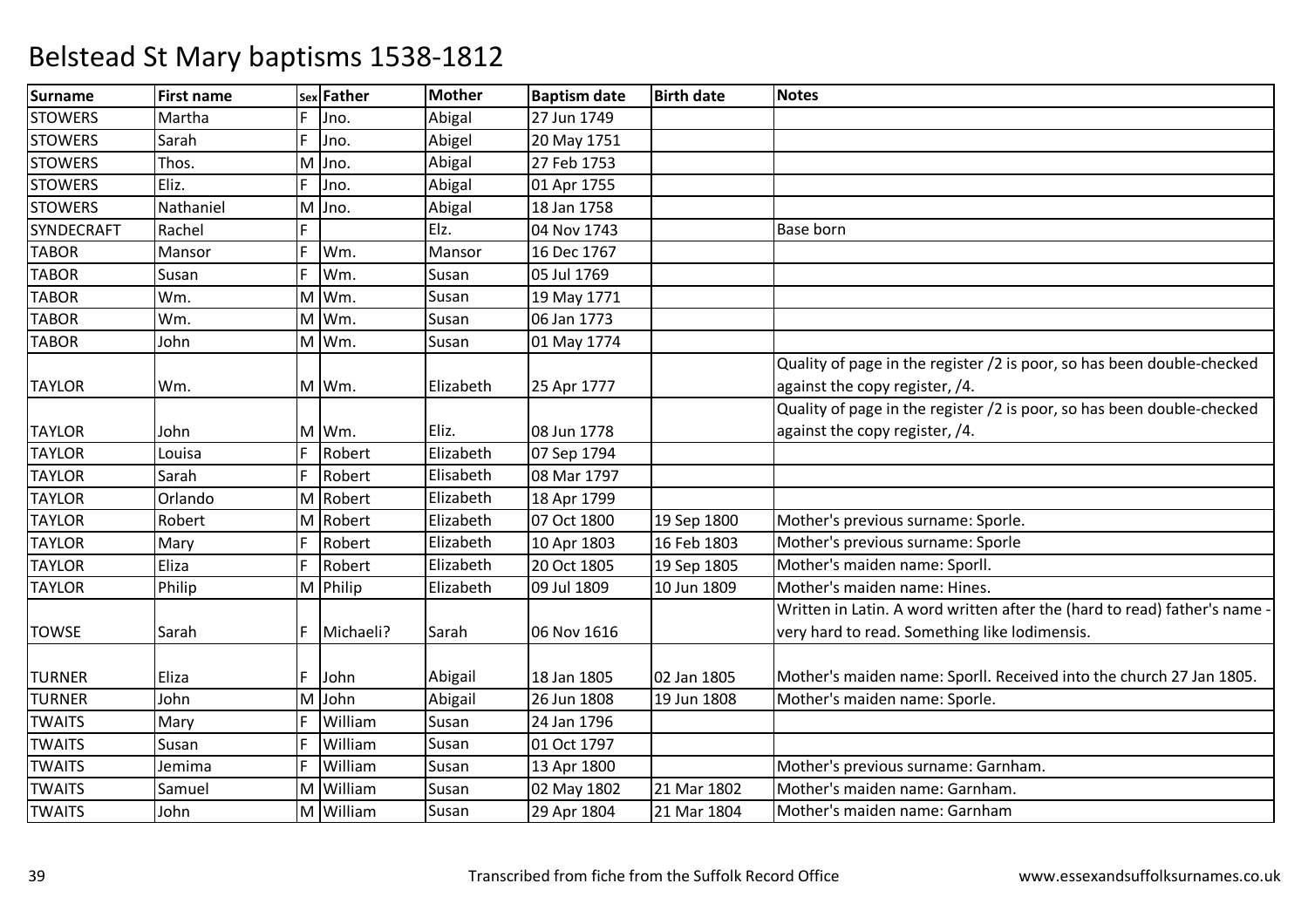| <b>Surname</b> | <b>First name</b> |    | sex Father   | <b>Mother</b> | <b>Baptism date</b> | <b>Birth date</b> | <b>Notes</b>                                                           |
|----------------|-------------------|----|--------------|---------------|---------------------|-------------------|------------------------------------------------------------------------|
| <b>TYRRELL</b> | Charles           |    | M William    | Elizabeth     | 29 Jun 1806         | 28 May 1806       | Mother's maiden name: Philips.                                         |
| <b>TYRRELL</b> | Mary Tyrrell      | F  | William      | Elizabeth     | 24 Jul 1808         | 24 Jul 1808       | Mother's maiden name: Philips. Privately baptised.                     |
| <b>UNGLE</b>   | Rogerus           |    | M Cristoferi | Margarete     | 28 Jan 1568/69      |                   | Written in Latin.                                                      |
| <b>UPSON</b>   | Mary              | F  | Robert       | Margaret      | 21 Sep 1707         |                   |                                                                        |
| <b>UPSON</b>   | John              |    | M Robert     | Margeret      | 05 Jun 1699         |                   |                                                                        |
| <b>WALLIS</b>  | Henricus          |    | M Nicholai   |               | 04 Jun 1553         |                   | Written in Latin                                                       |
| <b>WALLIS</b>  | Willm.            |    | M Nici.      |               | 24 Jun 1555         |                   | Written in Latin                                                       |
| <b>WALLIS</b>  | Willm.            |    | M Nichi.     |               | 14 Nov 1557         |                   | Written in Latin                                                       |
| <b>WALLIS</b>  | <b>Henricus</b>   |    | M Nicha.     |               | 29 Dec 1560         |                   | Written in Latin                                                       |
| <b>WALLIS</b>  | Elizabeth         | F  | Nich.        | Francisce     | 12 Aug 1563         |                   | Written in Latin                                                       |
| <b>WARDE</b>   | Willm.            |    | M Ricd.      |               | 10 Dec 1545         |                   | Written in Latin                                                       |
| <b>WARDE</b>   | Francisca         | F. | Ricd.        |               | 19 Dec 1552         |                   | Written in Latin                                                       |
| WARNER         | Nichus.           |    | M Nichi.     | Francisce     | 02 Nov 1567         |                   | Written in Latin.                                                      |
| <b>WARNER</b>  | Johis             |    | M Nichi.     | Francisce     | 02 Apr 1570         |                   | Written in Latin.                                                      |
| <b>WARNER</b>  | Judith            |    | Nichi.       | Francisce     | 05 Feb 1572/73      |                   | Written in Latin.                                                      |
| WARNER         | Priscilla         | F  | John         |               | 17 Feb 1620/21      |                   |                                                                        |
| <b>WARNER</b>  | Elizabeth         | F. | John         |               | 20 Oct 1622         |                   |                                                                        |
|                |                   |    |              |               |                     |                   | Quality of page in the register /2 is poor, so has been double-checked |
| WARREN         | Robert            | M  | John         | Martha        | 12 Jul 1789         |                   | against the copy register, /4.                                         |
| WARREN         | Elizabeth         | F  | John         | Martha        | 19 Sep 1790         |                   |                                                                        |
| WARREN         | Mary Ann          | F  | John         | Elizabeth     | 16 Sep 1792         |                   |                                                                        |
| WARREN         | Jeremiah          |    | M John       | Elizabeth     | 13 Nov 1794         |                   |                                                                        |
| WARREN         | Zechariah         | M  | John         | Elisabeth     | 12 Feb 1797         |                   | Privately baptized.                                                    |
| <b>WARREN</b>  | Mannister         | M  | John         | Elizabeth     | 24 Mar 1799         |                   |                                                                        |
| <b>WARREN</b>  | Solomon           | M  | John         | Elizabeth     | 26 Dec 1802         | 20 May 1802       | Mother's maiden name: Webbe.                                           |
| <b>WATS</b>    | Anna              | F  | Richardi     | Constantiae   | 01 May 1615         |                   | Written in Latin.                                                      |
| <b>WATTES</b>  | Ester             |    | Richard      | Constant      | 01 May 1617         |                   |                                                                        |
| <b>WATTES</b>  | Alice             | F  | Richard      |               | 29 Aug 1619         |                   |                                                                        |
| <b>WATTES</b>  | Marget            | F  | Richard      |               | 16 Dec 1621         |                   |                                                                        |
| <b>WEBB</b>    | Wm.               |    | M Wm.        | Susannah      | 10 Feb 1753         |                   |                                                                        |
| <b>WEBB</b>    | Jane              |    | Joseph       | Susannah      | 03 Oct 1756         |                   |                                                                        |
| <b>WEBB</b>    | Alice             |    | Thos.        | Alice         | 26 Oct 1783         |                   |                                                                        |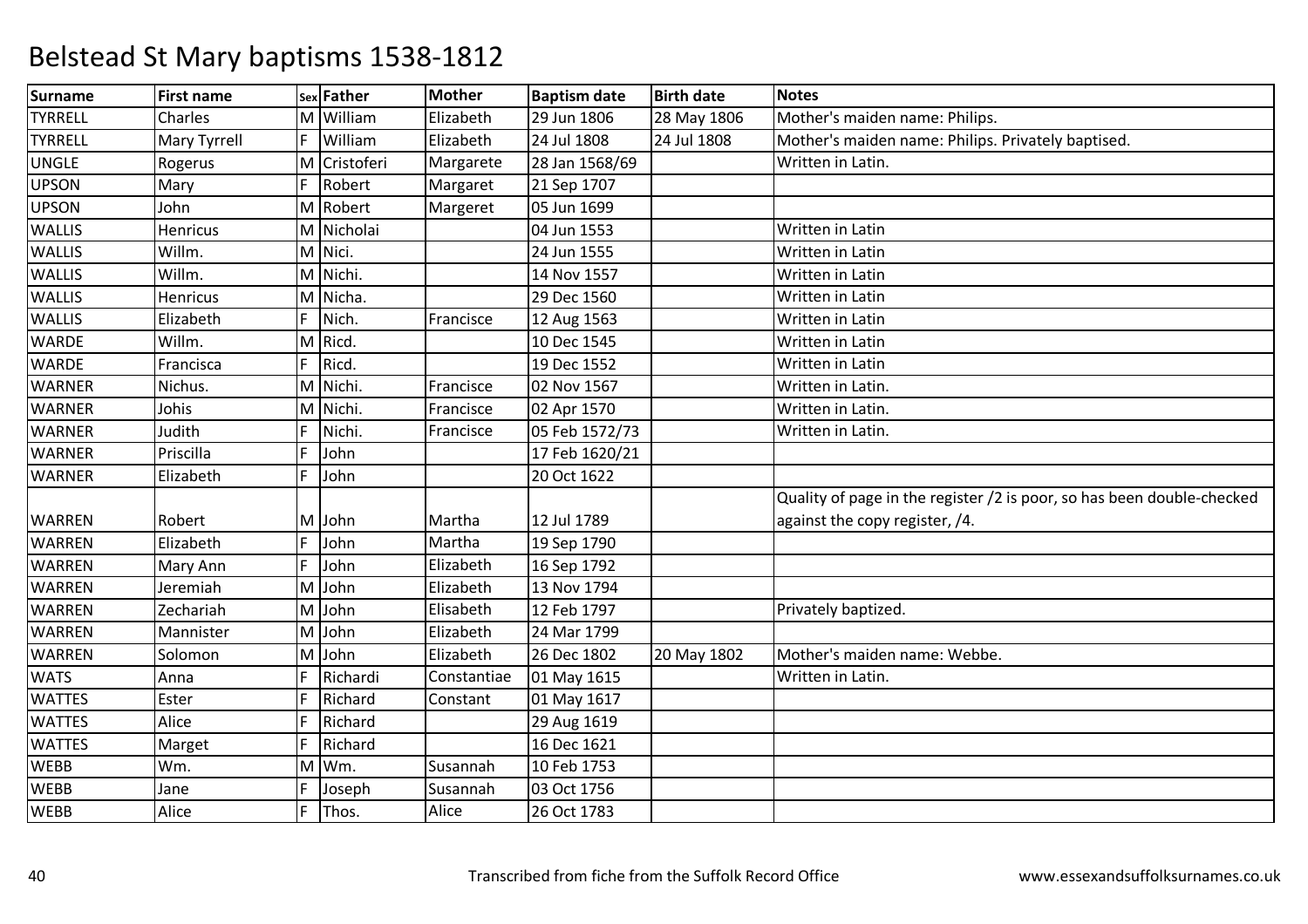| <b>Surname</b> | <b>First name</b> |    | sex Father | <b>Mother</b> | <b>Baptism date</b> | <b>Birth date</b> | <b>Notes</b>                                                            |
|----------------|-------------------|----|------------|---------------|---------------------|-------------------|-------------------------------------------------------------------------|
| <b>WEBB</b>    | William           |    | M Wm.      | Susan         | 05 Dec 1784         |                   | Publickly baptised.                                                     |
| <b>WEBB</b>    | Thomas            | M  | Thomas     | Alice         | 27 Mar 1785         |                   | Publickly baptised.                                                     |
| <b>WEBB</b>    | Elizabeth         | F  | Wm.        | Susan         | 11 Dec 1785         |                   | Publickly baptised.                                                     |
|                |                   |    |            |               |                     |                   | Privately baptised. (Quality of page in the register /2 is poor, so has |
| <b>WEBB</b>    | John              |    | M Wm.      | Susan         | 07 Mar 1788         |                   | been double-checked against the copy register, /4.)                     |
| <b>WEBB</b>    | William           | M  | Thos.      | Alicia        | 21 Feb 1790         |                   |                                                                         |
| <b>WEBB</b>    | Mary              | F  | Thomas     | Alice         | 18 Dec 1791         |                   |                                                                         |
| <b>WEBB</b>    | Isaac             | M  | Thomas     | Alice         | 25 Jun 1794         |                   | Privately baptised. Received into the church 6th July.                  |
| <b>WEBB</b>    | Richard           | M  | Thomas     | Alice         | 22 May 1796         |                   |                                                                         |
| <b>WEBBE</b>   | Frances           | F  | Thomas     | Alice         | 01 Apr 1798         | 18 Mar 1798       |                                                                         |
| <b>WEBBE</b>   | James             |    | M Thomas   | Alice         | 27 Apr 1800         |                   | Mother's previous surname: Crooks                                       |
| <b>WEBSTER</b> | Samuel            | M  | John       | Matthew       |                     | 06 Jun 1655       | Birth only, not a baptism.                                              |
| <b>WEBSTER</b> | Mary              | F  | Joh.       | Martha        | 10 May 1657         |                   |                                                                         |
| <b>WELBY</b>   | Mary              | F  | Jno.       | Mary          | 22 Jan 1743/44      |                   |                                                                         |
| <b>WELBY</b>   | Ann               | F  | Jno.       | Mary          | 31 May 1745         |                   |                                                                         |
| <b>WELLBY</b>  | Jno.              | M  | Jno.       | Mary          | 06 Jun 1742         |                   |                                                                         |
| WELLBY         | Martha            | F  | Jno.       | Mary          | 25 Apr 1749         |                   | With 1748 baptisms and repeated again in 1749 baptisms.                 |
| <b>WELLBY</b>  | Susannah          | F  | Jno.       | Mary          | 29 Jul 1750         |                   |                                                                         |
| WELLBY         | Jno.              |    | M John     | Mary          | 24 May 1752         |                   |                                                                         |
| WELLBY         | James             | M  | Jno.       | Mary          | 17 Feb 1754         |                   |                                                                         |
| WELLBY         | Jane              | F  | Jno.       | Mary          | 22 Sep 1756         |                   |                                                                         |
| <b>WELLBY</b>  | James             |    | M John     | Mary          | 25 Feb 1759         |                   | James and Nicanor sons of                                               |
| WELLBY         | Nicanor           |    | M John     | Mary          | 25 Feb 1759         |                   | James and Nicanor sons of                                               |
| WELLBY         | Daniel            |    | M Jno.     | Mary          | 31 Oct 1760         |                   |                                                                         |
| <b>WELLS</b>   | Mary              | F  | Charles    | Mary          | 22 May 1768         |                   |                                                                         |
| <b>WELLS</b>   | Willm.            |    | M Willi.   | Edene         | 12 Jan 1565/66      |                   | Written in Latin.                                                       |
| <b>WHITBY</b>  | Elizabeth         | F  | Jno.       | Elis.         | 01 Jun 1755         |                   |                                                                         |
| <b>WHITBY</b>  | Mary              | F  | Jno.       | Eliz.         | 19 Sep 1756         |                   |                                                                         |
| <b>WHITBY</b>  | John              | M  | John       | Eliz.         | 22 Jan 1758         |                   |                                                                         |
| <b>WHITBY</b>  | Susannah          | F  | John       | Eliz.         | 13 Apr 1760         |                   |                                                                         |
| <b>WHITBY</b>  | Sarah             | F. | Jno.       | Eliz.         | 19 Apr 1761         |                   |                                                                         |
| <b>WHITBY</b>  | Wm.               |    | M John     | Sarah         | 31 Jul 1763         |                   |                                                                         |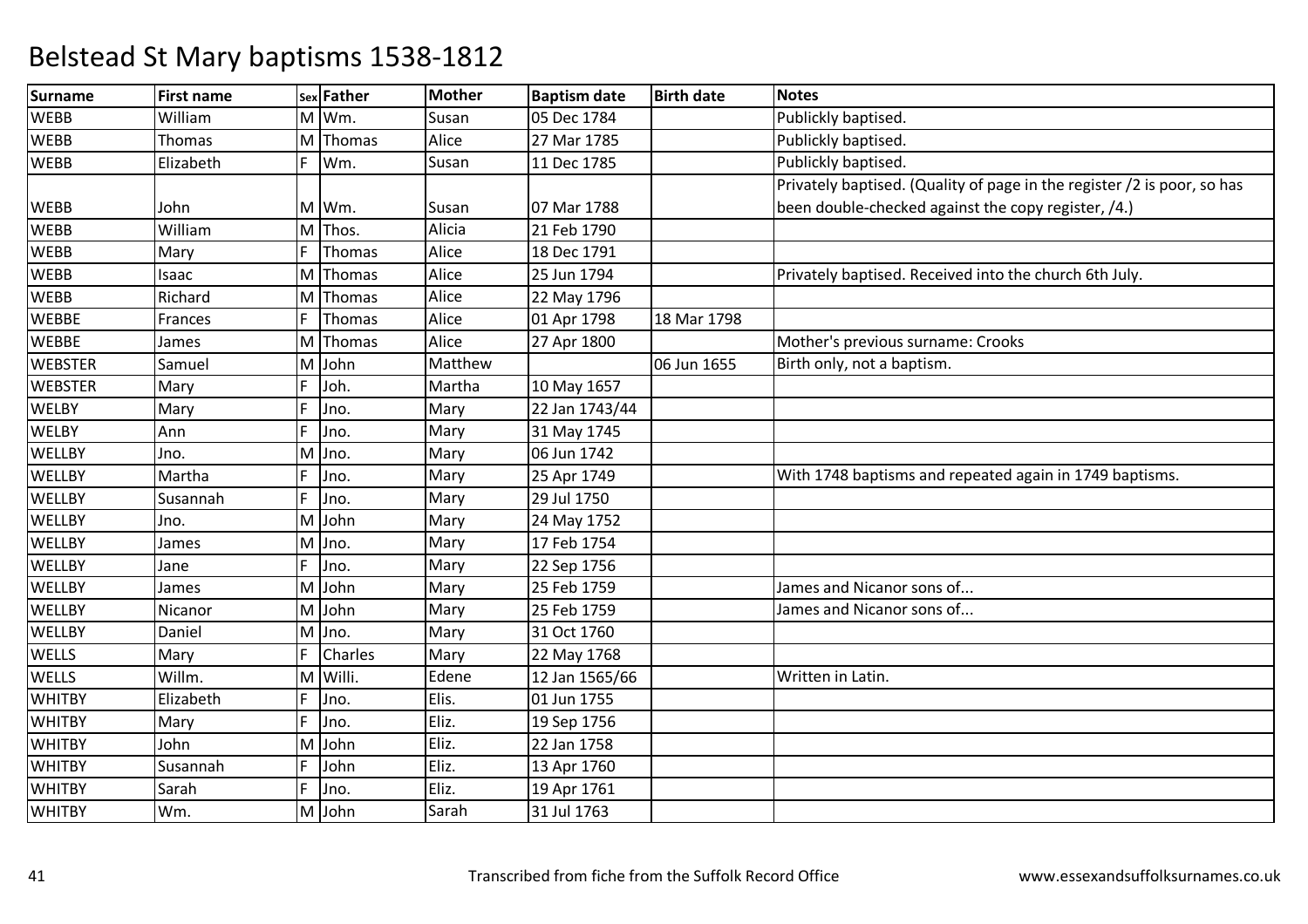| <b>Surname</b> | <b>First name</b> |   | sex Father | <b>Mother</b> | <b>Baptism date</b> | <b>Birth date</b> | <b>Notes</b>                                                             |
|----------------|-------------------|---|------------|---------------|---------------------|-------------------|--------------------------------------------------------------------------|
| <b>WHITBY</b>  | Susannah          | F | John       | Elizabeth     | 09 Feb 1766         |                   |                                                                          |
|                |                   |   |            |               |                     |                   | Date unclear - after 24th Dec 1767 entry, before a record in Feb 1768.   |
|                |                   |   |            |               |                     |                   | Only in SRO ref /2, not in /4 as well (/4 appears to be a copy made      |
| <b>WHITBY</b>  | Richd.            |   | M Jno.     | Mary          | 1767                |                   | around the time of the original register).                               |
| <b>WHITE</b>   | Daniel            |   | M John     | Eliz.         | 13 May 1770         |                   |                                                                          |
| <b>WILLSON</b> | Elizabeth         | F | Johis.     | Anne          | 01 Apr 1594         |                   | Written in Latin.                                                        |
| <b>WILSON</b>  | Ricus.            |   | M Johis    | Elizabeth     | 03 Mar 1582/83      |                   | Written in Latin.                                                        |
| <b>WILSON</b>  | Johis.            |   | M Johis.   | Elizabethe    | 07 Feb 1584/85      |                   | Written in Latin.                                                        |
| <b>WILSON</b>  | Jacobus           |   | M Johis.   | Elizabeth     | 21 Apr 1588         |                   | Written in Latin.                                                        |
| <b>WILSON</b>  | Anna              | F | Johis.     | Anne          | 24 Sep 1592         |                   | Written in Latin.                                                        |
| <b>WILSON</b>  | Pricilla          | F | Johis.     | Anne          | 09 Oct 1597         |                   | Written in Latin.                                                        |
| <b>WILSON</b>  | Johanes           |   | M Arthuri  | Annae         | 18 Sep 1608         |                   | Written in Latin.                                                        |
| <b>WOLVET</b>  | Elizabeth         | F | Thom.      | Emme          | 28 Mar 1597         |                   | Written in Latin.                                                        |
| <b>WOLVET</b>  | Thomas            |   | M Thomae   | Emmae         | 27 Jan 1599/00      |                   | Written in Latin.                                                        |
| <b>WOLVET</b>  | Maria             | F | Thomae     | Emmae         | 21 Feb 1601/2       |                   | Written in Latin.                                                        |
| <b>WOLVET</b>  | Anna              | F | Thomas     | Emmae         | 23 Feb 1605/6       |                   | Written in Latin.                                                        |
| <b>WOLVET</b>  | Emma              | F | Thomae     | Emmae         | 02 Oct 1608         |                   | Written in Latin.                                                        |
|                |                   |   |            |               |                     |                   | Buried 11 March. Quality of page in the register /2 is poor, so has been |
| <b>WOODS</b>   | William           |   | M Wm.      | Elizabeth     | 07 Mar 1781         |                   | double-checked against the copy register, /4.                            |
| <b>WOODS</b>   | Esther            | F | Wm.        | Elizabeth     | 09 Feb 1783         |                   |                                                                          |
| <b>WOODS</b>   | John              |   | M Wm.      | Elizabeth     | 25 Dec 1784         |                   | Publickly baptised.                                                      |
| <b>WOODS</b>   | William           |   | M Wm.      | Elizabeth     | 10 Dec 1786         |                   | Publickly baptised.                                                      |
|                |                   |   |            |               |                     |                   | Quality of page in the register /2 is poor, so has been double-checked   |
| <b>WOODS</b>   | James             |   | M William  | Elizabeth     | 31 May 1789         |                   | against the copy register, /4.                                           |
| <b>WOODS</b>   | David             |   | M William  | Elizabeth     | 13 Feb 1791         |                   |                                                                          |
| <b>WOODS</b>   | Thomas            |   | M William  | Eliz.         | 13 Jan 1793         |                   |                                                                          |
| <b>WOODS</b>   | George            |   | M William  | Elizabeth     | 08 Mar 1795         |                   |                                                                          |
| <b>WOODS</b>   | Joseph            |   | M Wm.      | Elisabeth     | 02 Apr 1797         |                   |                                                                          |
| <b>WOODS</b>   | Robert            |   | M William  | Elizabeth     | 14 Apr 1799         |                   |                                                                          |
| <b>WOODS</b>   | Elizabeth         | F | James      | Elizabeth     | 05 Oct 1800         | 05 Oct 1800       | Mother's previous surname: Quintin. Privately baptized.                  |
| <b>WOODS</b>   | Robert            |   | M William  | Elizabeth     | 11 Sep 1801         | 09 Sep 1801       | Mother's previous surname: Wright. Privately baptized.                   |
| <b>WORDEN</b>  | Sarah             | F | Joseph     | Sarah         | 10 Jul 1791         |                   |                                                                          |